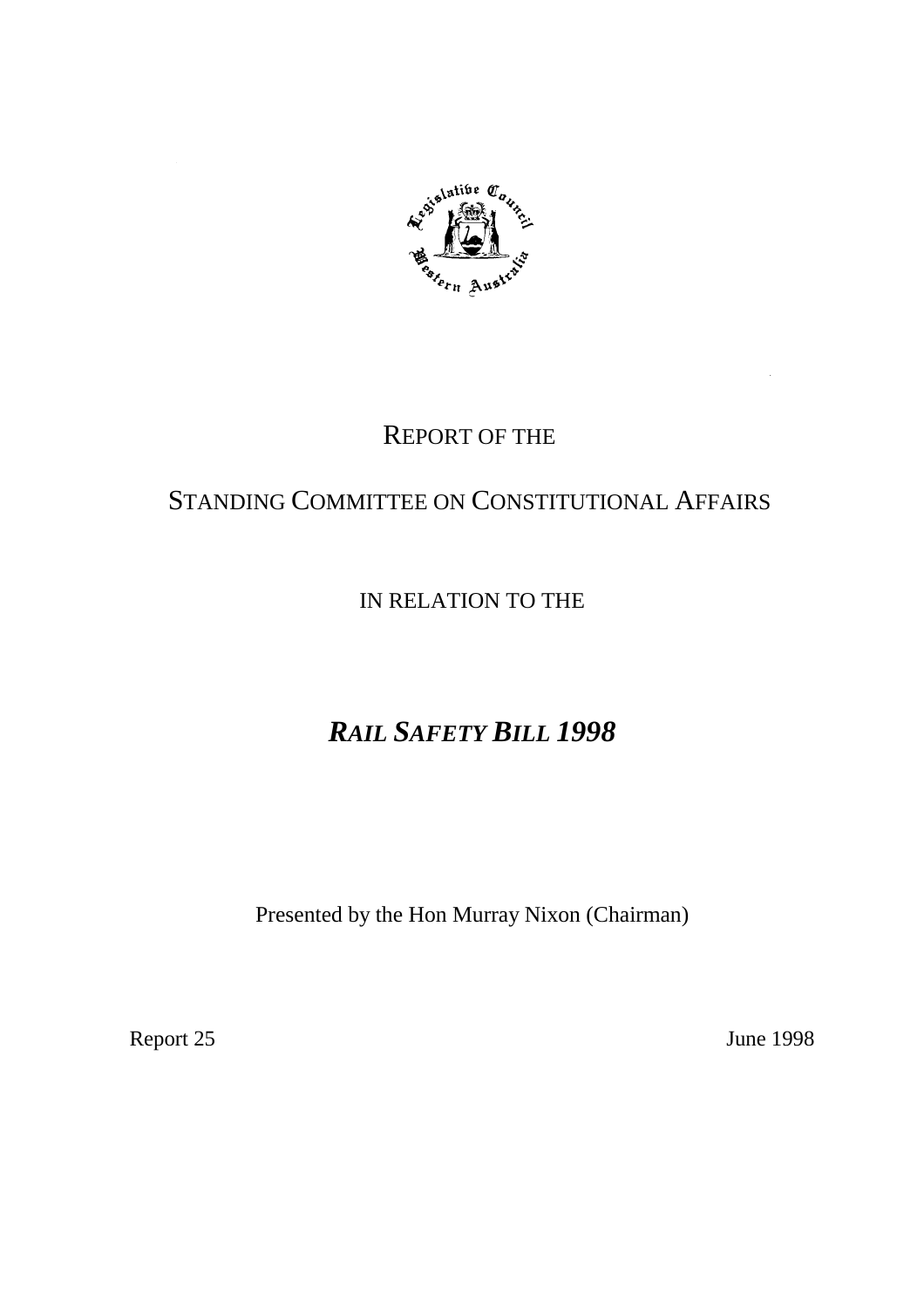## **STANDING COMMITTEE ON CONSTITUTIONAL AFFAIRS**

## **Date first appointed:**

## 21 December 1989

## **Terms of Reference:**

- 1. The functions of the committee are to inquire into and report on:
	- (a) the constitutional law, customs and usages of Western Australia;
	- (b) the constitutional or legal relationships between Western Australia and the Commonwealth, the States and Territories,

and any related matter or issue;

- (c) a bill to which SO 230 (c) applies but subject to SO 230 (d);
- (d) any petition.
- 2. A petition stands referred after presentation. The committee may refer a petition to another standing committee where the subject matter of the petition is within the terms of reference of that standing committee. A standing committee to which a petition is referred shall report to the House as it thinks fit.

#### **Members as at the date of this report:**

Hon M D Nixon MLC (Chairman) Hon Ray Halligan MLC Hon Tom Helm MLC

#### **Staff as at the date of this report:**

Penny Griffiths, Advisory/Research Officer Kelly Campbell, Committee Clerk

## **Address:**

Parliament House, Perth WA 6000, Telephone (09) 222 7222

#### **ISBN 0 7309 8889 9**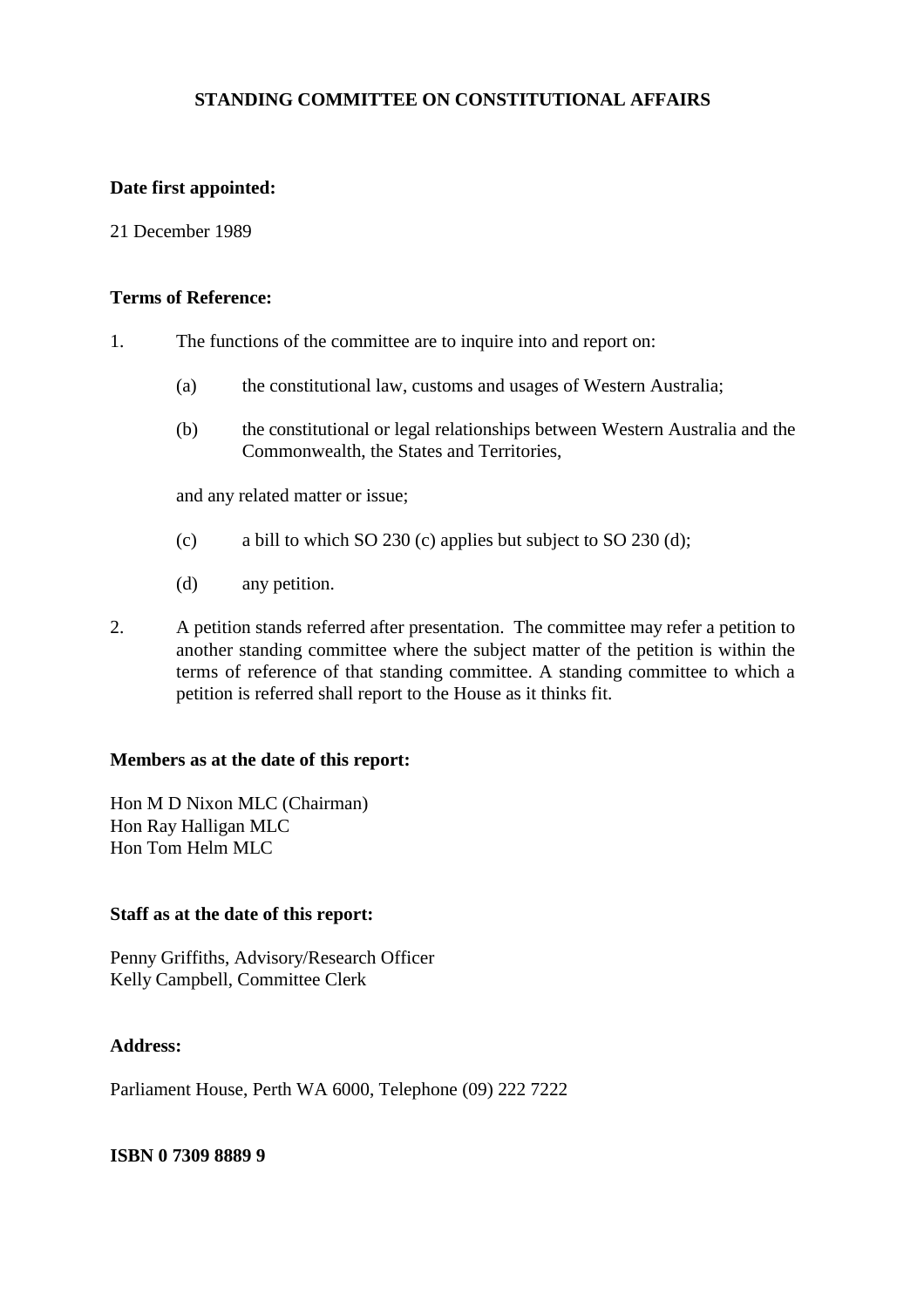## **Table of Contents**

| 1. |                                                   |
|----|---------------------------------------------------|
| 2. |                                                   |
| 3. |                                                   |
| 4. |                                                   |
|    |                                                   |
|    | PART 2 - ACCREDITATION OF OWNERS AND OPERATORS  9 |
|    |                                                   |
|    | PART 4 – COMPLIANCE INSPECTIONS AND REPORTING  26 |
|    |                                                   |
|    |                                                   |
|    |                                                   |
|    | SCHEDULE 1 - SUBJECT MATTER FOR REGULATIONS  49   |
|    |                                                   |
|    | SCHEDULE 3 - CONSEQUENTIAL AMENDMENTS TO          |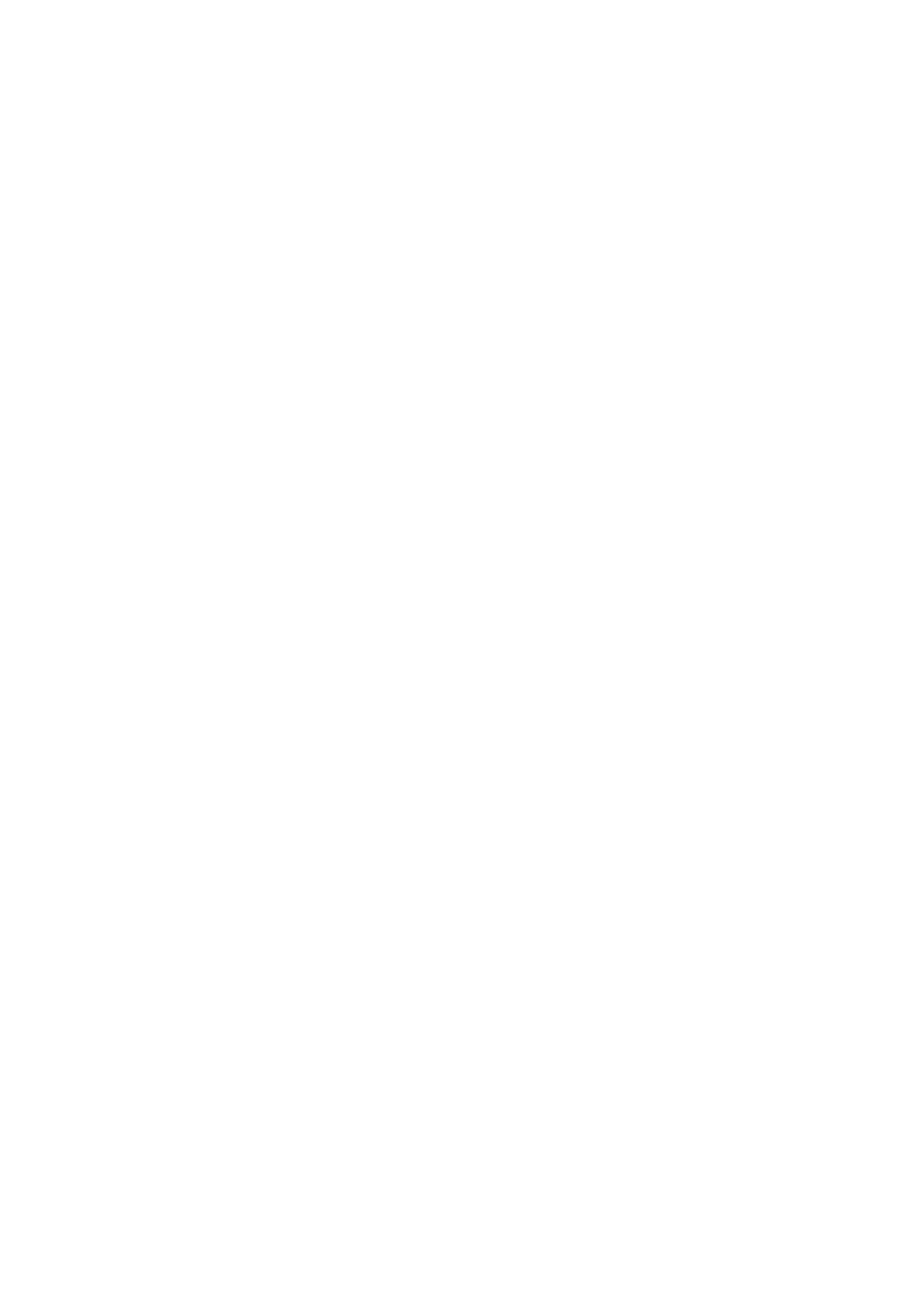## **1. Executive Summary**

- 1.1 The principal purpose of the *Rail Safety Bill* ("the Bill") is to clearly set out standards and criteria that all persons wishing to own or operate a railway will need to meet in order to be accredited owners or operators.
- 1.2 The standards to be applied will be national, based on industry best practice and subject to ongoing development through the work of the Standards Association of Australia. It features mutual recognition of railway accreditation granted in other Australian jurisdictions and incorporates a process of conciliation and mediation as a means of resolving disputes.
- 1.3 The objectives of the Bill are purely safety related and directed at the promotion of ongoing safety improvements. The purpose of any inquiries or investigations will be to determine the cause and means of avoiding further occurrences of serious incidents or accidents and not the determination of liability or apportionment of blame.

## **2. Recommendations**

- 2.1 The Committee's report makes recommendations in relation to each and every clause of the Bill and, where appropriate, provides comment on the clause. The Committee has recommended that all clauses should be passed with the exception of the following clauses -
	- (a) clause 4 which deals with the *Application of the Act* and, in particular, the exemption of specified classes (see pg 7);
	- (b) clause 31 which deals with *Railway employees* and, in particular, the issue of performing rail safety work while affected by drugs or alcohol (see pg 25); and
	- (c) clause 50 which deals with *Self-incrimination* and the protection afforded to a person providing evidence to an inquiry (see pg 41).

The Committee has recommended that clauses 4, 31 and 50 be fully debated in the House.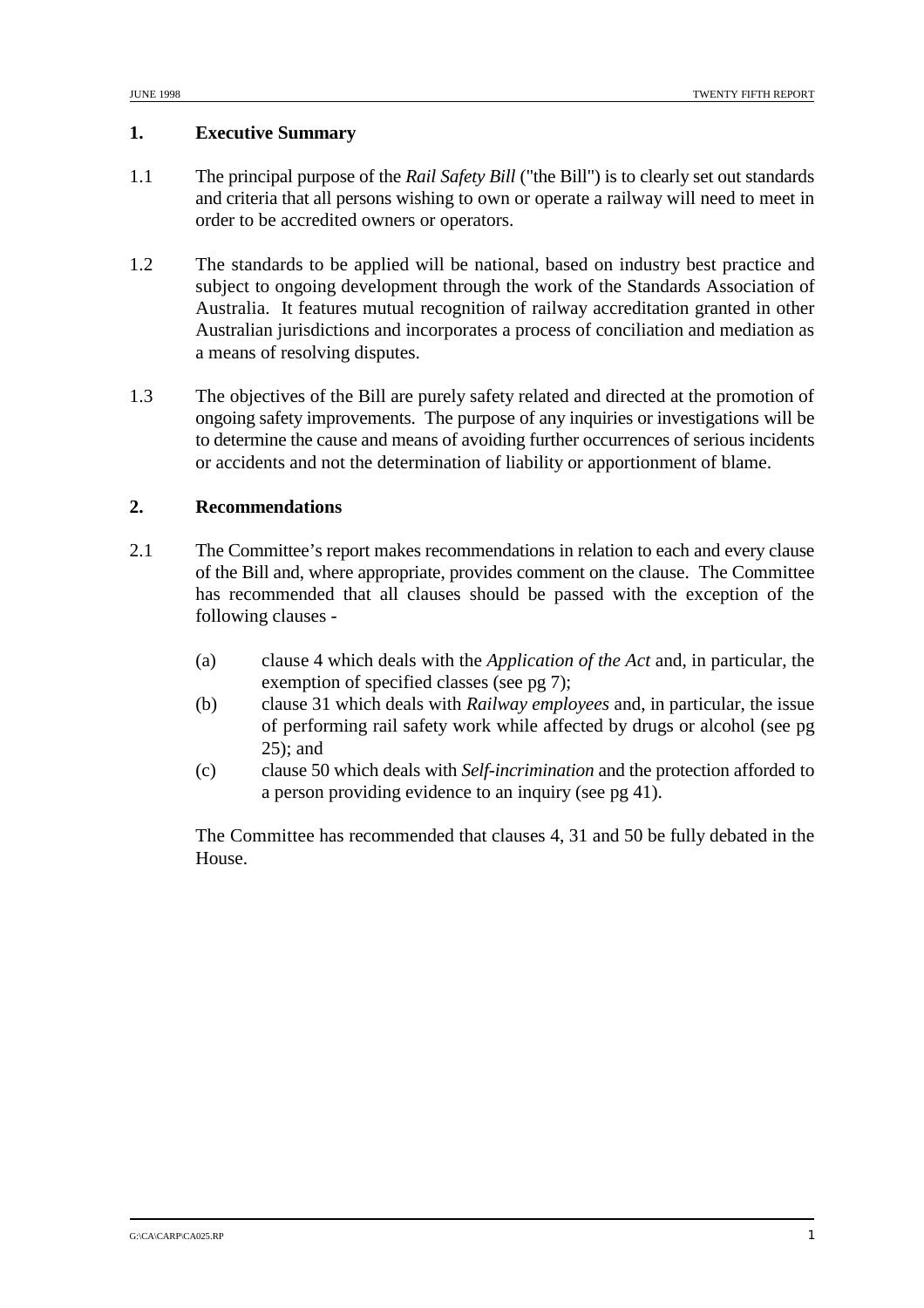## **Report of the Legislative Council Constitutional Affairs Committee**

## **in relation to the**

## *Rail Safety Bill 1998*

## **3. Reference and Procedure**

3.1 The Rail Safety Bill 1998 ("the Bill") was referred to the Constitutional Affairs Committee by the Legislative Council under Standing Order 230(c).

## **4. Contents and Purpose**

4.1 The purpose of the Bill is to enable the development of a common national framework for the regulation of rail safety.

In his Second Reading speech in the Legislative Council, Hon Eric Charlton MLC outlined the nature of the Bill and stated -

> *Its objectives are purely safety related. It contains no non-safety related barriers to entry or operation and consistent with its objective of promoting ongoing improvements in safety, the purpose of any inquiries or investigations conducted under this Act will be to determine the cause and means of avoiding further occurrences of serious incidents or accidents and not the determination of liability or apportionment of blame.*

- 4.2 The Bill contains 64 clauses in six parts
	- **Part 1: Preliminary**
	- **Part 2: Accreditation of owners and operators**
	- **Part 3: Safety Standards and Measures**
	- **Part 4: Compliance Inspections and Reporting**
	- **Part 5: Inquiries and Inspections**
	- **Part 6: Miscellaneous**
- 4.3 The Bill is outlined below and the Committee has provided comment, where appropriate, on the relevant clauses. The Committee has provided recommendations in relation to each clause of the Bill.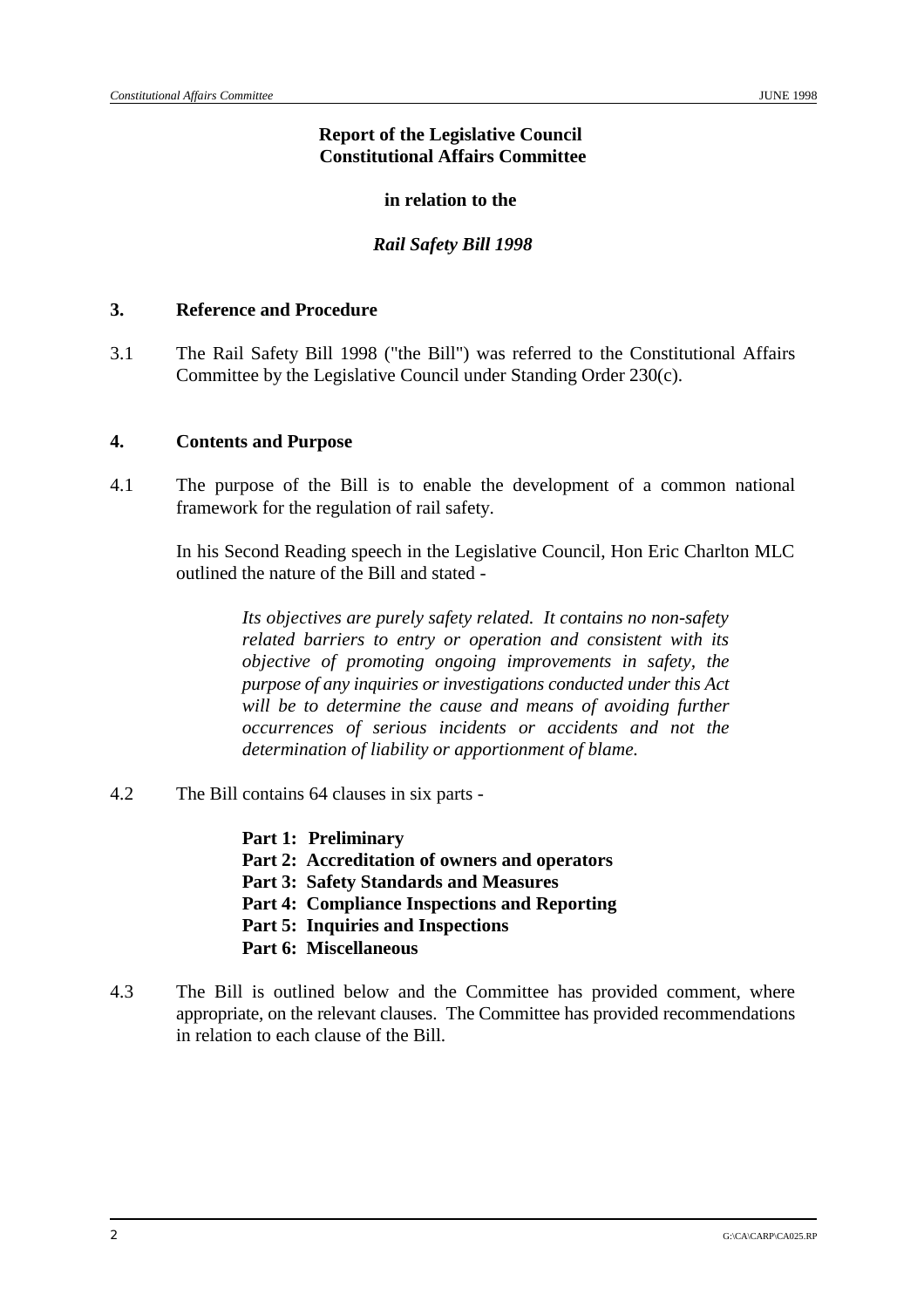- 4.4 As part of the review, the Committee heard evidence from a number of witnesses concerning the operation of the Bill. The witnesses who appeared before the Committee were -
	- & Trevor Maughan, Legal Officer, Department of Transport;
	- & Rob Burrows, Policy Officer, Department of Transport;
	- & Fred McKenzie, Deputy President, Friends of the Railway;
	- & Robert Wells, Australian Rail, Tram and Bus Industry Union; and
	- & Trevor Tobin, ex Westrail Occupational Health and Safety Officer.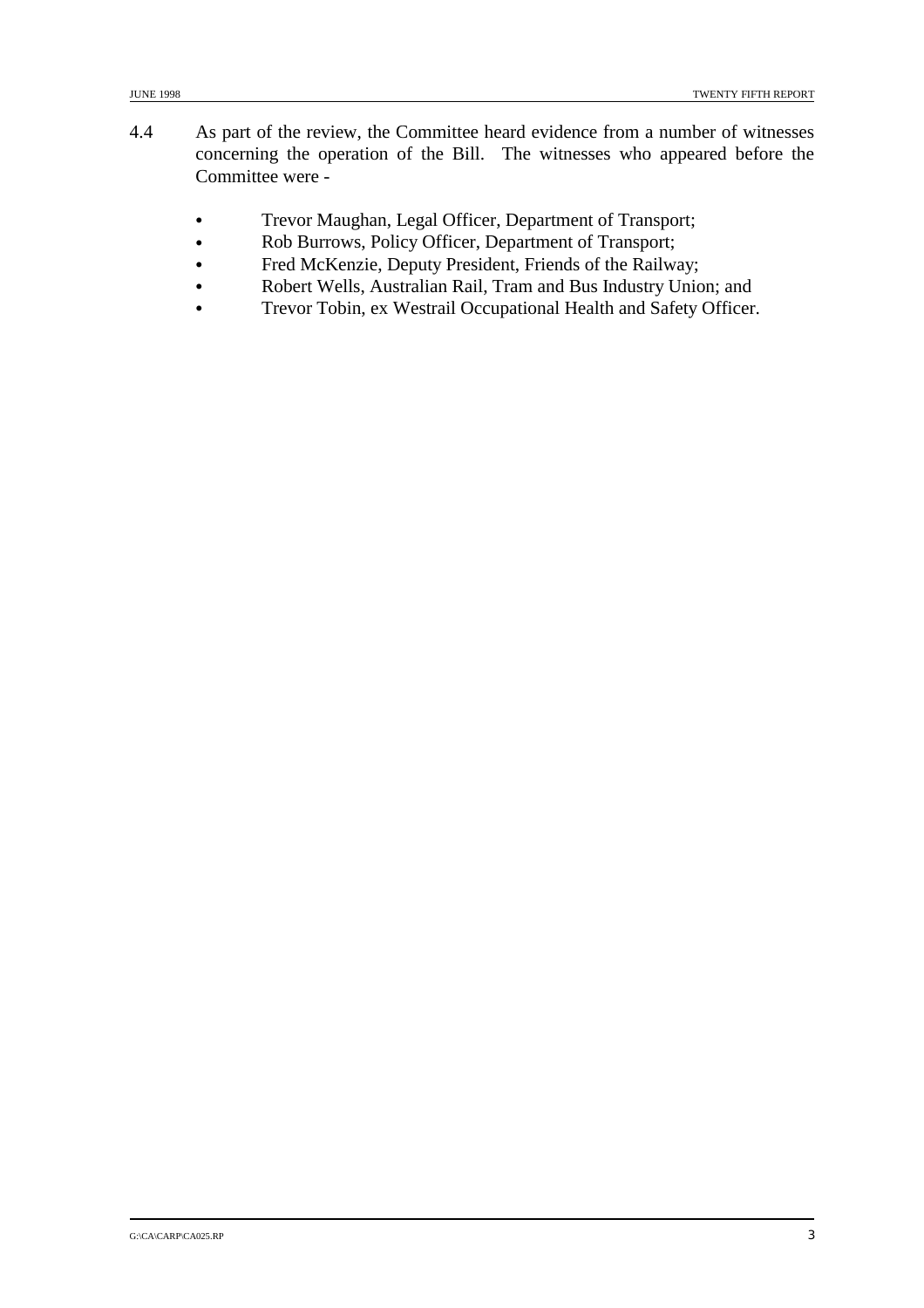## **PART 1 — PRELIMINARY**

## **Short title**

**1.** This Act may be cited as the Rail Safety Act 1998.

## **Recommendation 1: the clause be passed**

#### **Commencement**

**2.** This Act comes into operation on such day as is fixed by proclamation.

**Recommendation 2: the clause be passed**

## **Interpretation**

**3.** (1) In this Act, unless the contrary intention appears —

**``accreditation''** means accreditation under Part 2;

**``approved''** means approved in writing by the Director General;

- **``Australian Rail Safety Standard''** means such principles and standards prepared, approved and published by the Standards Association of Australia in relation to railway safety management as are prescribed for the purposes of this definition;
- **``authorized officer''** means a person appointed as an authorized officer under section 45;
- **``Director General''** means the Director General of Transport referred to in section 8 of the Transport Co-ordination Act 1966;
- **``document''** includes any record of information accessible only through the use of a computer or other device;
- **``investigator''** means a person appointed as an investigator under section 41;
- **``Minister''** means the Minister administering the Transport Co-ordination Act 1966;
- **``notifiable occurrence''** means an occurrence prescribed as a notifiable occurrence;
- **``operation of a railway''** means the operation of rolling stock on a railway;
- **``operation of rolling stock''** includes provision, maintenance or movement of rolling stock;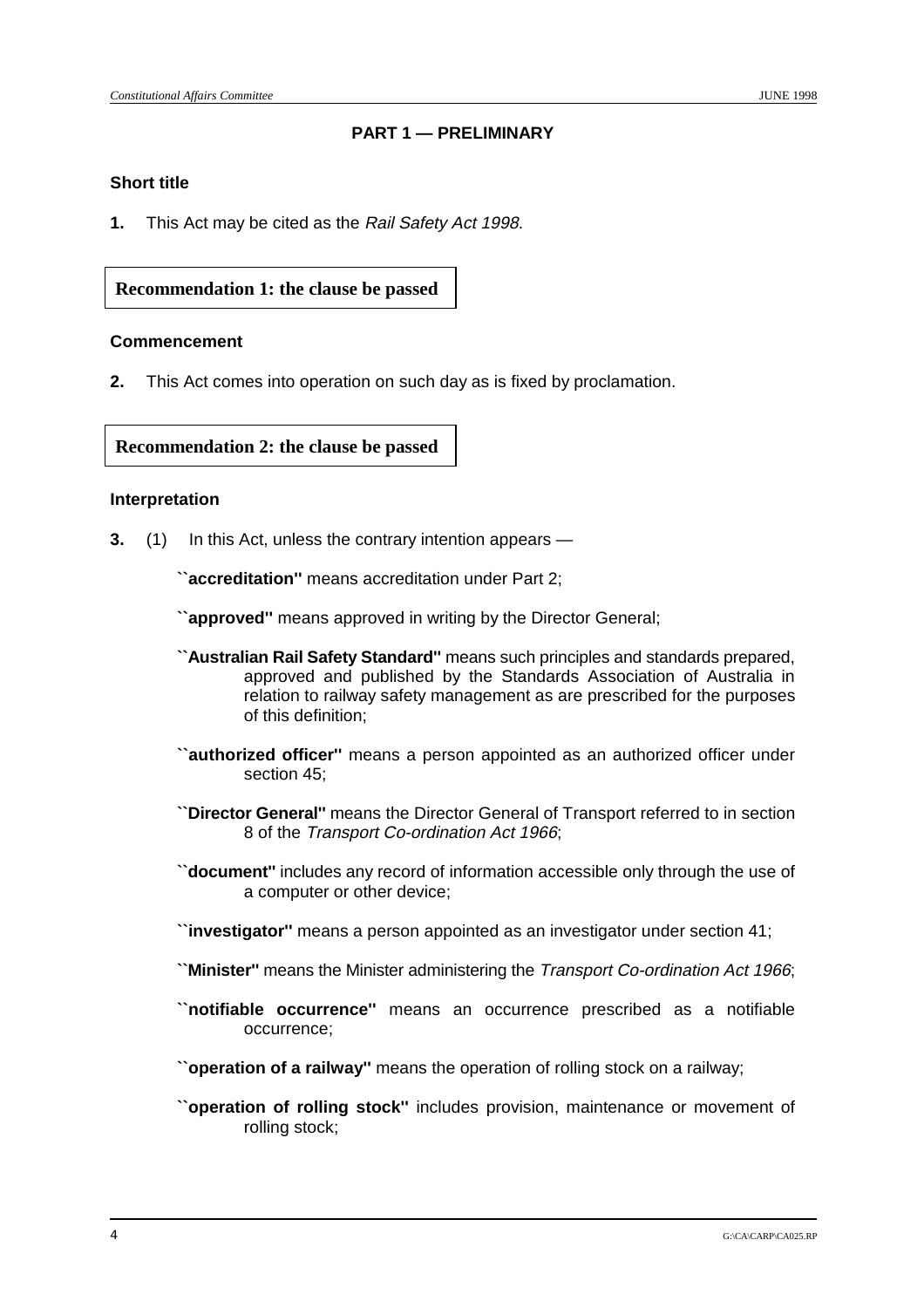- **``operator''**, in relation to a railway, means a person who is responsible, whether by reason of ownership, control or management, for the operation of rolling stock on the railway, or for the purposes of the railway;
- **``owner''**, in relation to a railway, means the person who is responsible, whether by reason of ownership, control or management, for —
	- (a) the construction and maintenance, or the construction or maintenance, of rail infrastructure; or
	- (b) the operation of train control, signalling or communication systems;
- **``private siding''** means a siding owned and maintained by a person who does not own, control or manage the running line with which the siding connects or to which it has access, but does not include a marshalling yard or a passenger or freight terminal, or a siding of a kind prescribed as excluded from this definition;
- **``rail infrastructure''** or **``infrastructure''** means the facilities necessary to enable a railway to operate safely and includes railway track, associated track structures, over or under track structures, supports (including supports for equipment or items associated with the use of a railway), tunnels, bridges, stations, platforms, train control systems, signalling systems, communication systems, electric traction infrastructure, buildings, workshops and associated plant, machinery and equipment;
- **``railway''** means a guided system designed for the movement of rolling stock which has the capability of transporting passengers, freight or both on a railway track, together with its infrastructure and associated sidings, and includes a heavy railway, light railway, monorail, inclined railway or tramway, a railway within a marshalling yard or a passenger or freight terminal, and a railway of a kind prescribed for the purposes of this definition;
- **``railway employee''** means a person who performs railway safety work for an owner or operator and includes an employee or contractor and a person who performs railway safety work on a voluntary or unpaid basis;
- **``railway safety work''** means any of the following classes of work
	- (a) work that involves or relates to the driving or operation of a train or trains;
	- (b) work that involves or relates to the control of the movement of a train or trains;
	- (c) work that involves or relates to the design, construction, repair, maintenance, upgrading, inspection, testing or removal of rail infrastructure or rolling stock; or
	- (d) other work of a kind prescribed for the purposes of this definition;
- **``rolling stock''** means a vehicle, whether or not self propelled, that operates on or uses a railway track (for example — a locomotive, carriage, rail car, rail motor, light rail vehicle, train, tram, light inspection vehicle, road/rail vehicle, trolley and wagon) but does not include a vehicle designed to operate both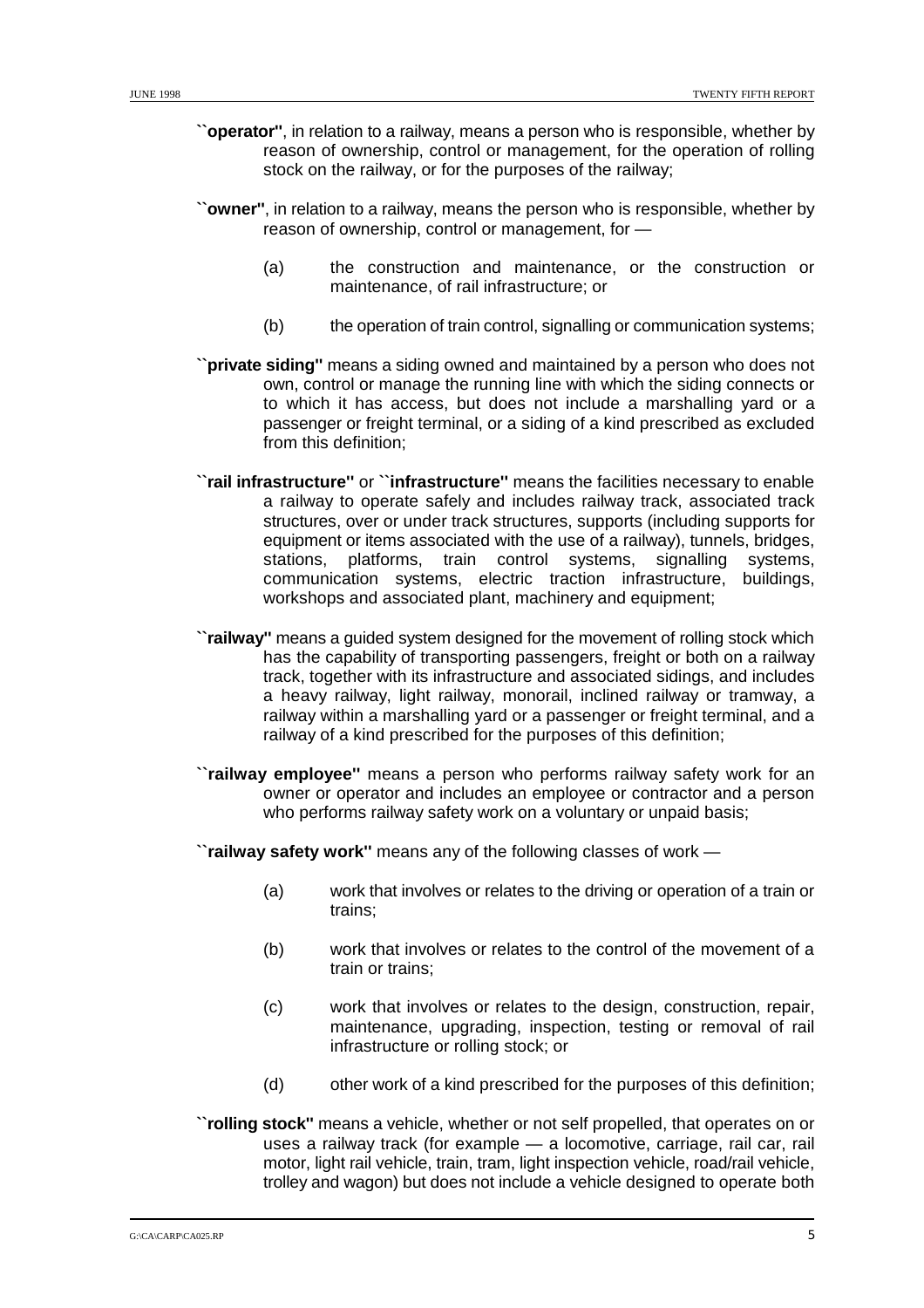on and off a railway track when the vehicle is not operating on a railway track;

- **``running line''** means railway tracks, other than sidings, used for the through movement of trains;
- **``safety management plan''** means a plan referred to in section 10;
- **``safeworking system''**, in relation to a railway, means the systems and procedures for operating trains safely and for protecting railway employees, passengers, freight, rolling stock and motor vehicles on or in the proximity of railway tracks;
- **``siding''** means a portion of a railway track, connected by points to a running line or another siding, on which rolling stock can be placed clear of the running line and left unattended;

**``State''** includes a Territory;

- **``track''** means the combination of rails, rail connectors, sleepers, ballast, points and crossings, or substitute devices, if used;
- **``train''** means one or more units of rolling stock coupled together, at least one of which is a locomotive or other self-propelled unit.
- (2) An example used in or under this Act
	- (a) is not exhaustive; and
	- (b) does not limit meaning, but may extend it.

**Recommendation 3: the clause be passed**

## **Application of Act**

- **4.** (1) This Act applies to and in relation to
	- (a) a railway within, or partly within, the State with a track gauge equal to or greater than 600 mm; and
	- (b) any other system designed to transport passengers or freight or both and prescribed to be a railway for the purposes of this Act,

and to the operation of any such railway.

- (2) This Act does not apply to or in relation to  $-$ 
	- (a) a railway in a mine which is underground or predominantly underground and used in connection with the performance of mining operations;
	- (b) a slipway;
	- (c) a crane-type runway; or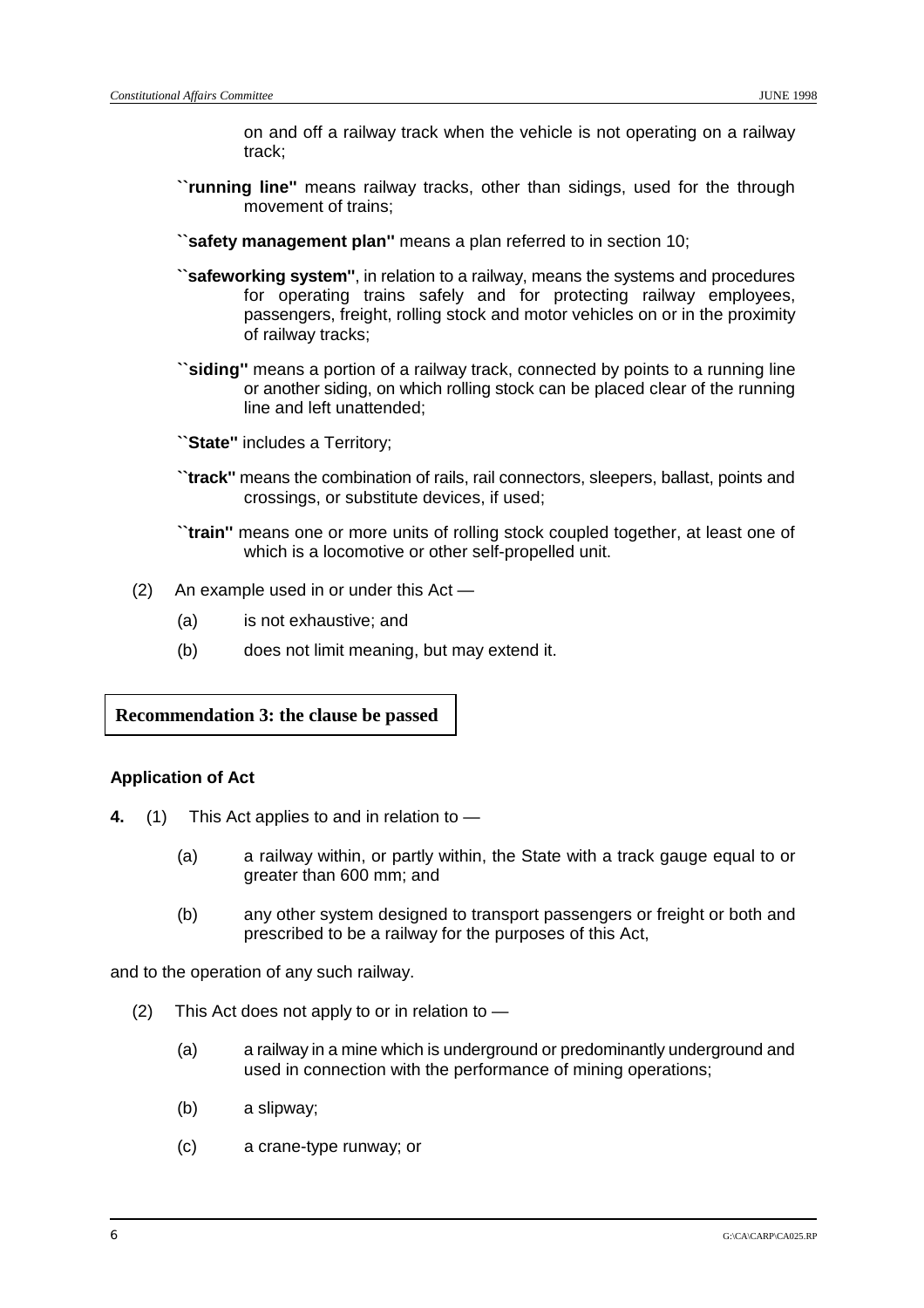(d) a railway or system of a class prescribed as a railway or system to which this Act does not apply.

(3) The Minister may, by notice published in the Gazette and on such conditions, if any, as are specified, exempt from this Act, or specified provisions of this Act —

- (a) specified persons or persons of a specified class; or
- (b) specified railways or railways of a specified class.
- $(4)$  In subsection  $(3)$  —

**``specified''** means specified in the notice.

(5) The Minister may amend or repeal a notice at any time by subsequent notice published in the Gazette.

(6) A person must not contravene a condition imposed under this section.

Penalty: \$20 000.

**Comment:** Subclause (3) provides the Minister with the appropriate power to exempt single user railways associated with the mining industry in the north west of Western Australia; namely the three railways operated by BHP, Hamersley Iron and Robe River. The rationale behind the exemption is that these railways are single operator facilities which are regularly audited by the Department of Minerals and Energy and covered by the *Mines Safety and Inspection Act 1994.*

The Committee notes that the safety requirements of operating the private railways in the north west are regulated and monitored under the *Mines Safety and Inspection Act 1994.* However, the Committee considers that the aim of the Bill, to implement a common approach to rail safety regulation in Australia, may not be fully achievable if certain classes are exempted.

The Committee also notes that sub clause (3) of the Bill provides the Minister with the power to exempt the specified classes by notice published in the Gazette. Sub clause (5) provides the Minister with the power to amend or repeal a notice at any time by subsequent notice published in the Gazette. In support of this clause, the Committee has received evidence that a notice is a more expedient manner in which to deal with a rail safety matter. However, the Committee also recognises the opposing argument that a notice does not receive the same degree of scrutiny, as a Regulation, by the Delegated Legislation Committee nor is it subject to a disallowance motion in the House.

**Recommendation 4: the clause be fully debated in the House**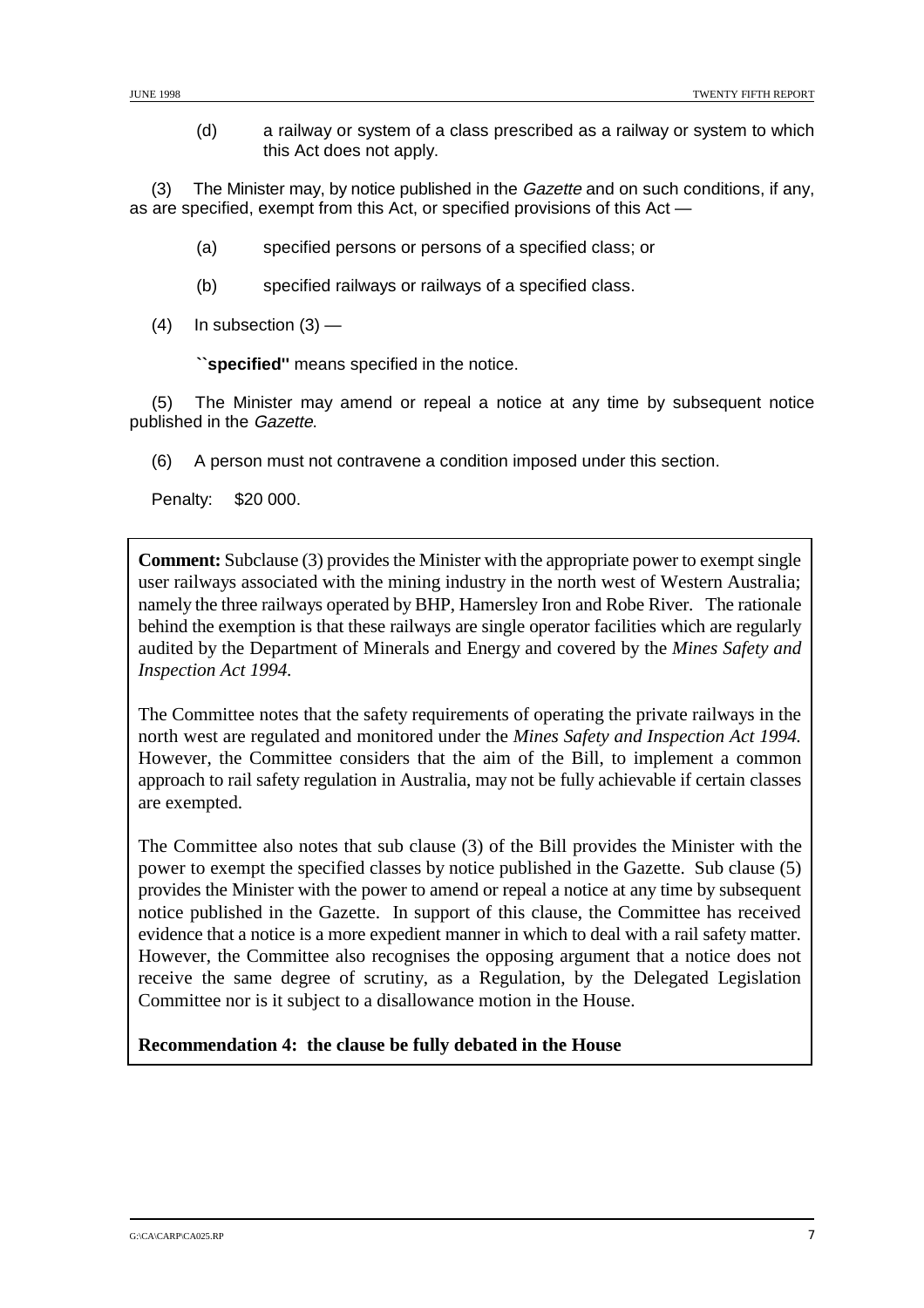## **Relationship to Government Railways Act 1904**

**5.** If there is a conflict or inconsistency between a provision of this Act, or subsidiary legislation made under this Act, and the Government Railways Act 1904, or subsidiary legislation made under that Act, the provision of this Act or subsidiary legislation made under this Act prevails to the extent of the conflict or inconsistency.

## **Recommendation 5: the clause be passed**

## **Act binds the Crown**

**6.** (1) This Act binds the Crown in right of the State, and in so far as the legislative power of the State permits, in all its other capacities.

(2) This section does not make the Crown itself, as distinct from any agent or instrumentality of the Crown, liable to be prosecuted for an offence under this Act.

**Recommendation 6: the clause be passed**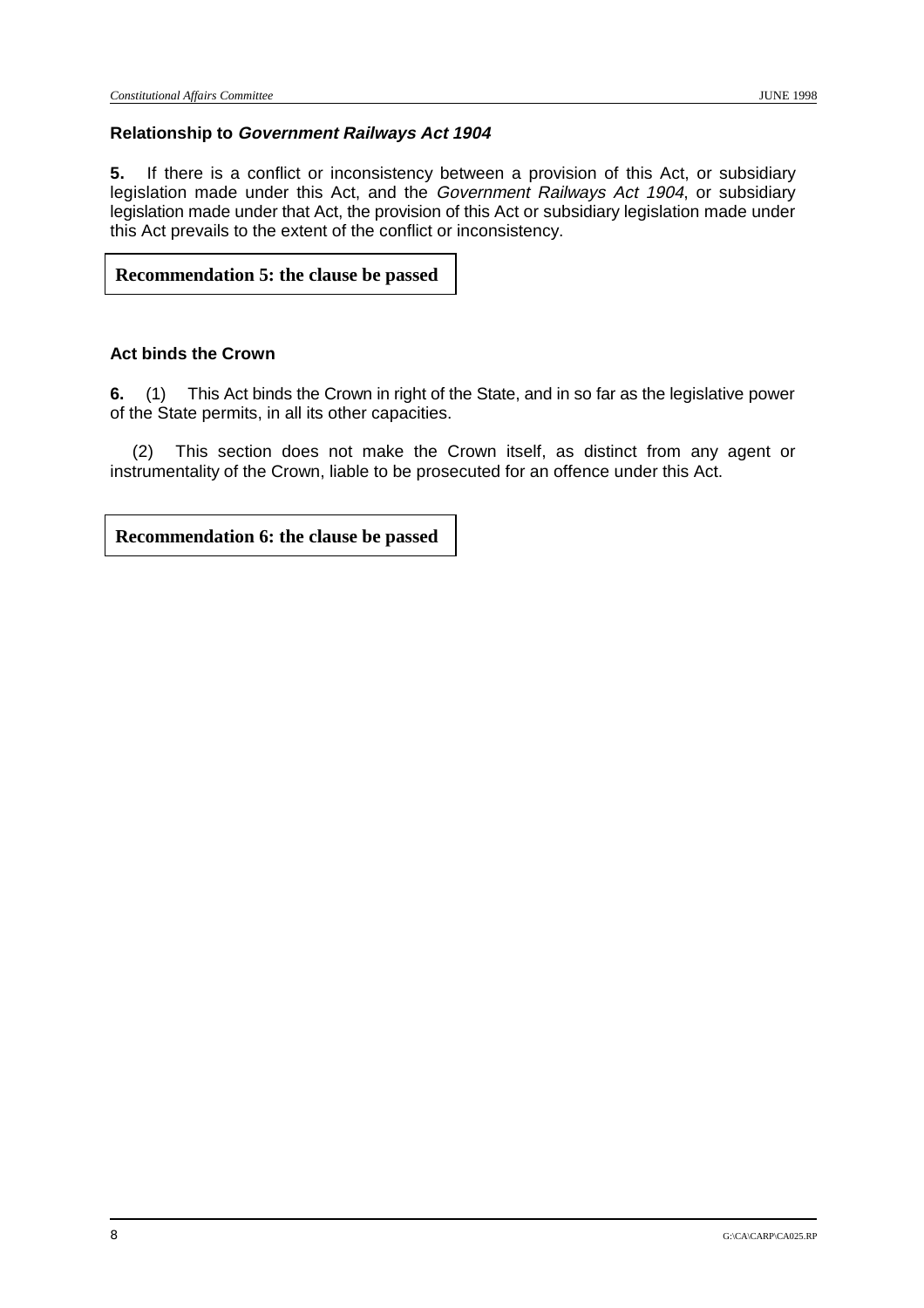## **PART 2 — ACCREDITATION OF OWNERS AND OPERATORS**

## **Division 1 — General provisions**

## **Requirement for accreditation**

**7.** (1) A person must not be the owner of a railway unless the person holds an appropriate owner accreditation for a railway under this Act.

Penalty: \$50 000.

(2) A person must not be the operator of a railway unless the person holds an appropriate operator accreditation for the railway under this Act.

Penalty: \$50 000.

(3) A person may hold both owner accreditation and operator accreditation.

**Comment:** This clause makes it an offence for a person to own or operate a railway unless they are accredited by the Director General. It should be noted that there will be no prohibition on a company being accredited as both an owner and operator.

**Recommendation 7: the clause be passed**

## **Granting accreditation**

**8.** (1) Subject to sections 9 and 10, the Director General must, on application under this Act, accredit an applicant as the accredited owner of a railway if satisfied —

- (a) that the applicant has the competency and capacity to meet the requirements of the Australian Rail Safety Standard, and any other safety standard prescribed, or approved, as relevant to the operation of this Act, and generally to ensure the safe construction and maintenance, or construction or maintenance, of rail infrastructure or, if relevant, the proper operation of train control, signalling and communication systems;
- (b) that the applicant has an appropriate safety management plan;
- (c) that appropriate standards will be met in relation to the availability and adequacy of rail infrastructure and that appropriate safeworking and operating systems will apply under the accreditation;
- (d) that the applicant has the financial capacity or public risk insurance arrangements to meet reasonable potential accident liabilities for the railway;
- $(e)$  that the applicant has a right, or is in a position to obtain a right —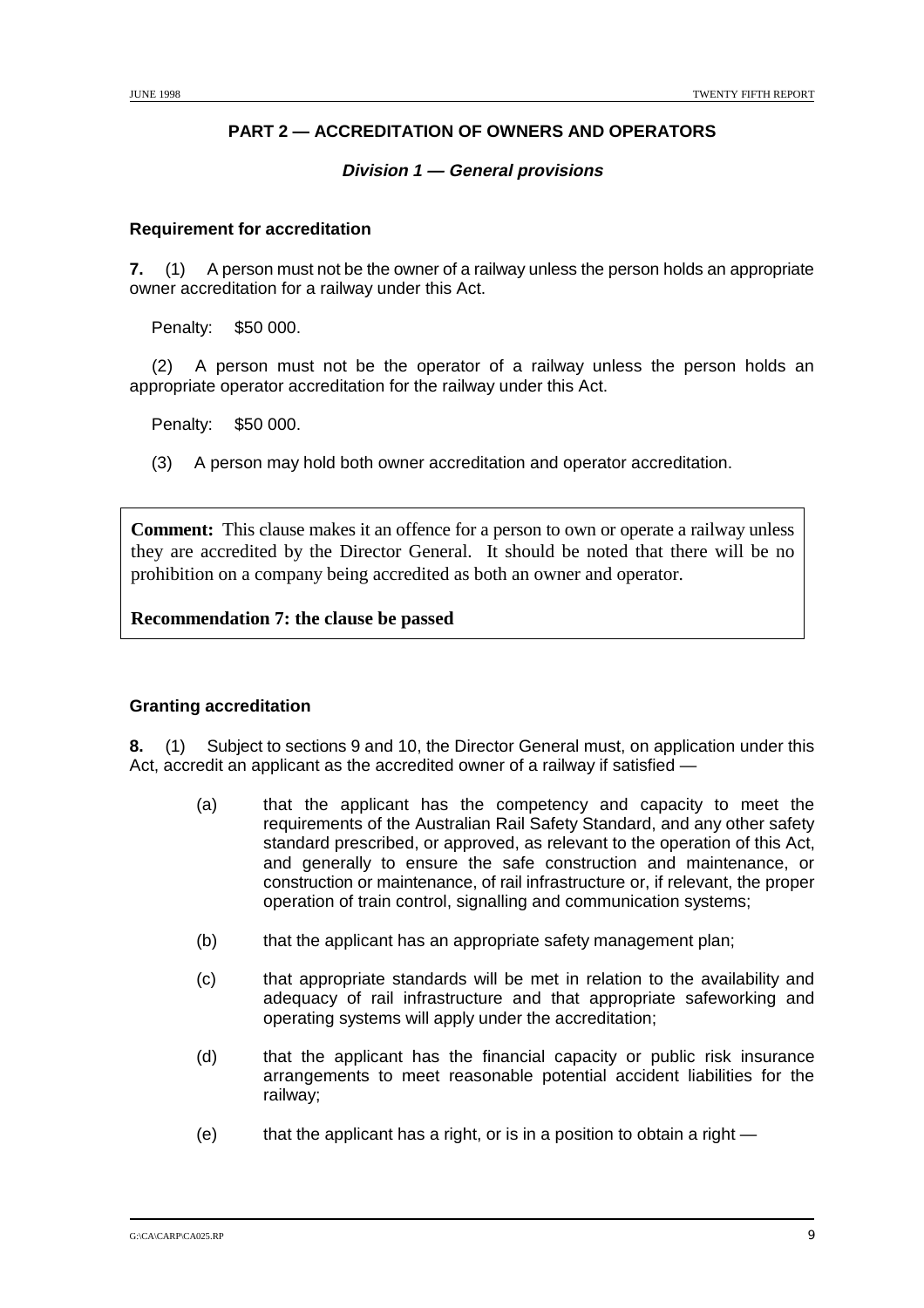- (i) of access to land where the railway is, or is to be, constructed or located; and
- (ii) to use relevant rail infrastructure;

and

(f) as to any other matter prescribed.

(2) Subject to sections 9 and 10, the Director General must, on application under this Act, accredit an applicant as the accredited operator of a railway if satisfied —

- (a) that the applicant has the competency and capacity to meet the requirements of the Australian Rail Safety Standard, and any other safety standard prescribed, or approved, as relevant to the operation of this Act, and generally to ensure the safe operation of rolling stock on the railway;
- (b) that the applicant has an appropriate safety management plan;
- (c) that appropriate standards will be met in relation to the suitability of rolling stock and that appropriate safety systems will apply under the accreditation;
- (d) that the applicant has the financial capacity or public risk insurance arrangements to meet reasonable potential accident liabilities for the railway;
- (e) unless the applicant is the owner of the railway, that the applicant possesses, or is in a position to possess, appropriate rights to operate a railway on the railway specified in the application; and
- (f) as to any other matter prescribed.

(3) If an applicant holds an accreditation in another State or by the Commonwealth for a similar railway consistent with the requirements of the Australian Rail Safety Standard and with the form of accreditation to which the application relates, the applicant will be taken to have the competency and capacity to meet the requirements of the Australian Rail Safety Standard for the purposes of this section.

**Comment:** Sub clause (1) sets out the criteria an **owner** (responsible for the construction and maintenance of the track, signals and other infrastructure) must meet to be accredited. Sub clause (2) sets out the criteria an **operator** (responsible for the operation of rolling stock on railway) must meet before being accredited. Sub clause (3) provides that where an applicant holds an **accreditation from another jurisdiction**, the applicant will be taken to have the competency and capacity to comply with the Australian Rail Safety Standard.

**Recommendation 8: the clause be passed**

#### **Safety standards — compliance specification**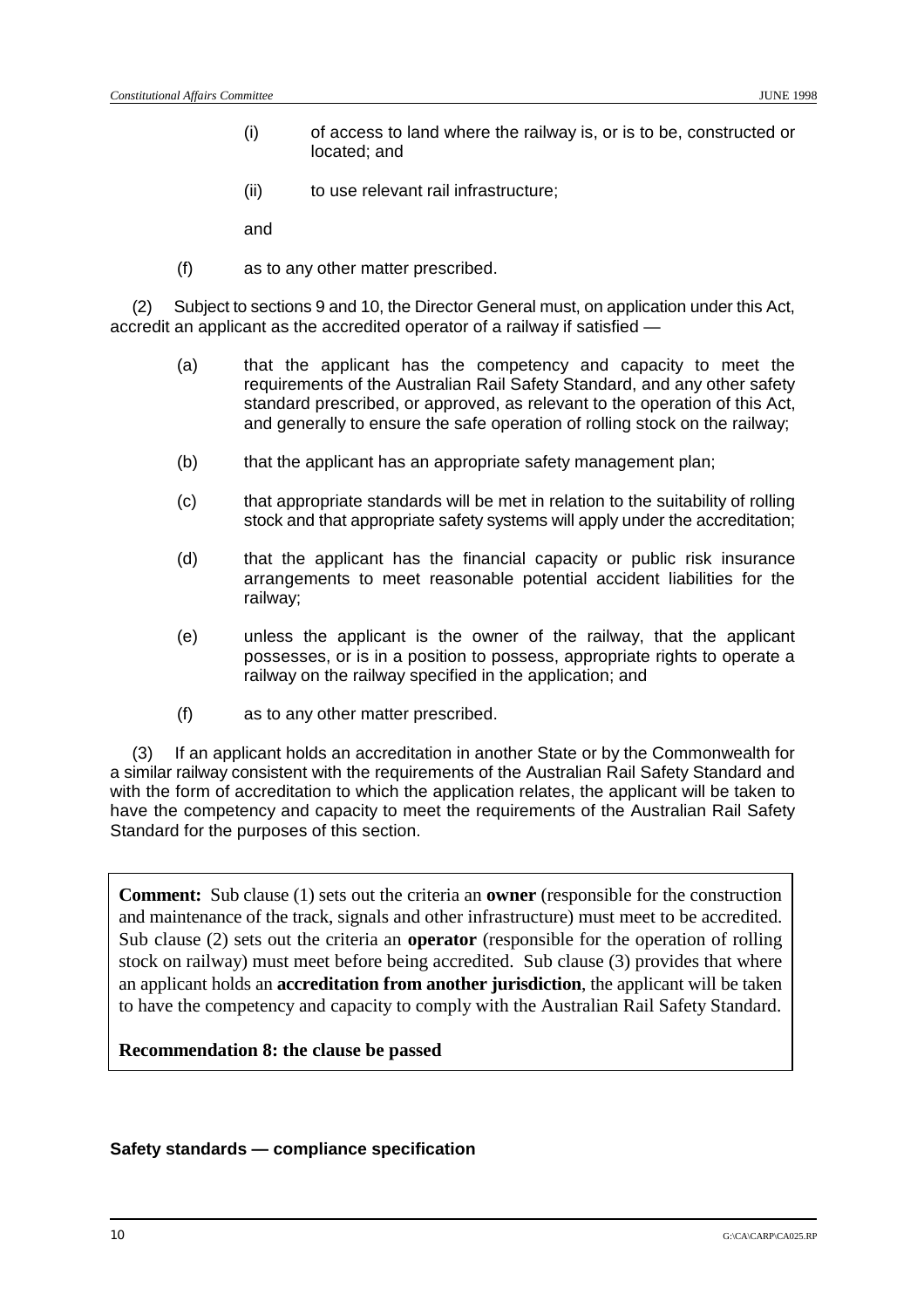**9.** (1) An applicant for owner accreditation in relation to a railway must submit to the Director General appropriate safety standards with which the applicant agrees to comply, to the satisfaction of the Director General, relevant to the safe construction and maintenance, or construction or maintenance, of rail infrastructure or, if relevant, the proper operation of train control, signalling and communication systems, associated with the railway.

(2) An applicant for operator accreditation in relation to a railway must submit to the Director General appropriate safety standards with which the applicant agrees to comply, to the satisfaction of the Director General, relevant to the safe operation of rolling stock.

**Comment:** This clause provides that applicants for accreditation will be required to specify the standards to which they agree to comply if their application is successful. The applicant will need to demonstrate to the Director General that these standards are appropriate.

**Recommendation 9: the clause be passed**

#### **Safety management plans**

**10.** (1) An applicant for accreditation must submit to the Director General a comprehensive safety management plan that —

- $(a)$  in the case of  $-$ 
	- (i) an owner identifies significant potential risks that may arise from the construction and maintenance, or construction or maintenance, of rail infrastructure or, if relevant, the operation of train control, signalling and communication systems associated with the relevant railway; or
	- (ii) an operator identifies significant potential risks that may arise from the operation of rolling stock on the relevant railway;
- (b) specifies the systems, audits, expertise and resources that are to be employed by the applicant to address those risks; and
- (c) specifies who is to be responsible for the implementation and management of the plan.

(2) An accredited person must revise the person's safety management plan on an annual basis to the satisfaction of the Director General at least 28 days before each anniversary of the accreditation.

Penalty: \$20 000.

**Comment:** An applicant for accreditation will be required to submit a safety management plan that identifies significant potential risks, specifies strategies to address those risks, and specifies who will be responsible for implementation and management of the plan.

**Recommendation 10: the clause be passed**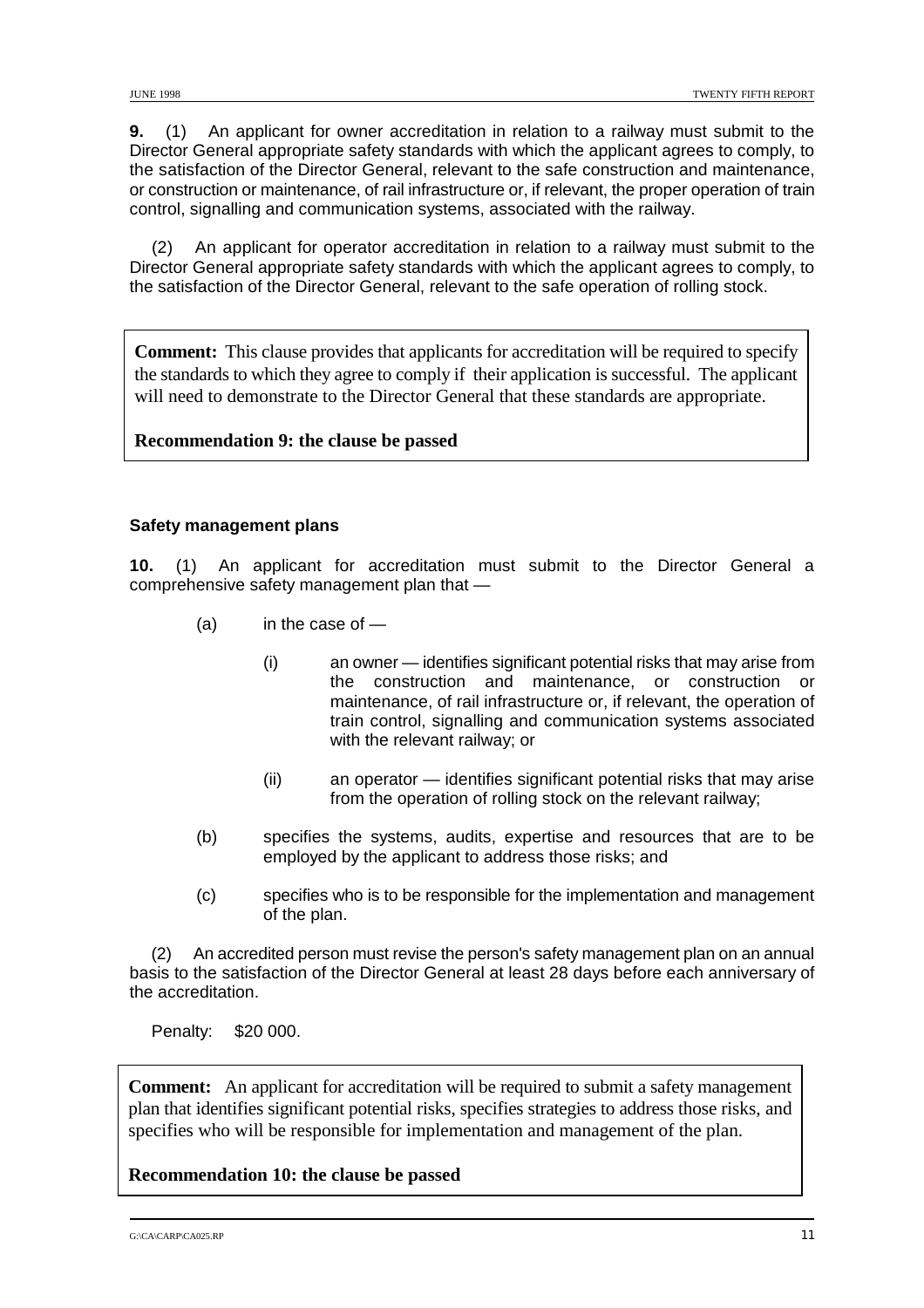#### **Interim accreditation**

**11.** The Director General may grant interim accreditation to an applicant to permit activities such as —

- (a) site preparation;
- (b) restoration or repair work;
- (c) testing of railway track or other infrastructure,

or for other purposes considered appropriate by the Director General.

**Recommendation 11: the clause be passed**

## **Duration of accreditation**

**12.** (1) Subject to subsection (2), an accreditation remains in force unless or until it is suspended, cancelled or surrendered.

(2) The Director General may, if of the opinion that it is appropriate to do so, grant a person temporary accreditation for a period not exceeding 12 months.

**Recommendation 12: the clause be passed**

#### **Style and particulars of accreditation**

**13.** (1) Particulars of accreditation are to be given in writing by the Director General to the accredited person.

- (2) An accreditation may be general or limited and, for example, may apply
	- (a) to the whole of a railway;
	- (b) only to a part or parts of a railway designated in the accreditation, or having a designated scope or characteristic;
	- (c) to all public or private passenger or freight services or both; or
	- (d) to an operation or service designated in the accreditation, or having a designated scope or characteristic.

#### **Recommendation 13: the clause be passed**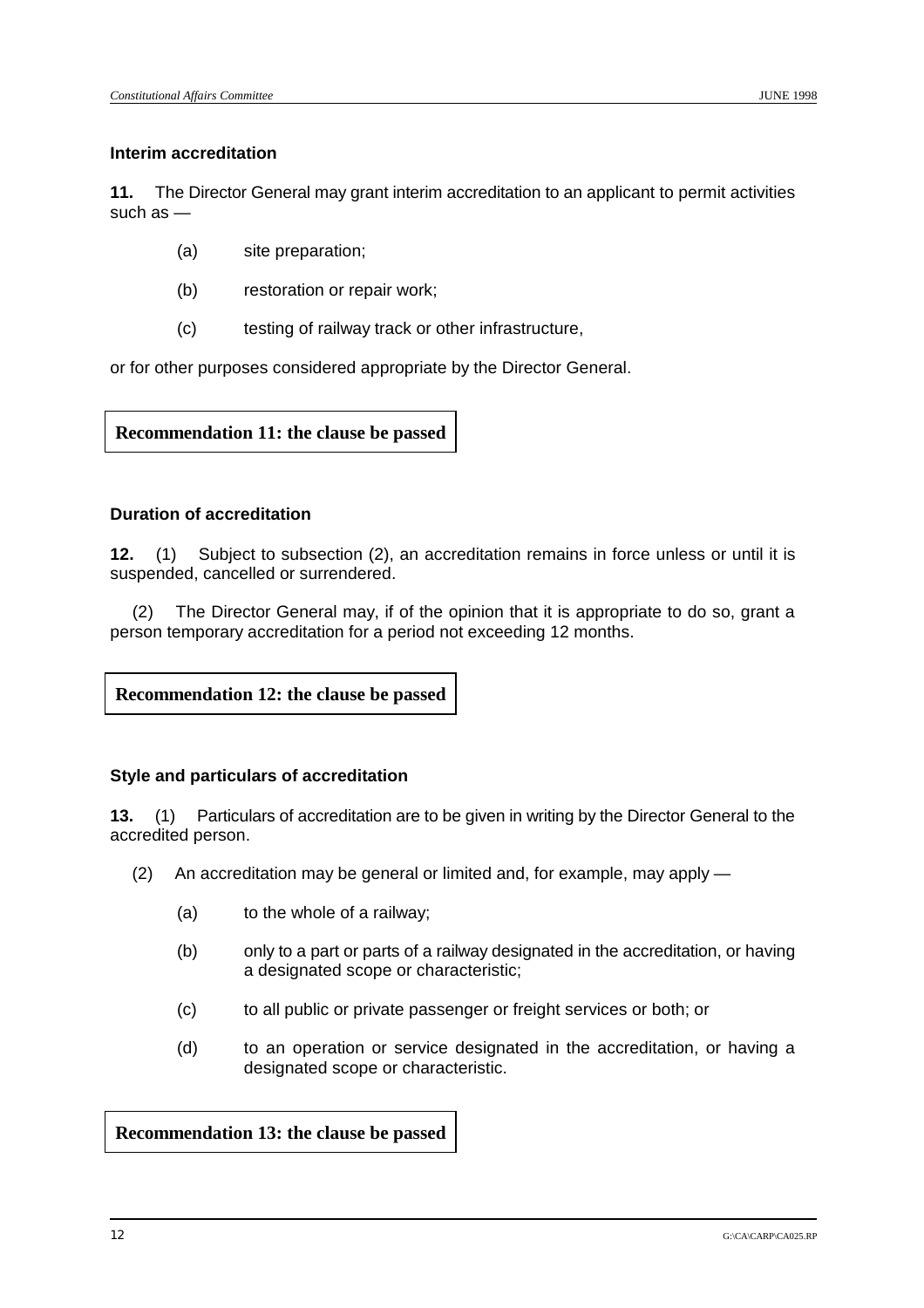#### **Conditions**

**14.** (1) An accreditation is subject to any conditions —

- (a) imposed by the Director General, by written notice given to the accredited person;
- (b) prescribed; or
- (c) otherwise imposed under this Act.

(2) An accredited person may apply for the variation of a condition to which the accreditation is subject, and the Director General may, as the Director General considers appropriate —

- (a) grant the variation; or
- (b) refuse to grant the variation.

(3) The Director General may, if of the opinion that it is appropriate to do so, by written notice given to an accredited person, vary a condition to which the accreditation is subject.

(4) The conditions of an accreditation may be varied by the addition, substitution or deletion of one or more conditions.

(5) An accredited person must not contravene a condition of the person's accreditation.

Penalty: \$20 000.

**Recommendation 14: the clause be passed**

#### **Private sidings**

**15.** (1) A person who owns a private siding is not required to hold an accreditation.

(2) A person who owns a private siding which is connected with, or to have access to, a railway or siding owned by an accredited owner, must —

- (a) register the private siding with the Director General; and
- (b) comply with any conditions imposed by the Director General by written notice given to the owner of the siding, or prescribed, with respect to the safe construction, maintenance and operation of the siding.

Penalty: \$20 000.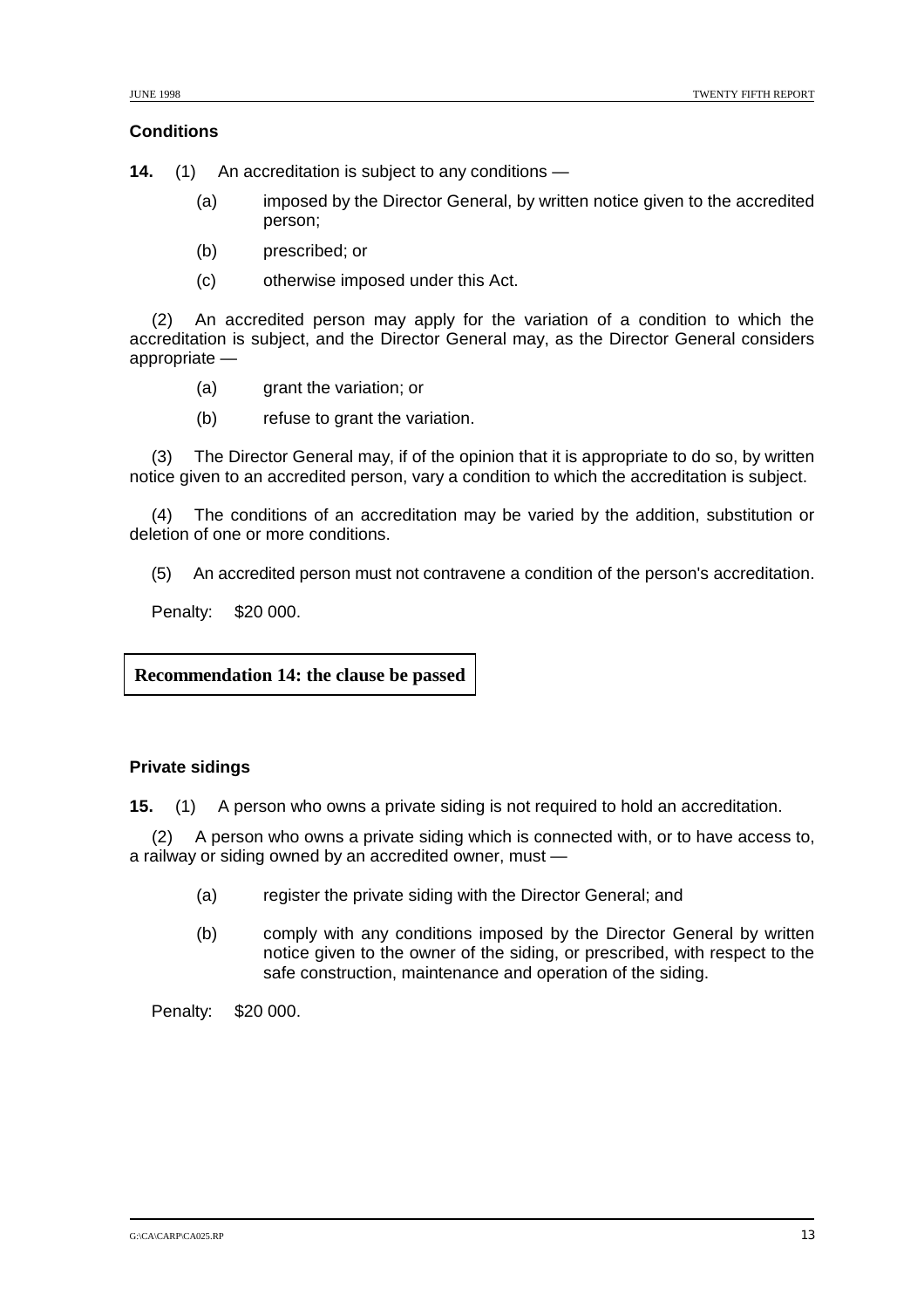**Comment:** A private siding is defined in Clause 3 as a siding owned and maintained by a person who does not own, control or manage the running line with which the siding connects or to which it has access, but does not include a marshalling yard, or passenger, or a freight terminal, or a siding of a kind excluded by the regulations from the ambit of this definition.

Whilst the owners of private siding which are integrated into the railway system will not be required to be accredited, this provision will require that they be registered with the Director General and meet certain minimum safety requirements.

**Recommendation 15: the clause be passed**

## **Division 2 — Refusal, variation, suspension or cancellation of accreditation**

## **Refusal of application for accreditation**

**16.** If the Director General refuses an application for accreditation, the Director General must notify the applicant in writing of —

- (a) the refusal;
- (b) the reasons for the refusal; and
- (c) the procedures for conciliation, mediation and appeal under this Act.

**Recommendation 16: the clause be passed**

## **Variation of accreditation**

**17.** (1) An accredited person may apply for the variation of the accreditation, and the Director General may, as the Director General considers appropriate —

- (a) grant the variation; or
- (b) refuse to grant the variation.

(2) The Director General may, if of the opinion that it is appropriate to do so, vary an accreditation on the Director General's own initiative.

(3) Before varying an accreditation under subsection (2), the Director General must give the accredited person written notice —

(a) stating the proposed variation;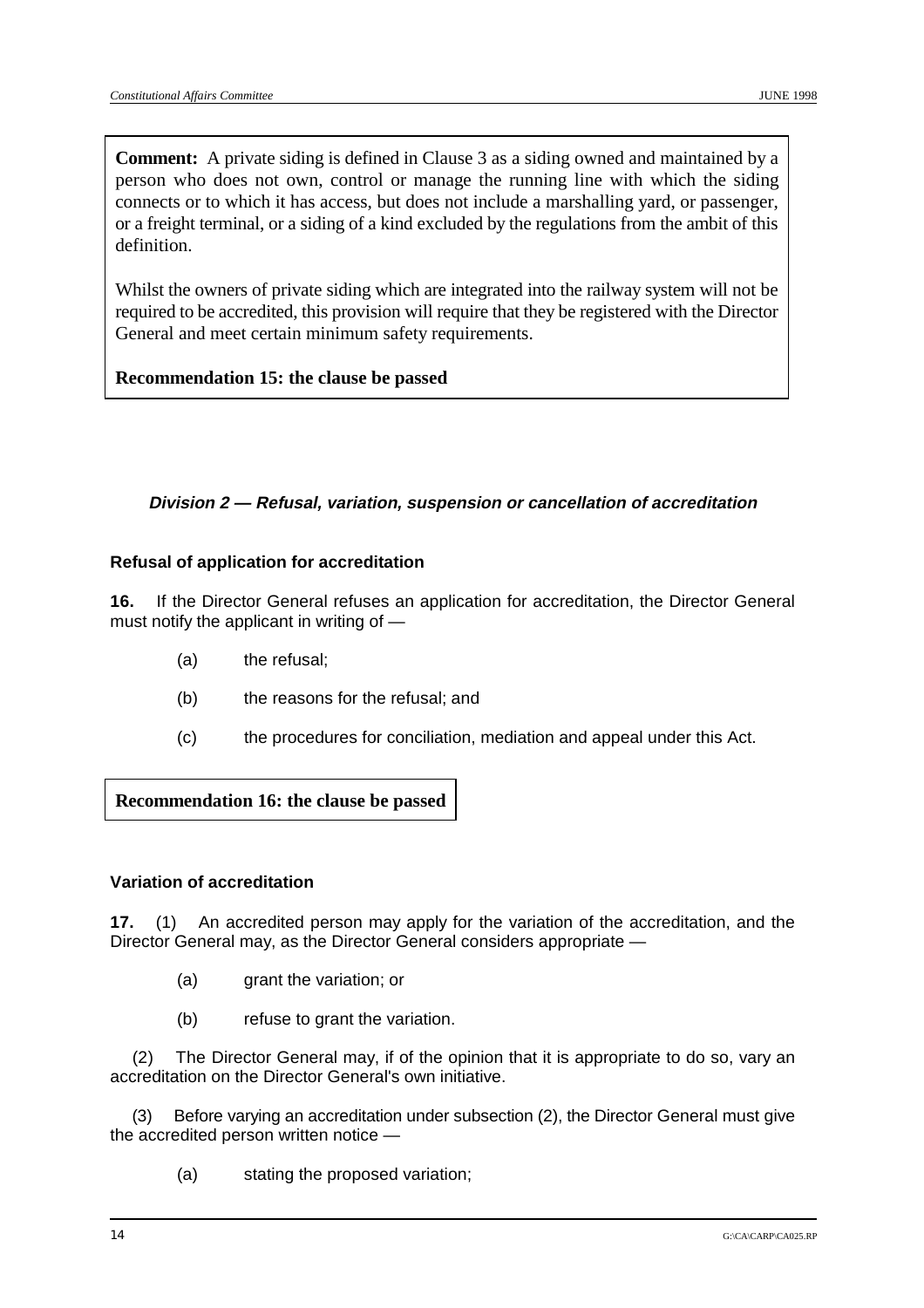- (b) stating the reasons for the variation; and
- (c) inviting the person to show, within a specified time (of at least 28 days), why the variation should not be made.

(4) If, after considering representations made within the specified time, the Director General still considers that the accreditation should be varied, the Director General may vary the accreditation —

- (a) in the way proposed; or
- (b) in another way (having regard to the representations).

(5) The Director General must give the accredited person written notice of a decision under this section.

(6) If the Director General decides to vary the accreditation under subsection (4), the notice must also state —

- (a) the variation;
- (b) the reasons for the variation; and
- (c) the procedures for conciliation, mediation and appeal under this Act.

(7) Subsections (3) to (6) do not apply if the Director General proposes a variation for a formal or clerical reason that does not adversely affect the accredited person's interests.

(8) A variation for a purpose referred to in subsection (7) is effected by giving the accredited person written notice of the variation.

## **Recommendation 17: the clause be passed**

#### **Suspension or cancellation of accreditation**

**18.** (1) If an accredited person —

- (a) contravenes a requirement of this Act or the person's accreditation;
- (b) fails to meet a standard that applies to or in respect of the accreditation;
- (c) contravenes a direction under this Act;
- (d) in the course of acting under the accreditation, acts negligently, or in an unsafe or unlawful manner;
- (e) provides false or misleading information in connection with the operation of this Act; or
- (f) contravenes a requirement, standard, qualification or condition prescribed for the purposes of this paragraph,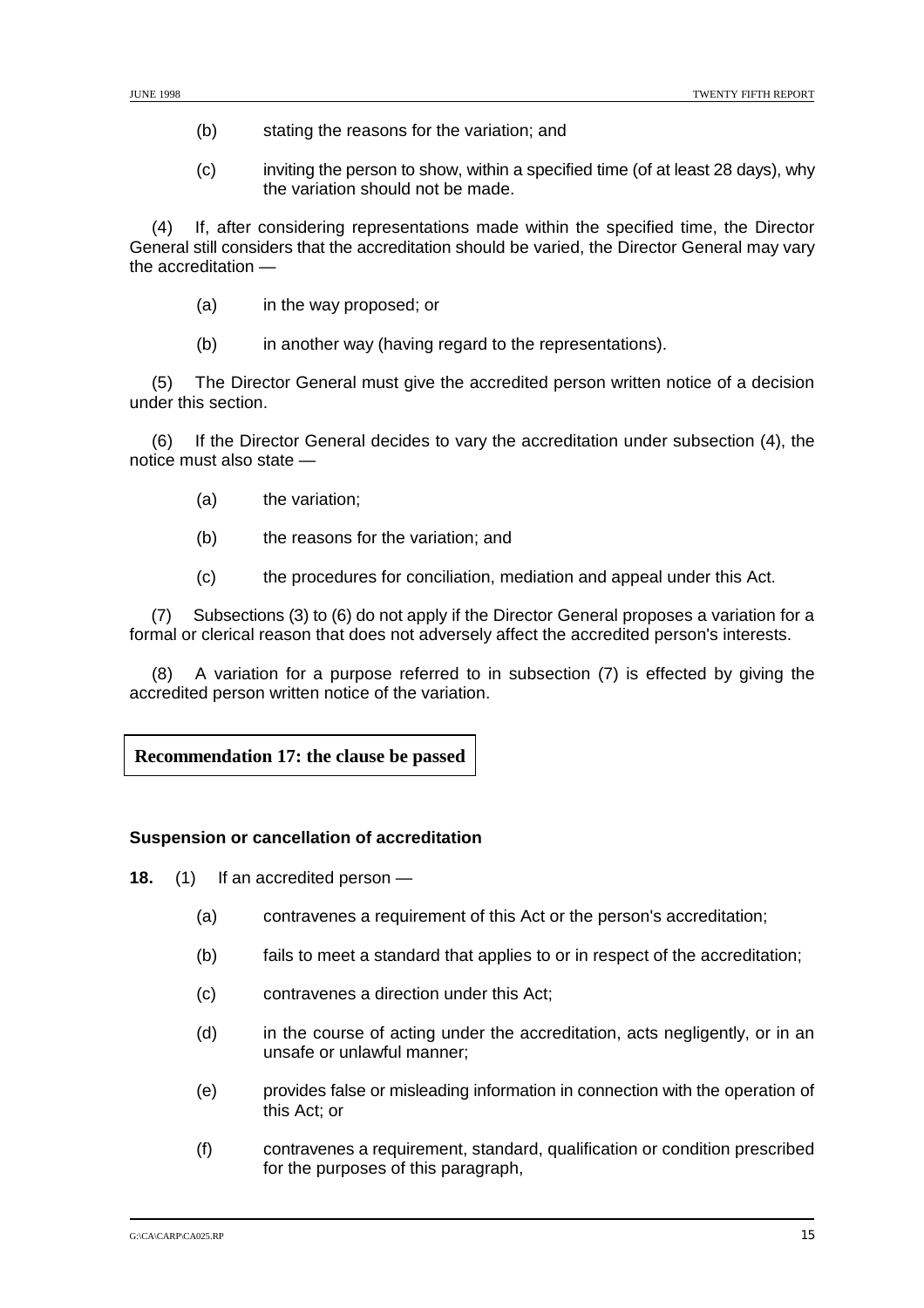the Director General may suspend or cancel the accreditation.

(2) Before taking action under subsection (1), the Director General must give the accredited person written notice —

- (a) stating the proposed action;
- (b) stating the reason for the proposed action; and
- (c) inviting the person to show, within a specified time (of at least 28 days), why the proposed action should not be taken.

(3) If the Director General, after considering representations made within the specified time, still considers that action should be taken, the Director General may —

- (a) suspend the accreditation for a specified period, until the fulfilment of specified conditions, or until further written notice is given;
- (b) cancel the accreditation; or
- (c) take other action (for example, by attaching conditions to the accreditation) determined by the Director General to be appropriate in the circumstances.

(4) The Director General must give the accredited person written notice of a decision under this section.

(5) If the Director General takes action under subsection (3), the notice must also state —

- (a) the reasons for the action; and
- (b) the procedures for conciliation, mediation and appeal under this Act.

**Comment:** This provision details the grounds on which the Director General must rely if it has been decided to suspend or cancel an accreditation. Prior to suspension or cancellation of an accreditation, the Director General must give a notice of intention and reasons to the owner/operator and allow at least 28 days in which the owner/operator may make representations.

#### **Recommendation 18: the clause be passed**

#### **Immediate suspension**

**19.** (1) If the Director General considers that there would be an immediate and serious threat to the safety of the public or to property or both unless an accreditation is suspended immediately, the Director General may, without complying with section 18, suspend the accreditation, wholly or partially, immediately.

(2) Written notice of a suspension under this section is to be given to the accredited person and is to specify —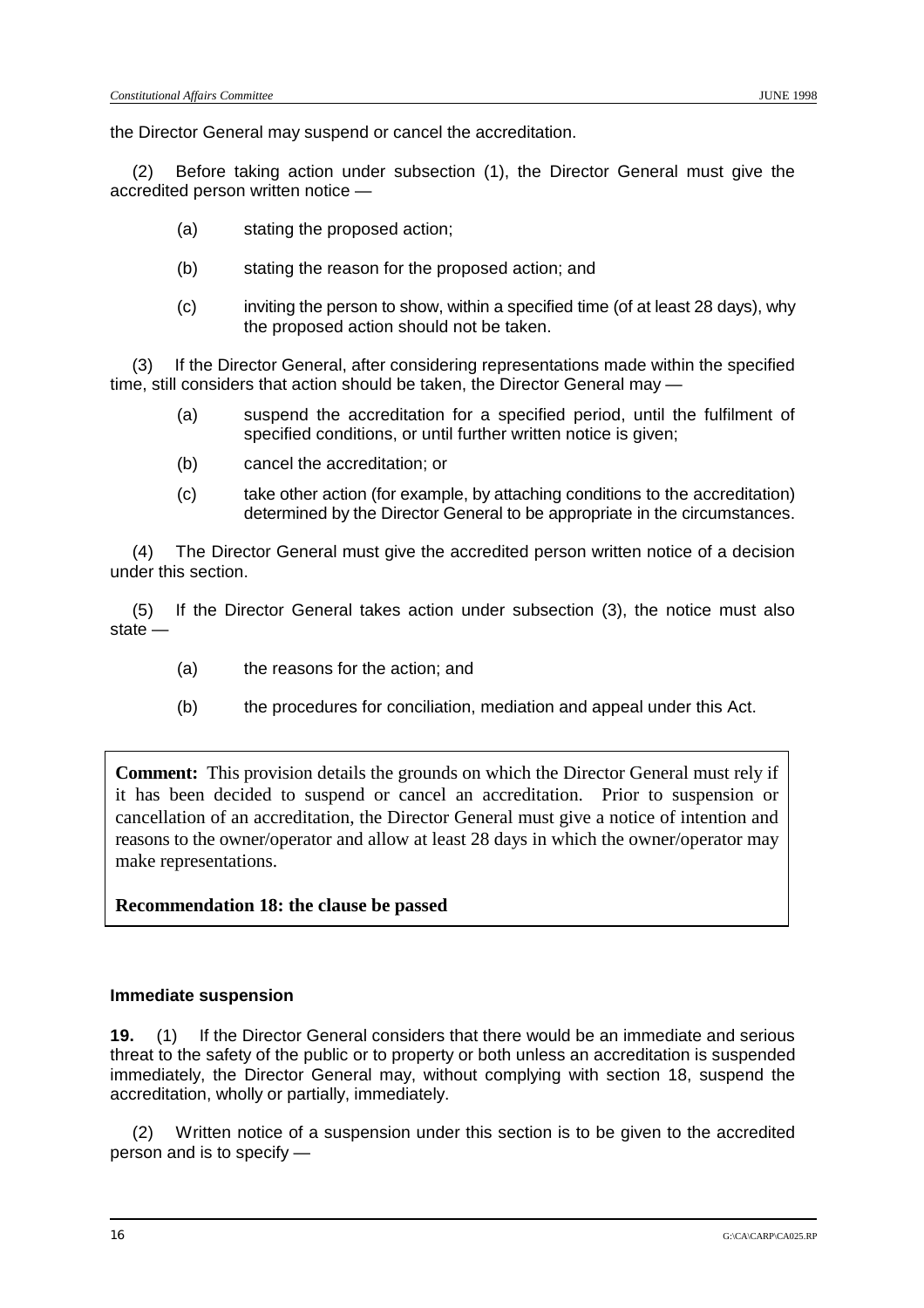- (a) whether the accreditation is wholly or partially suspended, and if partially suspended, is to specify the extent of the suspension;
- (b) any conditions relating to the suspension; and
- (c) the period of suspension.

(3) A suspension under this section is not to exceed 6 weeks except with the written agreement of the Minister.

- (4) The Director General may
	- (a) withdraw a suspension under this section at any time; or
	- (b) with the written agreement of the Minister, extend a suspension under this section (pending resolution of the matter under section 18, as appropriately modified to meet the circumstances of the case).

**Comment:** If the Director General considers that there is an immediate and serious threat to safety, it may immediately suspend an accreditation for a period of up to six weeks. The suspension may concern all or part of the railway. With the concurrence of the Minister, this period may be extended indefinitely.

**Recommendation 19: the clause be passed**

#### **Division 3 — Dispute resolution**

#### **Dispute resolution**

- **20.** (1) A person
	- (a) whose application for accreditation has been refused, or who considers that his or her application for accreditation has not been decided within a reasonable period;
	- (b) who is an accredited person and is aggrieved by a decision of the Director General with respect to conditions imposed with respect to the accreditation, or a variation or proposed variation of such conditions; or
	- (c) who is, or was, an accredited person and is aggrieved by a decision of the Director General under Division 2,

 $mav -$ 

- (d) apply for the matter to be dealt with by conciliation or mediation in accordance with the scheme prescribed; or
- (e) appeal to the District Court.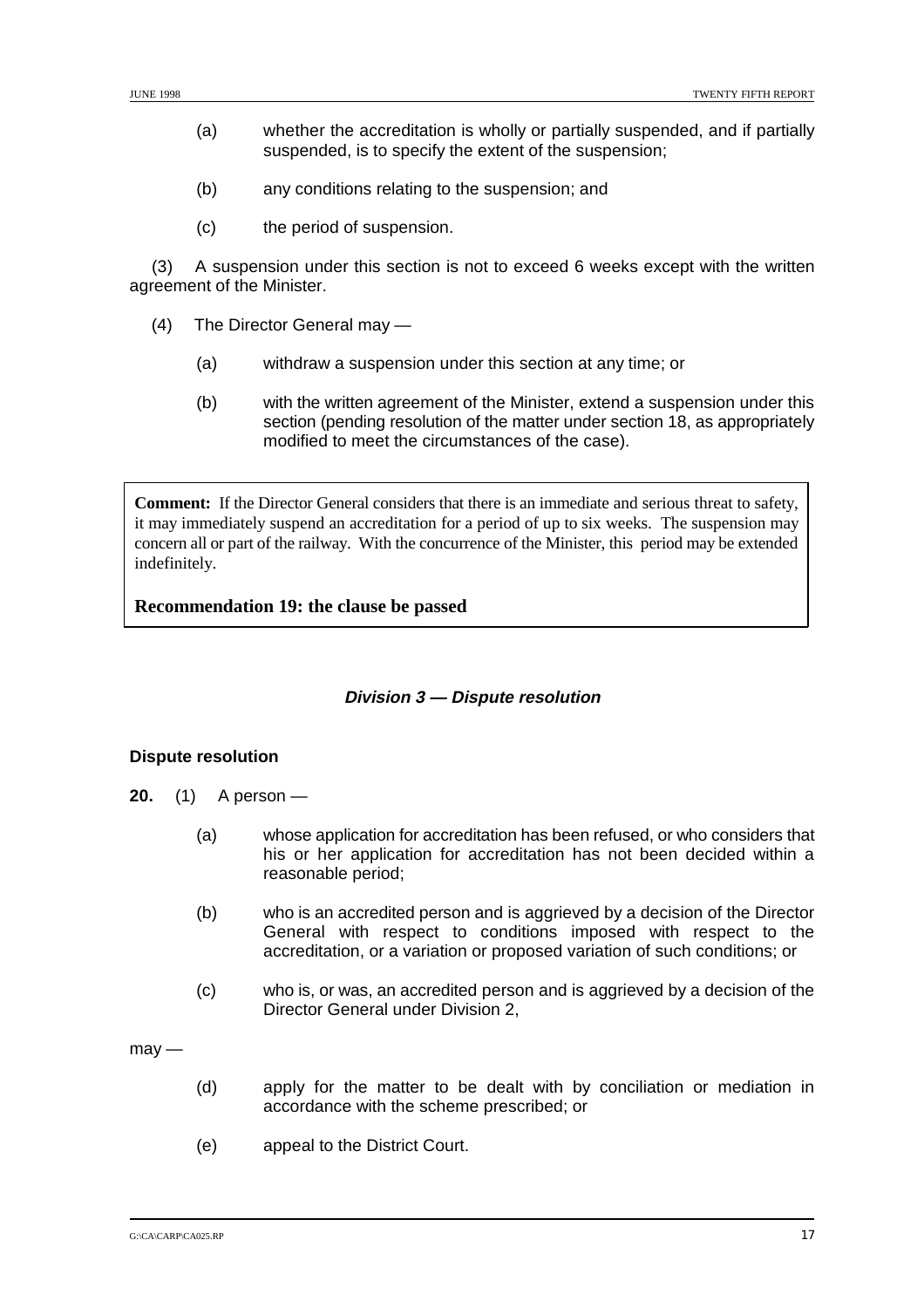(2) An application or appeal under subsection (1) in respect of a decision is to be made within one month after notice of the relevant decision has been given.

(3) A person who is dissatisfied with the outcome of conciliation or mediation proceedings under subsection (1) may, subject to the regulations, within one month after the conclusion of the proceedings, appeal to the District Court.

(4) Subject to subsection (5), the operation of a decision continues pending the outcome or determination of conciliation or mediation proceedings, or the outcome of an appeal.

(5) The Director General or the District Court may make an interim order suspending the operation of a decision.

(6) The District Court may, on hearing an appeal, do one or more of the following, according to the nature of the case —

- (a) after having regard to this Act and the regulations, relevant standards under this Act, the policies of the Director General made known to the Court, and other matters considered relevant by the Court — affirm, vary or quash the decision appealed against or substitute, or make in addition, a decision that the Court considers appropriate;
- (b) remit the subject-matter of the appeal to the Director General for further consideration;
- (c) refer a matter to the Director General for determination, or re-determination;
- (d) make any further or other order as is required.

(7) Fresh evidence, or evidence in addition to or in substitution for evidence on which the original decision was made, may be admitted in the hearing of an appeal.

**Comment:** This clause will enable a person who is aggrieved by the decision of the Director General with respect to the refusal of an accreditation to apply to have the matter dealt with either by mediation or by way of appeal to a Court.

The regulations will prescribe the conciliation and mediation processes, however, in general terms the parties will select a conciliator/mediator from a panel of qualified persons with wide experience in rail safety issues who will attempt to reach a negotiated settlement.

The operation of the decision will continue pending the outcome of the appeal.

This clause also details the criteria the Court must consider, and the orders which it may make when determining an appeal. Unlike the normal appeal process, the application will be treated as a re-hearing which will enable the court to have regard to any additional matters which may not have previously be known by the Director General.

**Recommendation 20: the clause be passed**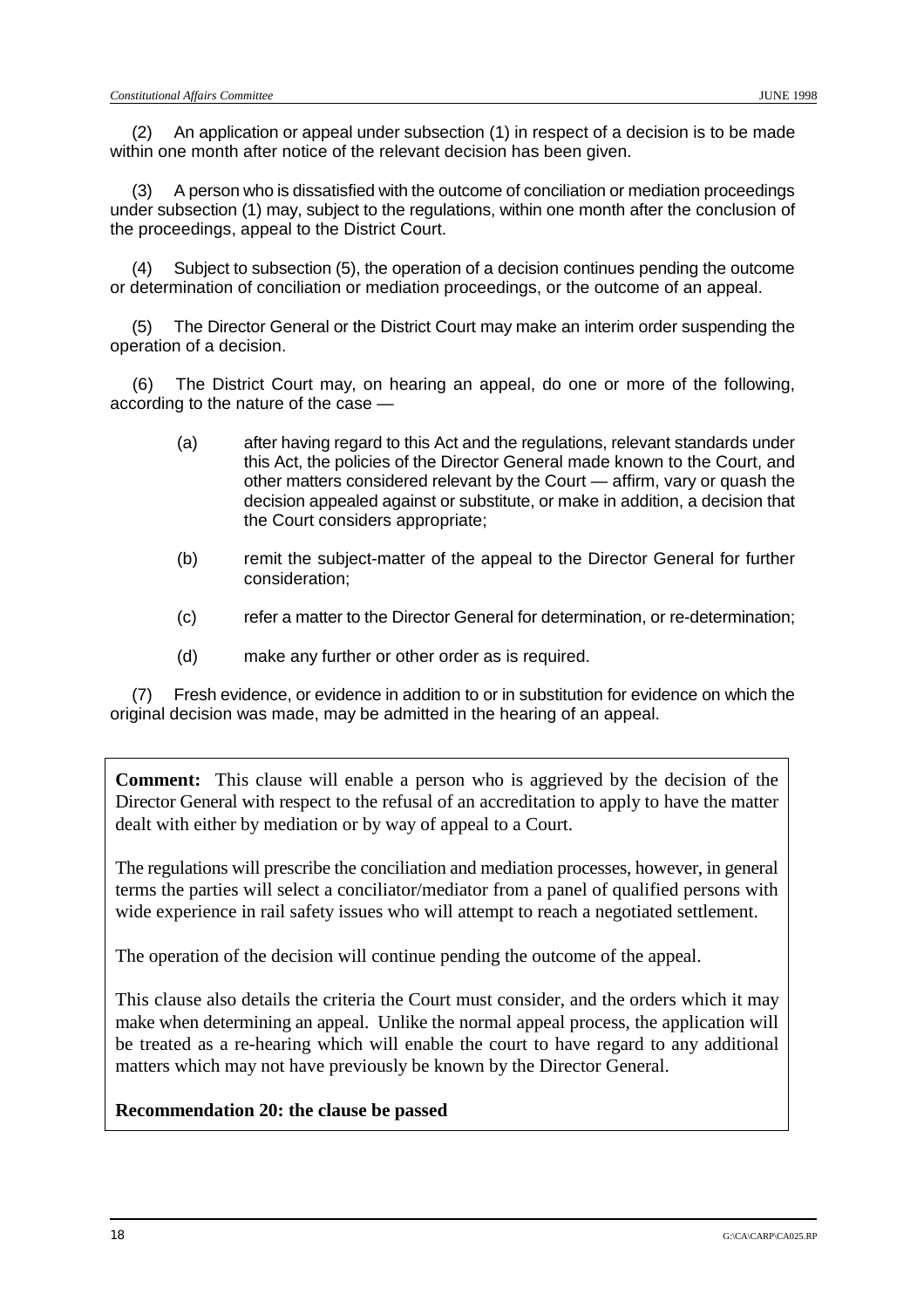## **Division 4 — Related matters**

#### **Matters relating to applications**

**21.** (1) An application under this Part is to be made to the Director General —

- (a) in writing; and
- (b) in the manner and form approved,

and is to be accompanied by the relevant prescribed application fee.

(2) The Director General may request from a person who makes an application under this Part such other information as the Director General requires to determine the application.

The Director General may request that information furnished in respect of an application under this Part be verified by statutory declaration.

## **Recommendation 21: the clause be passed**

#### **Annual fees**

**22.** (1) Such annual fee as is prescribed must be paid by an accredited person or the owner of a private siding at the time of accreditation or registration and in each subsequent year on or before the anniversary of the person's accreditation for the particular railway or the registration of the private siding.

(2) If an accreditation is varied, such additional annual fee as is prescribed in respect of the variation is to be paid.

(3) The Director General may accept payment of an annual fee in accordance with an agreement (for example, an agreement that provides for the payment of fees by instalments) made with the person who is liable to pay the fee.

(4) If a person fails to pay an annual fee in accordance with this section, or an agreement made under this section, the accreditation or registration is, by force of this section, suspended until the fee is paid, and the Director General is to advise the person in writing of that suspension as soon as practicable.

**Recommendation 22: the clause be passed**

#### **Fees to be paid to Transport Co-ordination Fund**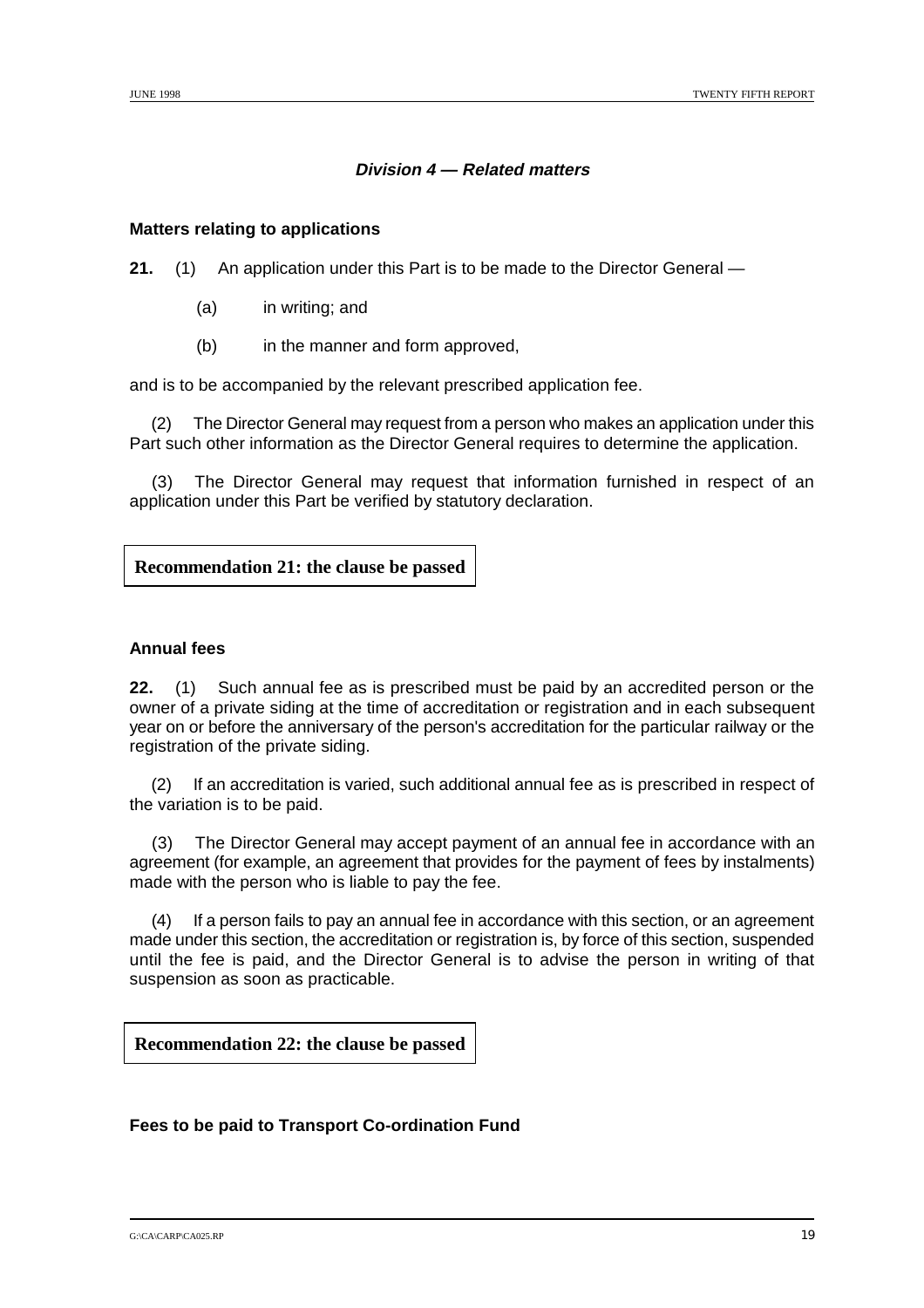**23.** All fees collected under this Act are to be credited to the Transport Co-ordination Fund established under section 62 of the Transport Co-ordination Act 1966.

**Recommendation 23: the clause be passed**

#### **Periodic returns**

**24.** (1) An accredited person must, for each period prescribed, not later than the relevant day for the accreditation, as determined in accordance with the regulations, lodge with the Director General a return containing the information prescribed.

If an accredited person fails to comply with subsection (1), the Director General may, by written notice given to the accredited person, require him or her to do so and in that notice is to advise the person of the effect of subsections (3) and (4).

(3) If an accredited person fails to comply with a notice under subsection (2) within 14 days after service of the notice, the accreditation is, by force of this section, suspended, unless otherwise determined in writing by the Director General.

(4) If an accredited person fails to comply with a notice under subsection (2) within 2 months after service of the notice, the accreditation is, by force of this section, cancelled, unless otherwise determined in writing by the Director General.

**Comment:** This clause places responsibility of operational safety with the accredited person. However, the Director General will have a vital role in auditing compliance with the terms and conditions of their accreditation. To enable the Director General to discharge this responsibility, and to collect information which may be necessary for the calculation of fees, the required information will be prescribed in Regulation.

Failure to provide returns may lead to suspension and eventually cancellation of accreditation.

**Recommendation 24: the clause be passed**

#### **Surrender of accreditation**

**25.** An accredited person may surrender the accreditation.

**Recommendation 25: the clause be passed**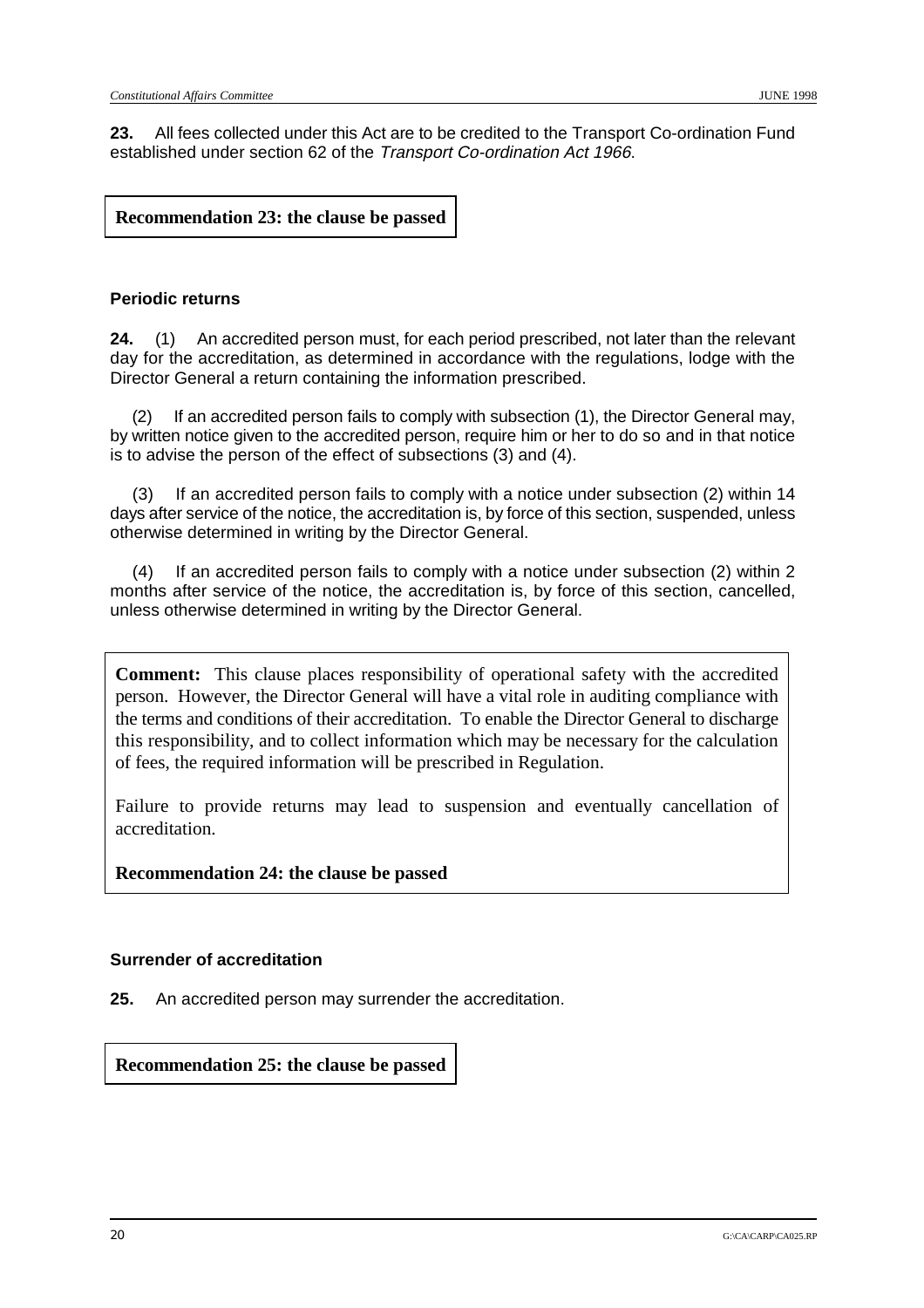## **PART 3 — SAFETY STANDARDS AND MEASURES**

#### **Compliance with rail safety standards**

**26.** (1) The owner and the operator of a railway must comply with —

- (a) the Australian Rail Safety Standard;
- (b) safety standards
	- (i) prescribed; or
	- (ii) approved, as relevant to the operation of this Act, of which written notice has been given to him or her;

and

(c) safety standards with which he or she has agreed to comply under this Act.

(2) The owner and the operator of a railway must comply with the provisions of his or her safety management plan.

Penalty: \$50 000.

**Recommendation 26: the clause be passed**

#### **Requirement to maintain safety systems, devices or appliances**

**27.** (1) An accredited person must install and maintain, or maintain, systems, devices, equipment and appliances on or with respect to a railway or rolling stock in accordance with the requirements of this Act and the person's accreditation.

Penalty: \$20 000.

- $(2)$  In subsection  $(1)$ 
	- **``systems, devices, equipment and appliances''** include, but are not limited to, safeworking systems, braking systems, wheels, isolating switches and points.

**Comment:** This clause requires an accredited person to install and maintain safety systems in accordance with the Act and the accreditation including all approved safety standards, and the safety management plan.

**Recommendation 27: the clause be passed**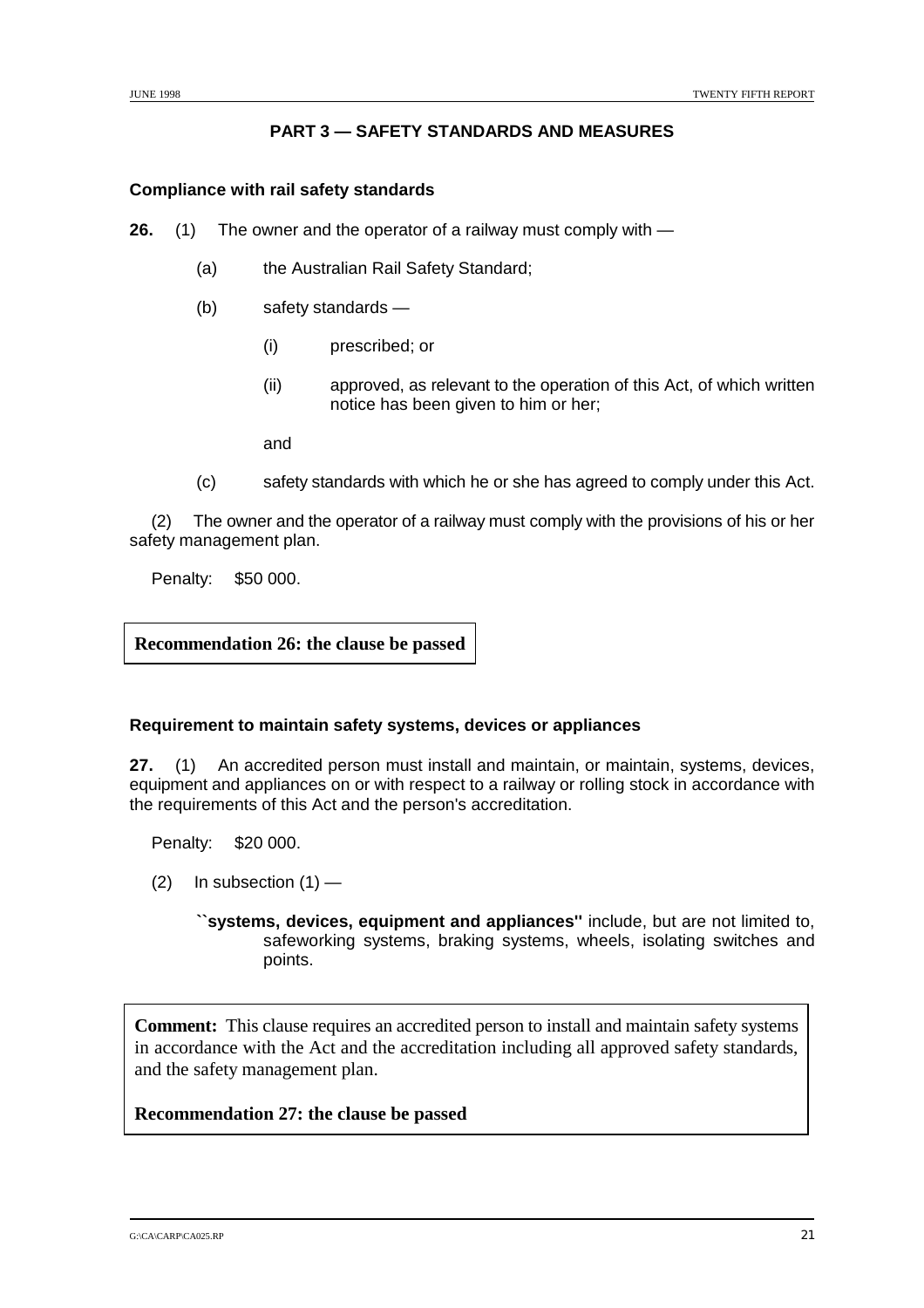#### **Installation of safety or protective devices**

**28.** (1) The Director General may, if of the opinion that action is necessary for the purpose of the safe construction or operation of a railway, direct an accredited person, by written notice, to install on or with respect to the infrastructure of the railway, or on or with respect to rolling stock, within the time specified in the notice, safety or protective systems, devices, equipment or appliances specified in the notice.

(2) An accredited person must comply with the requirements of the notice.

Penalty: \$20 000.

**Comment:** Where the director believes that there is an urgent safety issue which needs to be remedied, it may direct an accredited person to install safety systems and failure to comply with such a direction will be an offence.

**Recommendation 28: the clause be passed**

#### **Closing railway crossings, bridges etc.**

**29.** (1) An authorized person may temporarily close or regulate a railway crossing, bridge or other structure for crossing or passing over or under a railway if satisfied it is necessary to do so due to a threat to the safety of the railway or the public.

(2) If an authorized person decides to close or regulate a crossing, bridge or other structure the authorized person must, as soon as practicable after its closure or regulation, notify the authorities responsible for it of its closure or regulation, unless the Director General has previously agreed in writing with the authority that such notification is unnecessary.

(3) In this section —

**``authorized person''** means —

- (a) a person who holds a specific authority from the Director General for the purposes of this section; or
- (b) a senior manager within the staff of the accredited person who holds a specific authority issued by the accredited person in accordance with relevant guidelines issued by the Director General.

**Recommendation 29: the clause be passed**

#### **Power to require works to stop**

**30.** (1) A person, other than an accredited person, must not, without the written approval of the Director General or the owner of the railway, carry out works near a railway if the works threaten, or are likely to threaten the safety of the railway or its operational integrity.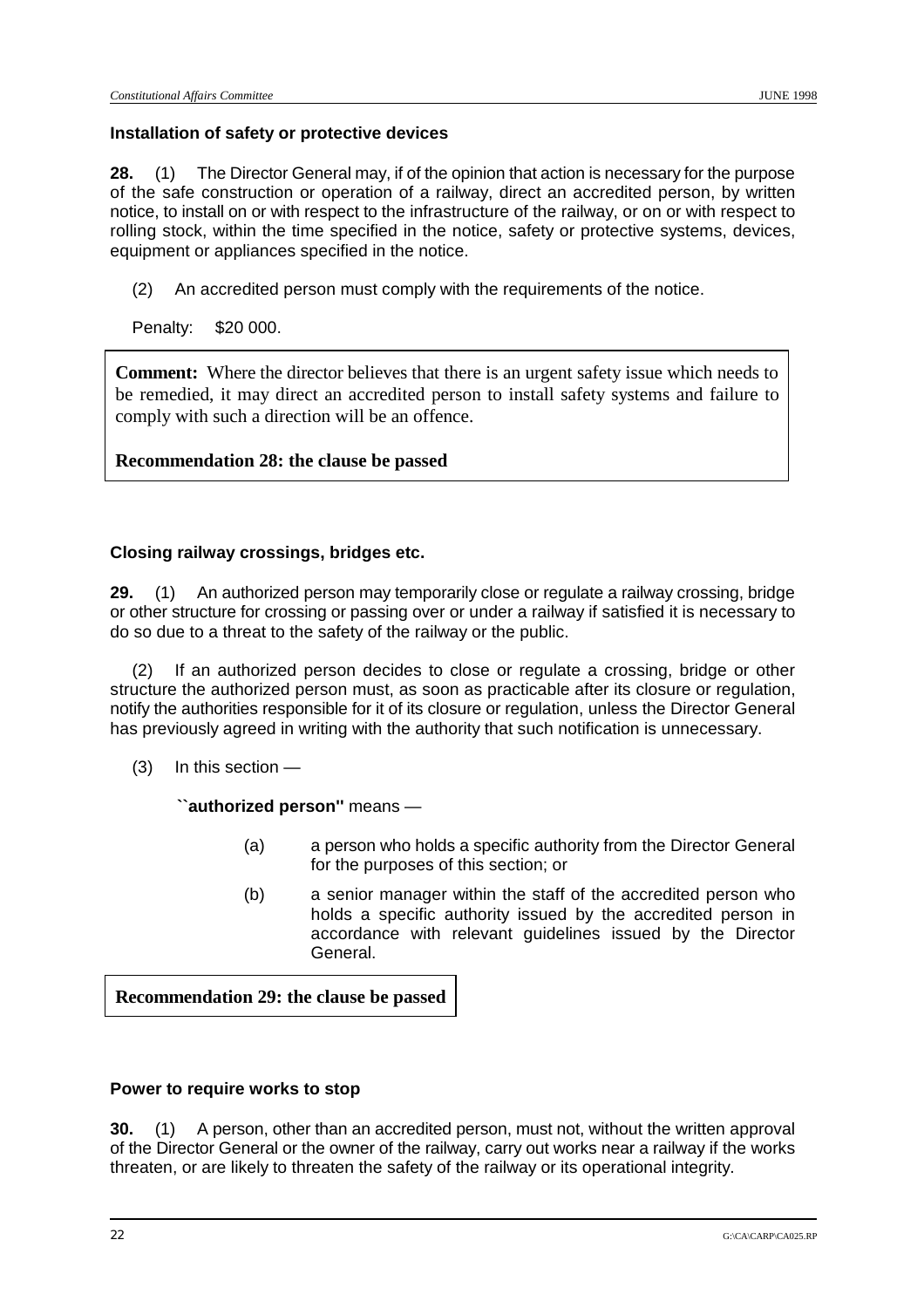Penalty: \$20 000.

- $(2)$  If
	- (a) a person is carrying out, or proposes to carry out, works near a railway; and
	- (b) the Director General reasonably considers that the works threaten, or are likely to threaten, the safety of the railway or its operational integrity,

the Director General may give the person a written direction to stop, alter or not to start the works.

(3) A person must comply with the direction, unless the person has a reasonable excuse.

Penalty: \$20 000.

(4) If works are carried out contrary to subsection (1) or a direction under subsection (2), the Director General may, by written notice, require the owner of the land where the works are situated to alter, demolish or take away the works within such reasonable time as is specified in the notice.

(5) A person must comply with the requirements of a notice, unless the person has a reasonable excuse.

Penalty: \$20 000.

(6) If the requirements of a notice are not complied with, the Director General may take any action required by the notice.

(7) Action under subsection (6) may be taken on the Director General's behalf by an authorized officer or by another person authorized by the Director General for that purpose.

(8) The Director General may recover the reasonable costs and expenses incurred by the Director General in taking action under subsection (6) as a debt due from the person who failed to comply with the requirements of the notice.

(9) For the purposes of this section, an authorized officer, or a person who holds a specific authority from the Director General, may enter land and inspect works, and carry out any work under subsection (6) —

- (a) after giving 3 days written notice to the owner or occupier of the land;
- (b) with the written agreement of the owner or occupier of the land; or
- (c) without notice or agreement, if the Director General reasonably believes that there is an immediate and significant threat to the safety of the railway or its operational integrity.

**Comment:** This clause is designed to prevent unauthorised works near a railway that may threaten the railway's safety or operation integrity. Where works have already been undertaken, the Director General may order that the works be demolished.

## **Recommendation 30: the clause be passed**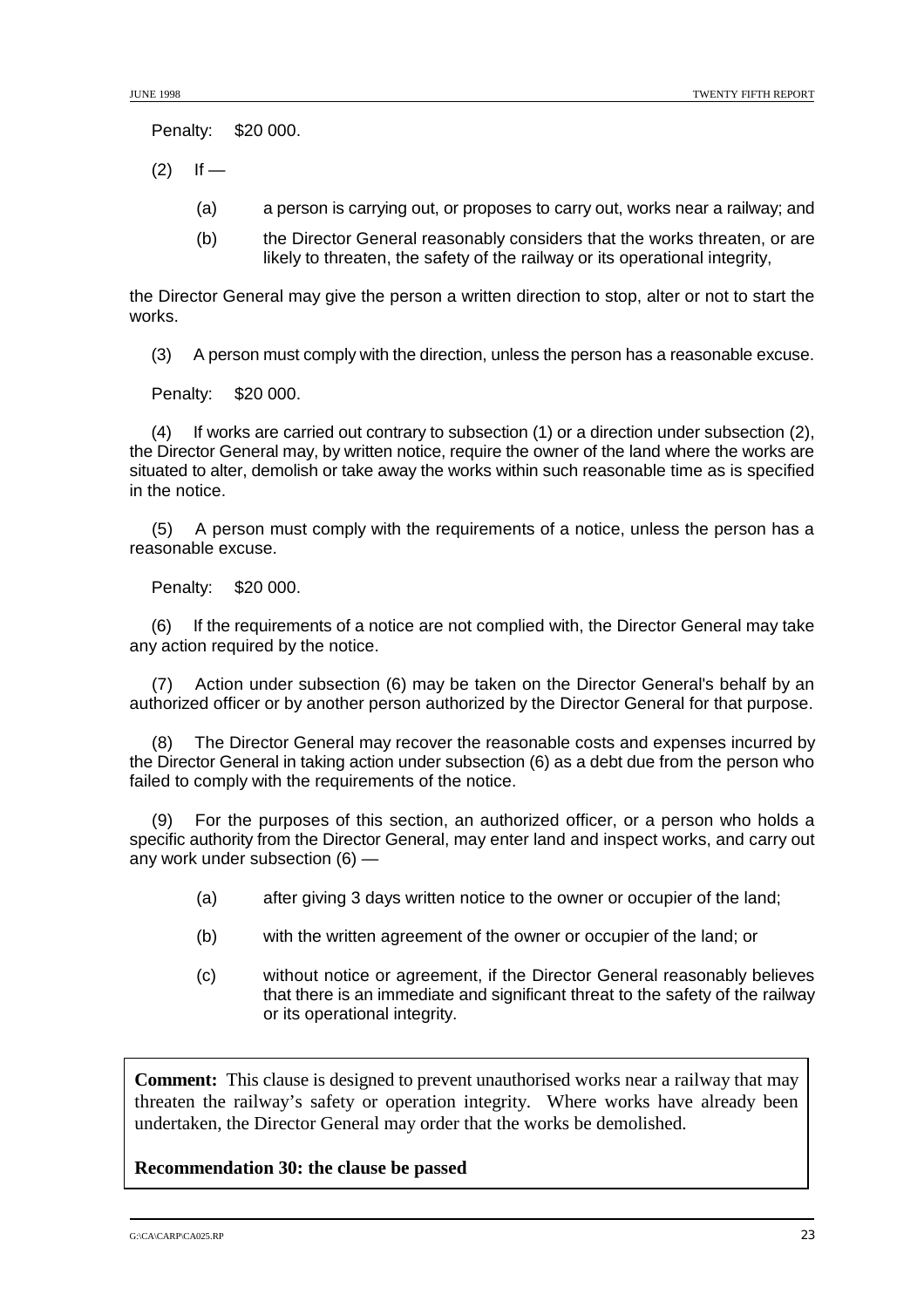#### **Railway employees**

**31.** (1) It is a condition of accreditation that an accredited person must take all reasonable steps to ensure that a railway employee who performs railway safety work —

- (a) has the capacity and skills, and is adequately trained, to perform the work;
- (b) is of sufficient good health and fitness to perform the work; and
- (c) does not carry out railway safety work
	- (i) while there is present in his or her blood, alcohol of, or greater than, the concentration prescribed; or
	- (ii) while affected by a drug in a way which could detrimentally affect the person's ability to perform that work.
- (2) A railway employee must not carry out railway safety work
	- (a) while there is present in his or her blood, alcohol of, or greater than, the concentration prescribed; or
	- (b) while affected by a drug in a way which could detrimentally affect the person's ability to perform that work.

Penalty: \$5 000.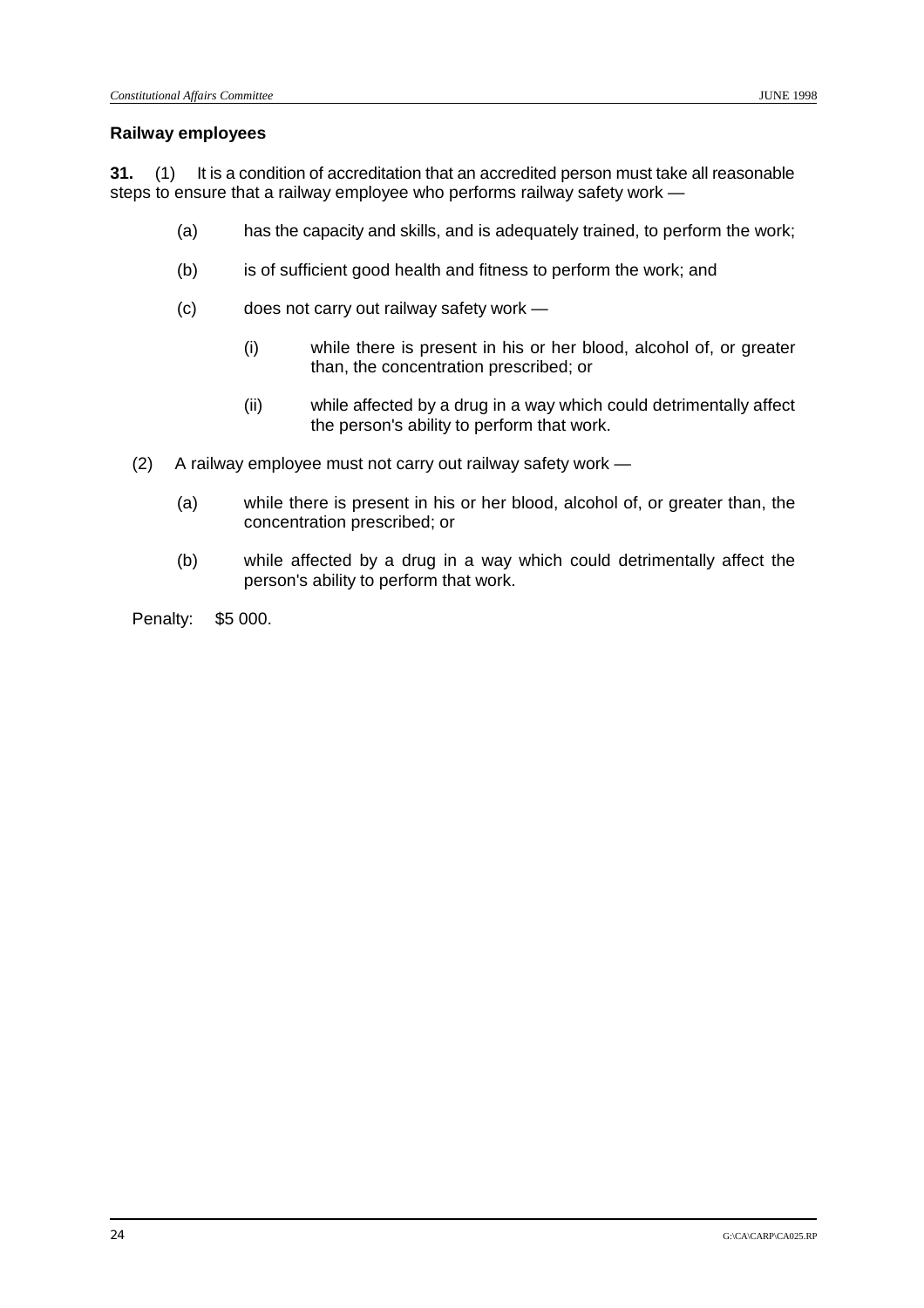**Comment:** Clause 31 (1) is intended to provide for an accredited person to take reasonable steps to ensure that their employees engaged in rail safety work have the appropriate skills, the physical capacity and are not adversely affected by alcohol or drugs.

Clause 31 (2) provides that it is an offence for a railway employee to carry out railway safety work while there is present in his or her body, blood alcohol at a prescribed level, or while under the influence of a drug.

Rail safety work is defined in clause 3 as -

(a) work that involves or relates to the driving or operation of a train or trains;

(b) work that involves or relates to the control of the movement of a train or trains;

(c) work that involves or relates to the design, construction, repair, maintenance, upgrading, inspection, testing or removal of rail infrastructure or rolling stock; or (d) other work of a kind prescribed by the regulations for the purposes of this definition.

Clauses  $31(1)(c)(i)$  and  $31(2)(a)$  concern the concentration of alcohol in a railway employee's blood while carrying out rail safety work. The Committee has been informed that the concentration of alcohol prescribed under Regulation will be 0.02. The Committee is satisfied that research has established a direct correlation between blood alcohol levels and performance impairment. Accordingly, the Committee supports the clauses relating to blood alcohol concentrations and the appropriate testing procedures.

Clauses  $31(1)(c)(ii)$  and  $31(2)(b)$  concern railway employee's drug use which could detrimentally affect their ability to perform rail safety work. It has been argued that an accredited person may be placed in an untenable position to fulfil the requirements of these clauses and that random drug testing may provide the only solution. In this regard, the clauses may impede attempts to improve cooperation between the accredited person and railway employee regarding the use of drugs while carrying out rail safety work. It has also been argued that the correlation between certain drugs and work performance is currently uncertain and that further research may be required in this area. Similarly, the class of "drug" is extremely wide and it may be necessary for prohibited drugs to be *prescribed* under Regulation.

**Recommendation 31: the matter be fully debated in the House.**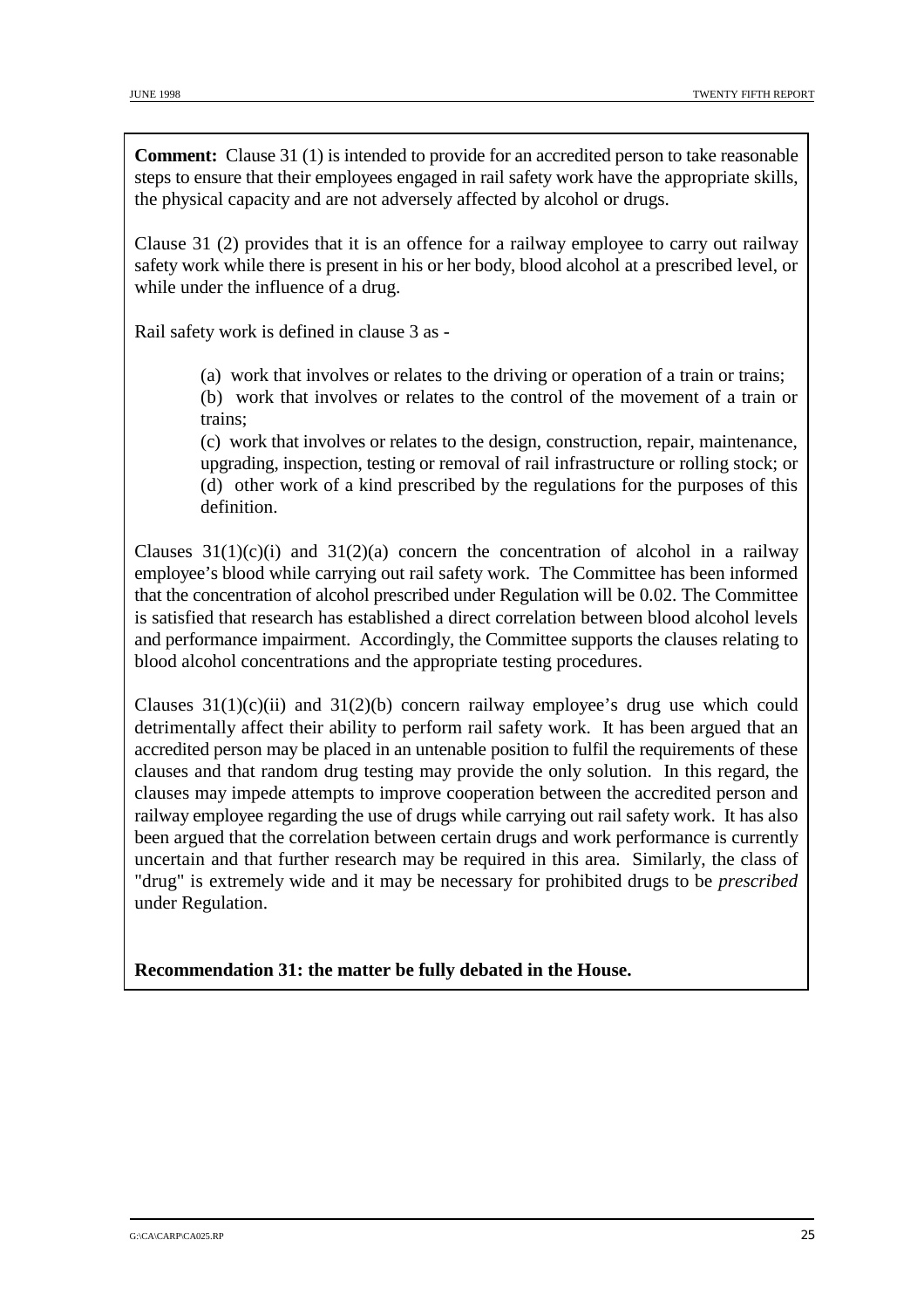## **PART 4 — COMPLIANCE INSPECTIONS AND REPORTING**

## **Safety compliance inspections**

**32.** (1) The Director General may, at least once in every 12 months, inspect, or cause to be inspected, any or all of the following —

- (a) the railway track, other infrastructure and rolling stock of an accredited person;
- (b) the construction, maintenance and operation of a railway by an accredited person; and
- (c) the performance of railway employees of an accredited person,

to ascertain the extent of compliance with the requirements of this Act and the relevant accreditation.

(2) The Director General may at any time, by written notice, direct an accredited person to cause to be inspected any railway track, other infrastructure or rolling stock.

(3) The accredited person is to comply with the direction.

Penalty: \$20 000.

(4) The Director General may, at any time, inspect, or cause to be inspected, documents held by, or under the control of, an accredited person relating to —

- (a) the construction, maintenance or operation of a railway;
- (b) the acquisition, operation, disposal, renovation or repair of rail infrastructure or rolling stock;
- (c) the preparation, implementation or operation of the safeworking systems of a railway; or
- (d) other matters the Director General considers relevant to the safe construction, maintenance or operation of a railway (or any aspect of a railway) by an accredited person or otherwise relevant to compliance with the requirements of this Act and the person's accreditation.

**Comment:** This section will enable the Director General to carry out periodical safety inspections relevant to the safe operations of a railway.

**Recommendation 32: the clause be passed**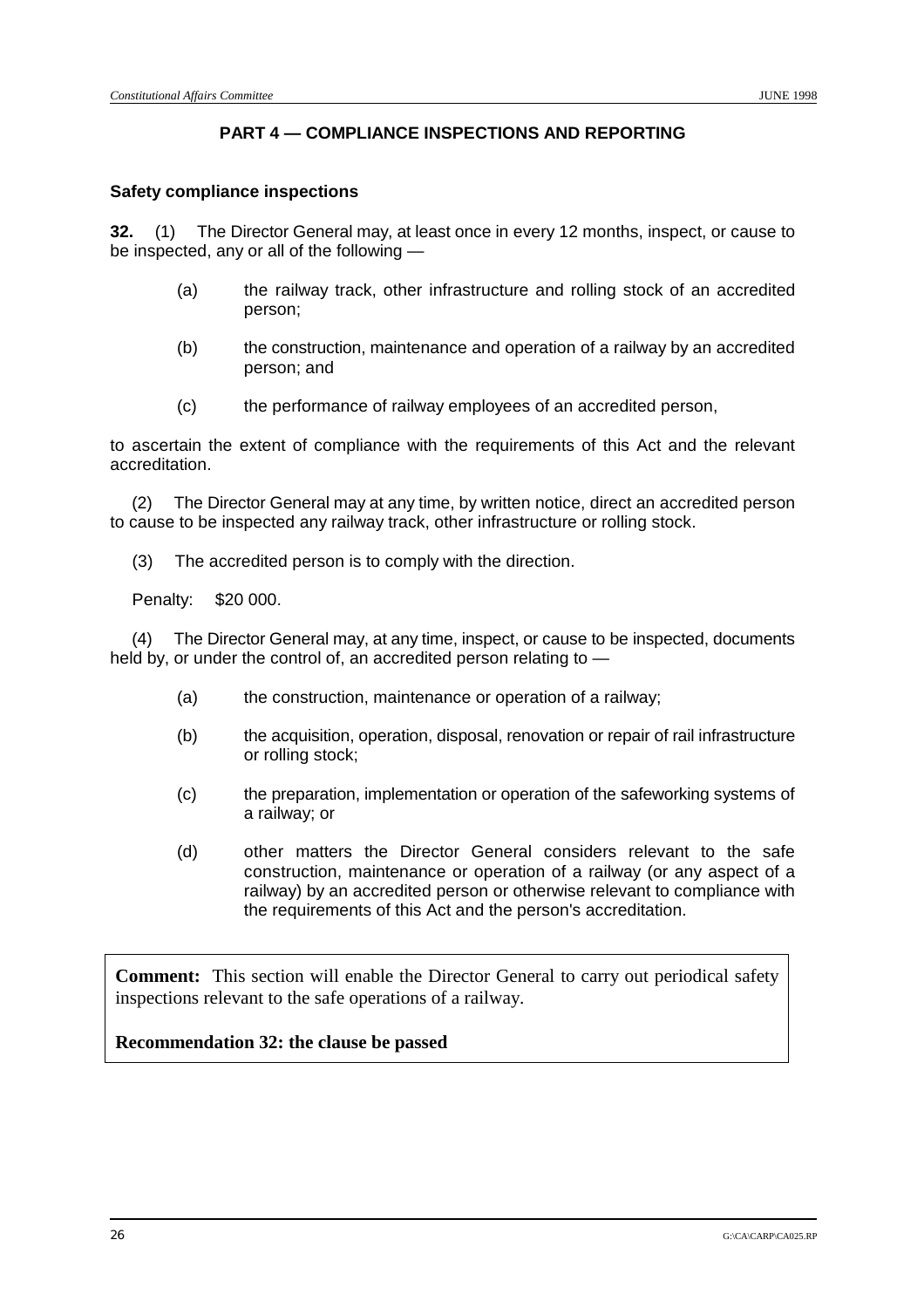## **Directions to undertake remedial safety work**

**33.** (1) The Director General may, as a result of a safety compliance inspection under section 32 or otherwise, direct an accredited person to undertake remedial safety work to secure compliance with the requirements of this Act and the person's accreditation.

(2) The direction is to be given to the accredited person by written notice setting out details of the work to be undertaken and the period within which it is to be completed.

(3) The accredited person is to comply with the direction.

Penalty: \$20 000.

(4) If an accredited person fails to comply with the direction, the Director General may arrange for the work to be undertaken and may recover as a debt from the person the reasonable costs and expenses associated with the undertaking of the work.

**Recommendation 33: the clause be passed**

## **Directions to provide programme of remedial safety work**

**34.** (1) The Director General may, as a result of a safety compliance inspection under section 32 or otherwise, direct an accredited person who has failed to comply with the requirements of this Act or the person's accreditation to provide the Director General with a programme (including a timetable) for remedial safety work that the person proposes to undertake to remedy that failure.

The direction is to be given to the accredited person by written notice and is to specify the date by which the programme is to be provided.

(3) The accredited person is to comply with the direction.

Penalty: \$20 000.

**Recommendation 34: the clause be passed**

## **Declarations as to variation of accreditation**

**35.** An accredited person must, at least 28 days before each anniversary of the person's accreditation —

- (a) furnish the Director General with a declaration in the approved form stating that, so far as the person is aware, no circumstance exists that might require the person to apply for variation of the person's accreditation in the coming year; or
- (b) apply to the Director General for variation of the accreditation.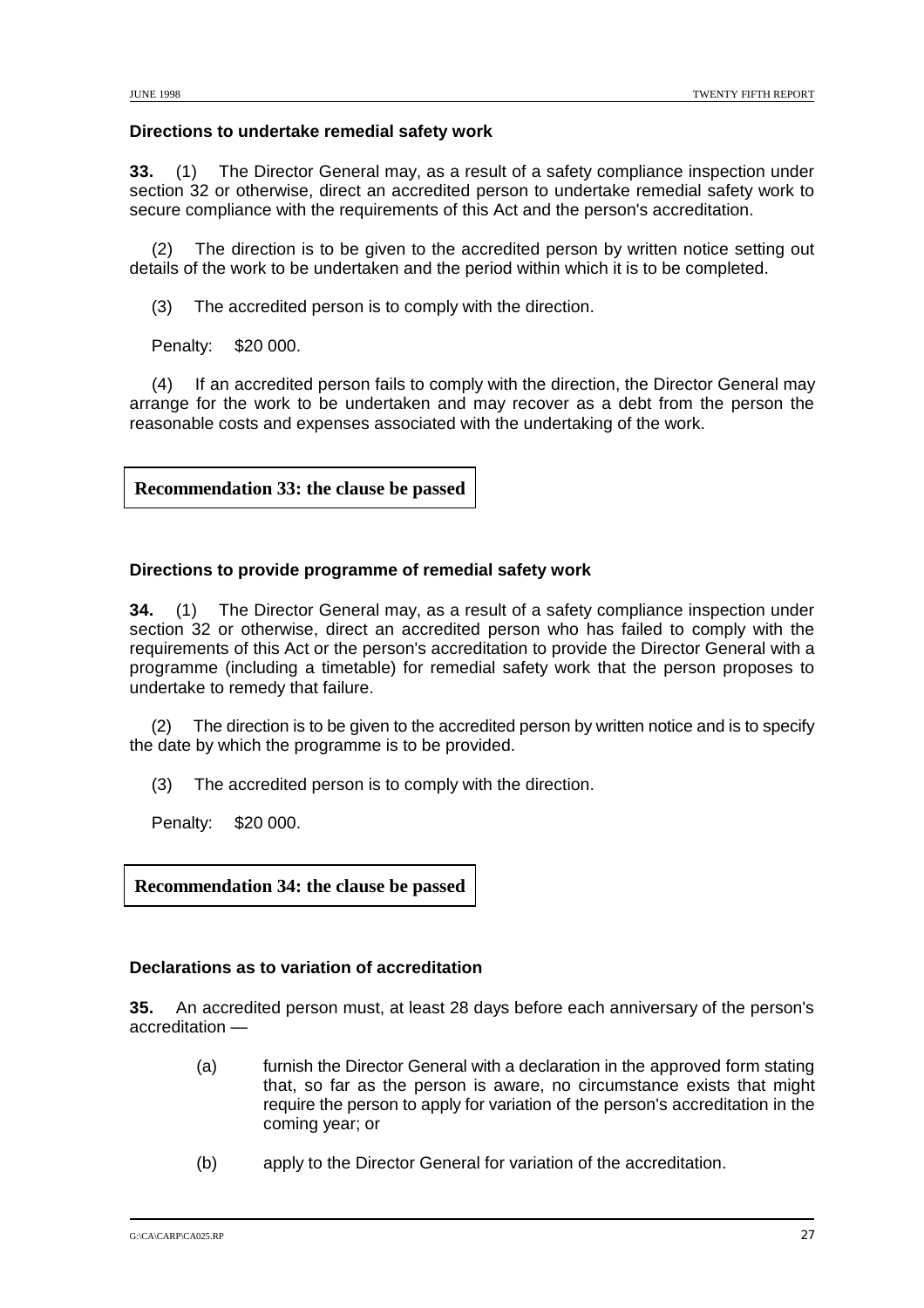Penalty: \$ 20 000.

## **Recommendation 35: the clause be passed**

#### **Safety reports**

**36.** (1) An accredited person must submit an annual safety report dealing with the general conduct of the accredited person's operations under the accreditation and any significant developments relating to those operations to the Director General within 28 days before each anniversary of the person's accreditation.

Penalty: \$20 000.

(2) In addition, an accredited person must submit a safety report to the Director General at such other times as the Director General directs by written notice given to the person.

Penalty: \$20 000.

(3) A report under this section is to be in such manner and form as is approved.

**Recommendation 36: the clause be passed**

#### **Supply of information**

**37.** (1) An accredited person must provide the Director General with information concerning measures taken by the accredited person to promote rail safety or concerning other matters relating to rail safety as the Director General may reasonably require from time to time.

Penalty: \$20 000.

(2) A requirement under subsection (1) is to be by written notice given to the accredited person.

**Recommendation 37: the clause be passed**

#### **Reports — notifiable occurrences and other incidents**

**38.** (1) An accredited person must report to the Director General within the time prescribed all occurrences of a kind prescribed as notifiable occurrences that happen on, or in relation to, a railway owned or operated by the person, or in relation to rolling stock operated by the person.

Penalty: \$20 000.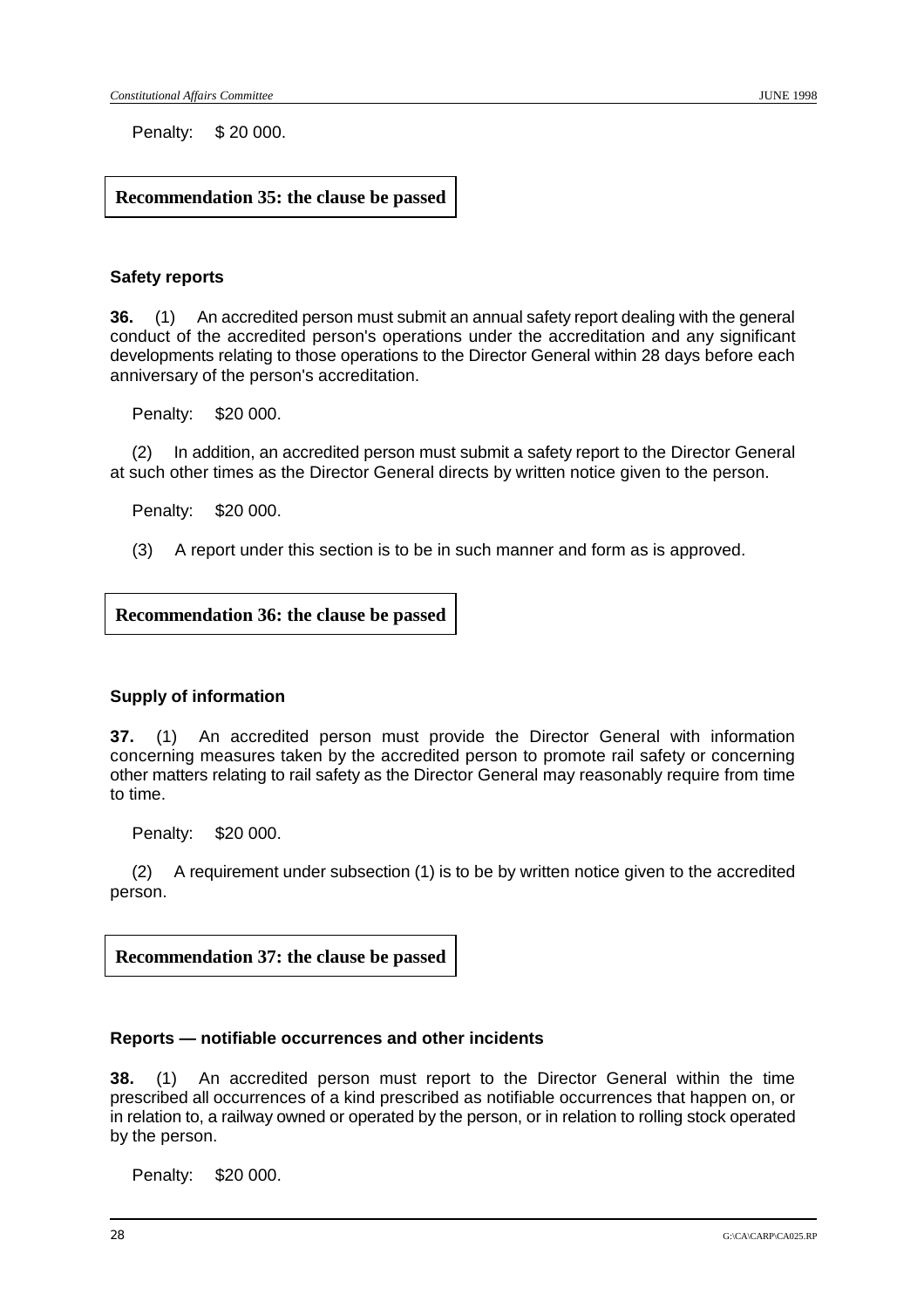(2) Accredited persons may make a joint report with respect to a notifiable occurrence.

(3) In addition to notifiable occurrences, the Director General may, by written notice given to an accredited person, require the person to report to the Director General any other incident which endangers or could endanger the safe construction, maintenance or operation of a railway.

Penalty: \$20 000.

(4) A report under this section is to be in such manner and form as is approved.

(5) The Director General may require information supplied in a report to be verified by statutory declaration or such a requirement may be prescribed.

**Recommendation 38: the clause be passed**

## **Director General may require report from owner or operator**

**39.** (1) The Director General may, by written notice given to an accredited person, require the person to inquire into and report to the Director General under this section on —

- (a) a railway accident; or
- (b) an incident or other matter that may affect, or may have affected, or is otherwise relevant to, the safe construction, maintenance or operation of a railway.

(2) If the Director General has received a report on an accident, incident or other matter, the Director General may, by written notice given to the accredited person, require the person to inquire into the matter by reviewing or commenting on the report.

The accredited person must conduct the inquiry in the manner, and within the time, approved and after completing the inquiry, is to provide a written report on the matter to the Director General.

Penalty: \$20 000.

**Recommendation 39: the clause be passed**

## **Request for certain details**

**40.** (1) If the Director General becomes aware that an accident, incident or other matter on, involving or associated with a railway or rolling stock may have occurred, the Director General may, by written notice given to an accredited person, require the person to furnish a written report on the matter within such reasonable period as is specified by the Director General in the notice.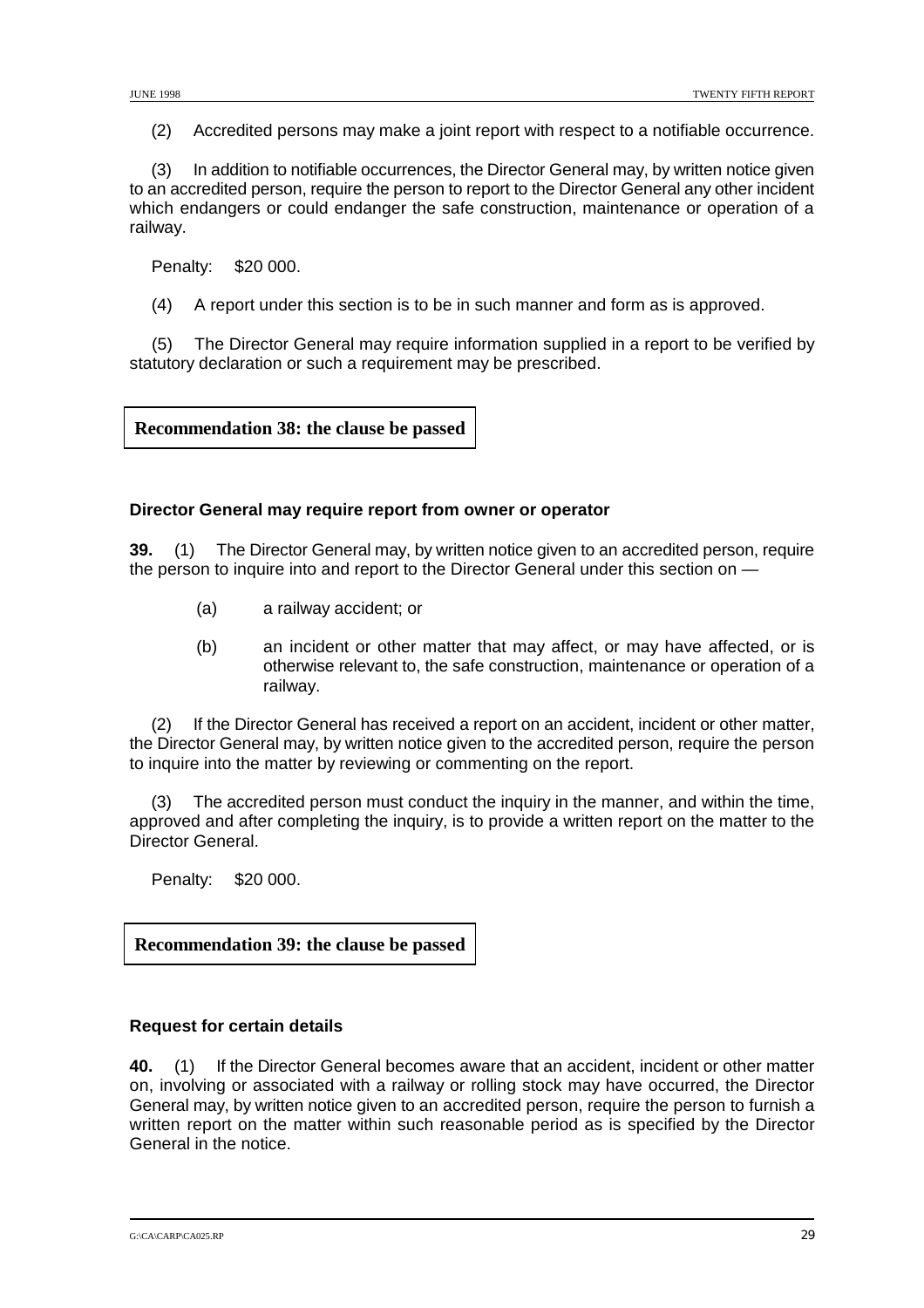(2) The accredited person must comply with the requirement within the time specified in the notice.

Penalty: \$20 000.

**Recommendation 40: the clause be passed**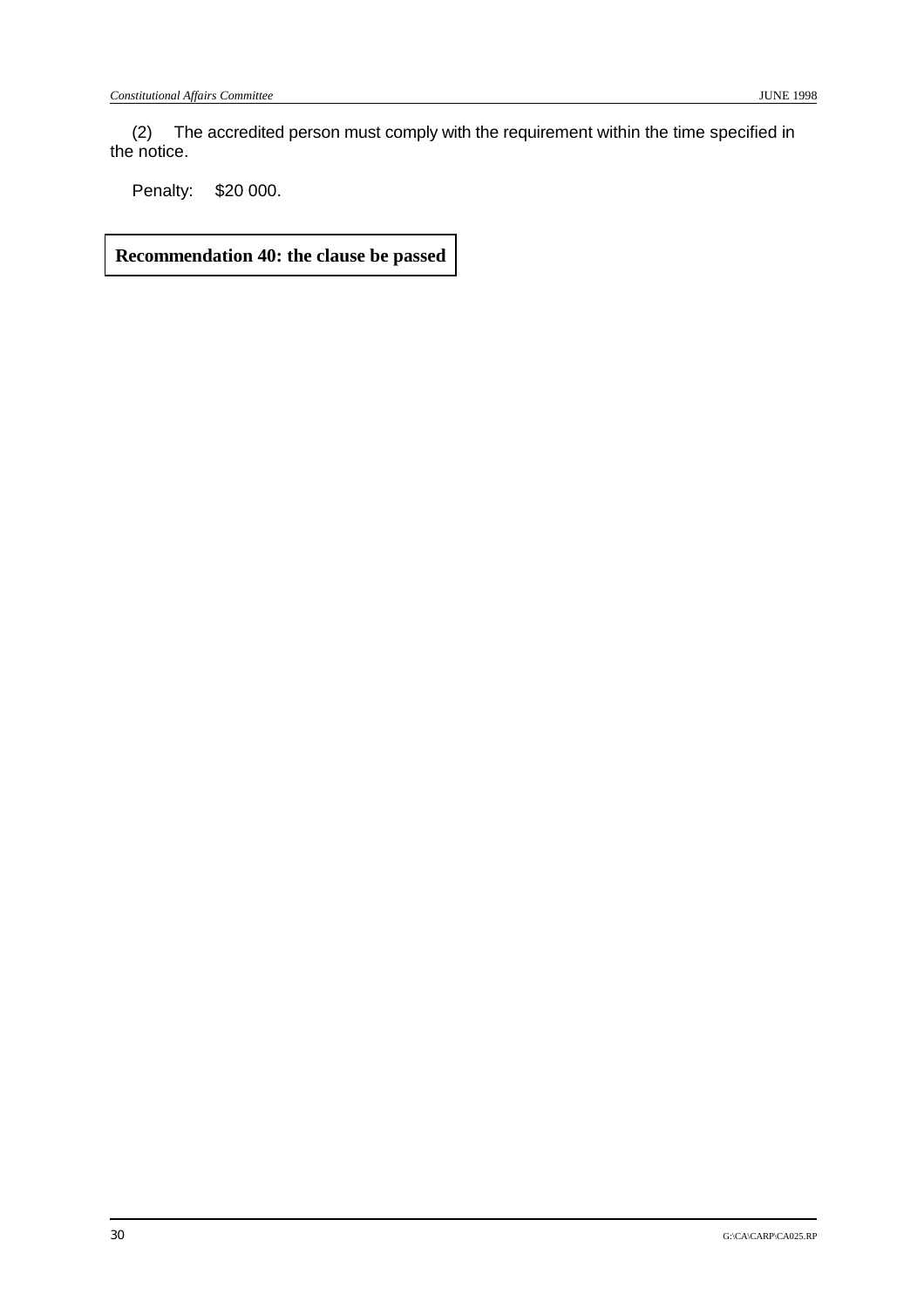## **PART 5 — INQUIRIES AND INSPECTIONS**

#### **Division 1 — Inquiries**

## **Appointment of investigator**

**41.** (1) If an accident or other incident on, involving or associated with a railway causes or results in a person's death, serious personal injury, or major property damage, the Director General may, on the Director General's own initiative or at the request of an accredited person, and must at the request of the Minister, appoint an independent investigator or investigators to inquire into and report on the accident or incident in accordance with this Division.

(2) The Director General may also appoint an independent investigator or investigators to inquire into and report under this Division on any other accident or incident.

(3) The Director General must, before making an appointment under subsection (1) or (2), consult with any relevant accredited person regarding the person to be appointed as the investigator.

(4) An investigator is to be appointed on such terms and conditions as are agreed between the Director General and the investigator.

**Comment:** This provision will empower the Director General to appoint an independent investigator to conduct an inquiry into an accident or incident etc.

The clause also provides for the appointment of an independent investigator in other railway safety issues where it is in the public interest to do so.

**Recommendation 41: the clause be passed**

#### **Procedures and powers of an investigator**

**42.** (1) In conducting an inquiry under this Division, an investigator —

- (a) is to attempt to determine the circumstances surrounding any accident or incident to prevent the occurrence of accidents or incidents and is not to apportion blame for the occurrence of accidents or incidents or determine the liability of any person in respect of any accident or incident;
- (b) must follow such procedures as are approved with respect to inquiries;
- (c) must act as quickly, and with as little formality and technicality, as is consistent with a fair and proper consideration of the issues; and
- (d) is not bound by the rules of evidence, but may inform himself or herself on any matter as the investigator considers appropriate.
- (2) An investigator may, for the purposes of an inquiry under this Division —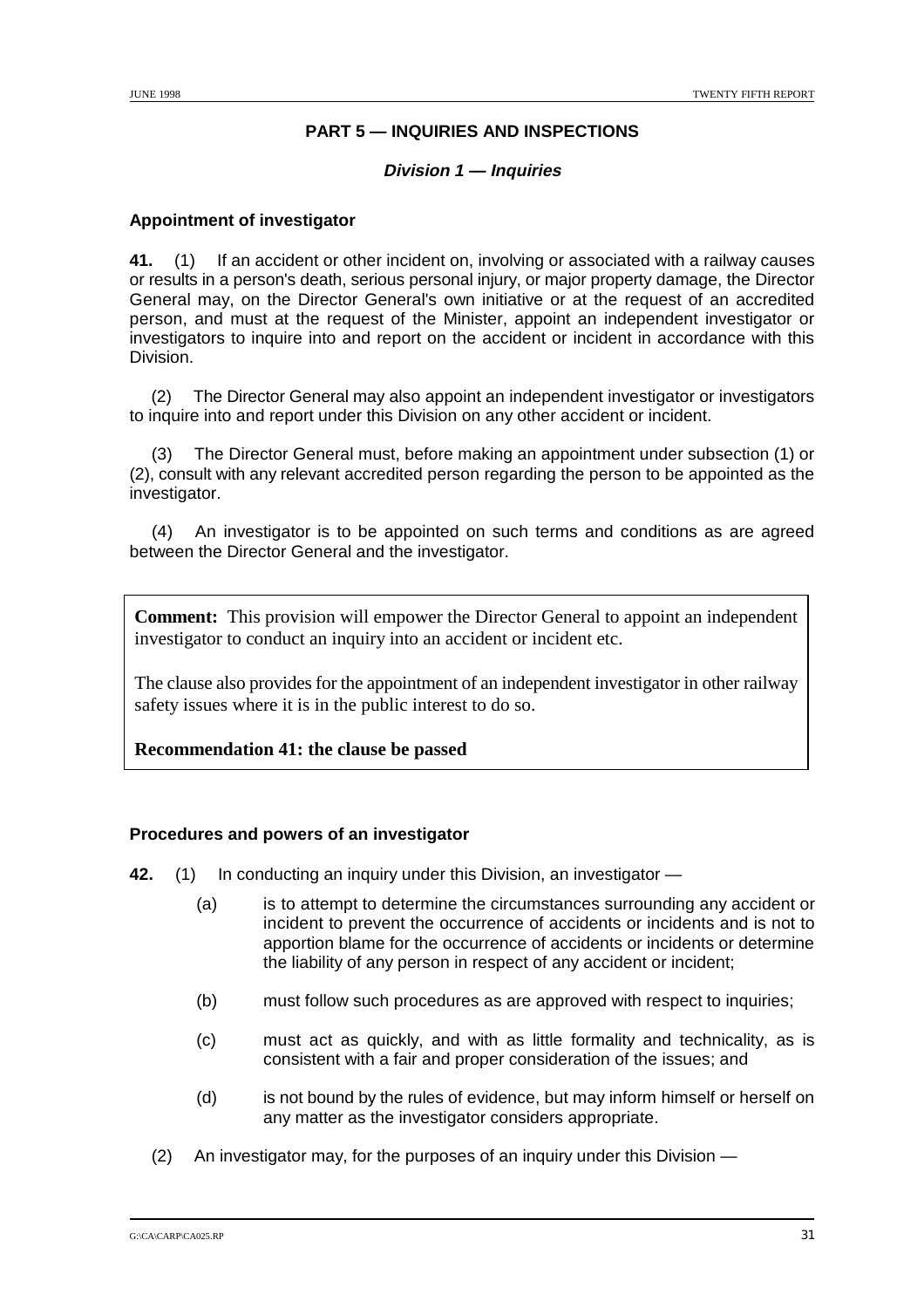- (a) by summons signed by the investigator, require the attendance of any person, or require the production of any document, object or material;
- (b) require a person to answer relevant questions;
- (c) require a person to make an oath or affirmation to answer questions put by the investigator; and
- (d) exercise the powers of an authorized officer under Division 2.
- (3) A person must not
	- (a) if the person has been served with a summons, fail without reasonable excuse to attend in obedience to the summons;
	- (b) if the person has been served with a summons to produce a document, object or material, fail without reasonable excuse to comply with the summons;
	- (c) fail, without reasonable excuse, to answer a relevant question when required to do so under this section;
	- (d) when required by an investigator to answer a relevant question, make a statement that —
		- (i) the person knows to be false and misleading in a material particular; or
		- (ii) omit anything without which the statement is, to the person's knowledge, misleading in a material particular;
	- (e) refuse to be sworn or to affirm; or
	- (f) without reasonable excuse, hinder or obstruct an investigator in the exercise of powers under this section, or fail to obey any other requirement of, or direction given by, an investigator.

Penalty: \$10 000.

(4) If a document, object or material is produced to, or found by, an investigator, the investigator may —

- (a) inspect it;
- (b) make copies of, photograph or take extracts from, or test, it;
- (c) take possession of it, and keep it while it is necessary for the inquiry.

(5) Except as provided by this section, an inquiry under this Division is to be conducted in a manner determined by the investigator.

(6) An investigator may appoint a person or persons to assist him or her in an inquiry under this Division.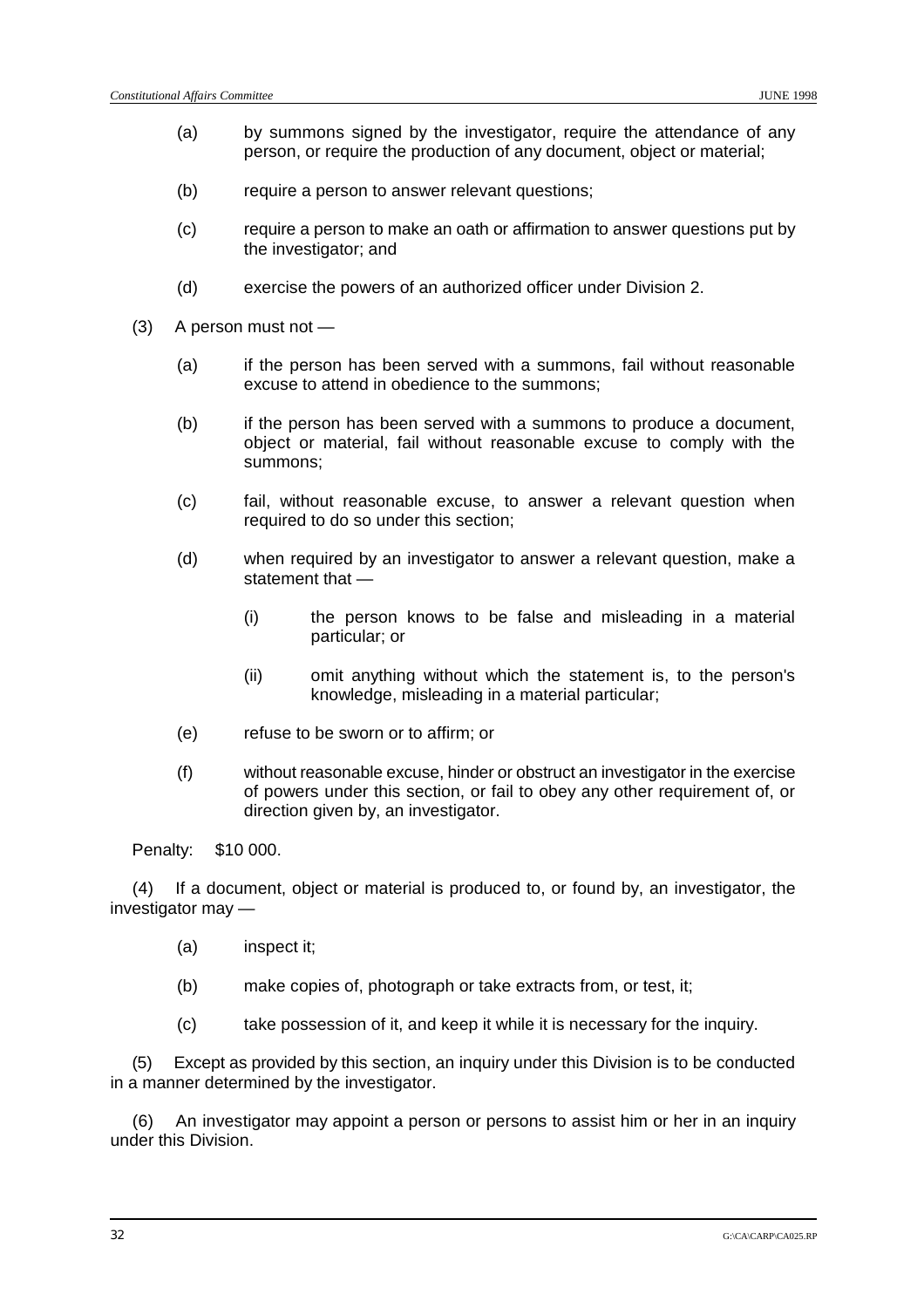**Comment:** This clause describes the procedures and powers of an investigator. An inquiry will be dealt with expeditiously and involve the minimum formality and legal technicalities. The primary focus of the report will not be to apportion blame but identify the cause of the accident and what remedial action should be taken to prevent recurrence.

Any person who is summonsed to appear before the investigator who without reasonable excuse, fails to comply with the terms of the summons, refuses to answer questions or hinders the inquiry, will commit an offence.

## **Recommendation 42: the clause be passed**

## **Report**

**43.** (1) The Director General and the Minister must be furnished with a copy of an investigator's report on its completion.

(2) The report is to contain such recommendations, if any, that the investigator considers appropriate and any other relevant matters.

(3) The Director General is to ensure that, within 28 days of receiving a copy of an investigator's report, a copy of that report is available for public inspection, without charge, during normal office hours at a prescribed place.

(4) Before making a copy of the report available for public inspection the Director General is to remove from the report anything that the Director General reasonably believes may —

- (a) prejudice any proceedings before a court or tribunal constituted by law respecting the same, or a related, incident or accident;
- (b) be considered defamatory; or
- (c) be contrary to the public interest.

**Comment:** This clause requires that a copy of the report must be furnished to the Director General and the Minister and the Director General must make the report available to the public within 28 days immediately following receipt.

The clause also provides that before a report is released to the public, the Director General may remove anything from the report that may prejudice any court proceedings or any information considered defamatory or contrary to the public interest.

#### **Recommendation 43: the clause be passed**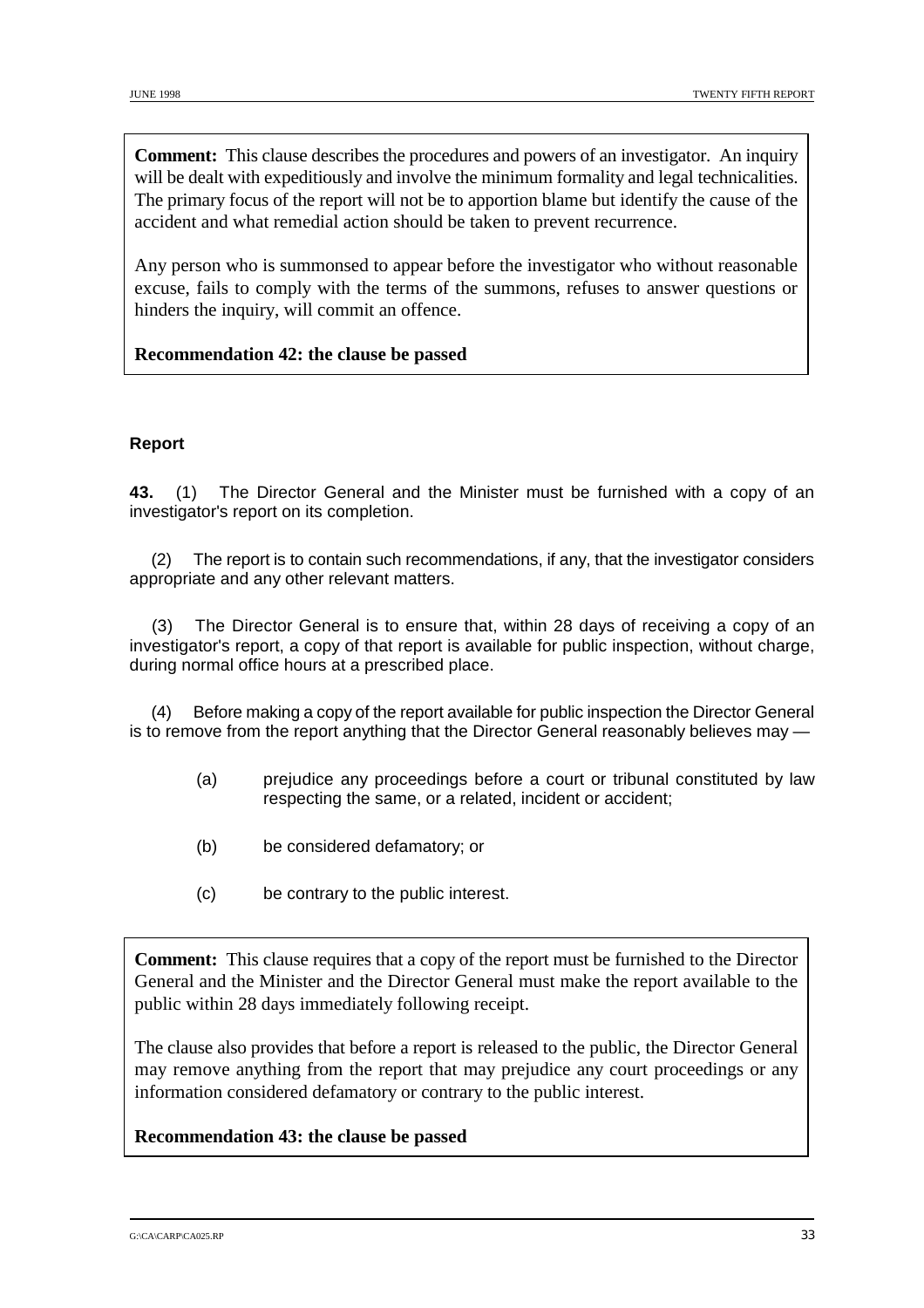#### **Inquiry may continue despite other proceedings**

**44.** An inquiry under this Division may start or continue, and a report may be prepared or given, despite proceedings before a court or tribunal constituted by law, unless a court or tribunal with the necessary jurisdiction orders otherwise.

**Recommendation 44: the clause be passed**

#### **Division 2 — Inspections, etc.**

## **Appointment of authorized officers**

**45.** (1) The Director General may, in writing, appoint suitable persons to be authorized officers for the purposes of this Act.

(2) An appointment under this section may be subject to such conditions, or limitations on the authorized person's powers, as are imposed in writing by the Director General.

(3) A person appointed under this section must be issued with an identity card —

- (a) containing a photograph of the person;
- (b) certifying that the person is an authorized officer under this Act; and
- (c) stating any limitations on the person's powers, imposed under subsection (2).

(4) An authorized officer must, at the request of a person in relation to whom the authorized officer intends to exercise a power under this Act, produce for the inspection of the person his or her identity card.

(5) A person who possesses an identity card and who is not, or ceases to be, an authorized officer must cause the card to be returned to the Director General as soon as is practicable.

Penalty: \$500.

**Recommendation 45: the clause be passed**

#### **Inspection powers**

**46.** (1) An authorized officer may, as may reasonably be required in connection with the administration, operation or enforcement of this Act —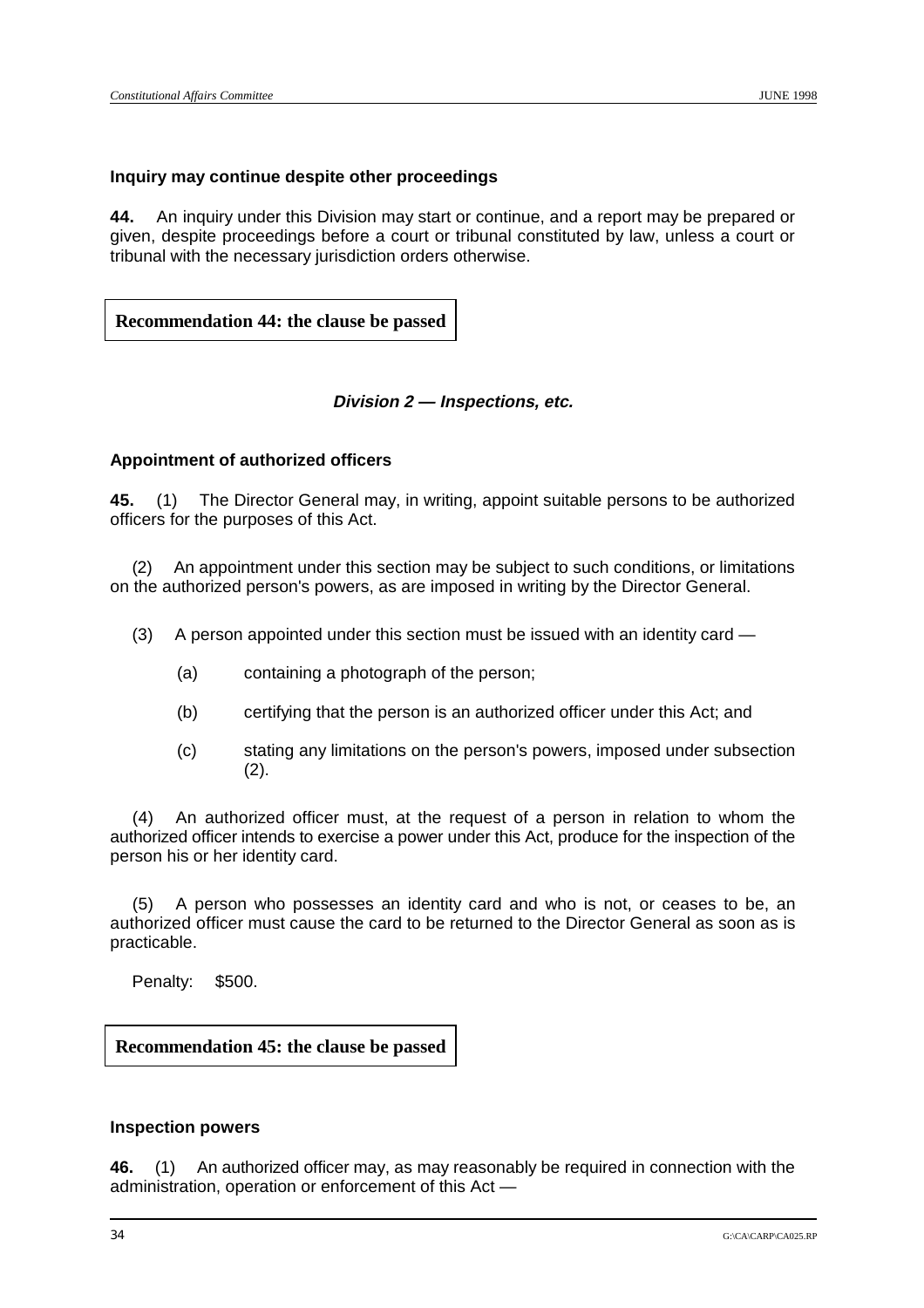- (a) subject to subsection (2), enter a place associated with a railway or the operation of a railway and inspect the place, or any railway, rail infrastructure or rolling stock or other vehicle;
- (b) give directions with respect to the stopping or movement of rolling stock;
- (c) take measurements, make surveys and take levels and, for those purposes, dig trenches, break up soil and set up posts, stakes or markers;
- (d) take samples of any substance or thing from any place or rolling stock or other vehicle for analysis;
- (e) require a person to produce a document, object or material;
- (f) examine, copy or take extracts from a document, object or material so produced or require a person to provide a copy of any such document;
- (g) take photographs, films, audio, video or other recordings;
- (h) examine or test any rail infrastructure, rolling stock, plant, system, device, equipment, appliance, vehicle or other thing, or cause or require it to be examined or tested, or seize it or require its production for examination or testing;
- (i) seize and retain, or issue a seizure order in respect of, anything that the authorized officer reasonably suspects has been used in, or may constitute evidence of, an offence under this Act;
- (j) require a person to answer questions;
- (k) require a person to produce evidence of an accreditation, authorization or qualification required by or under this Act;
- (l) give directions reasonably required in connection with the exercise of a power conferred by this subsection or otherwise in connection with the administration, operation or enforcement of this Act;
- (m) exercise other powers as are prescribed for the purposes of this paragraph.

(2) Before an authorized officer enters land under this section, the authorized officer must give the owner or occupier of the land reasonable written notice of the intention to enter the land unless —

- (a) the giving of the notice would defeat the purpose for which it is intended to enter the land;
- (b) entry to the land is made with the consent of the owner or occupier of the land;
- (c) the owner or occupier has been given written notice of the entry and has not objected to the entry;
- (d) entry is required in circumstances where the authorized officer reasonably believes that immediate action is required; or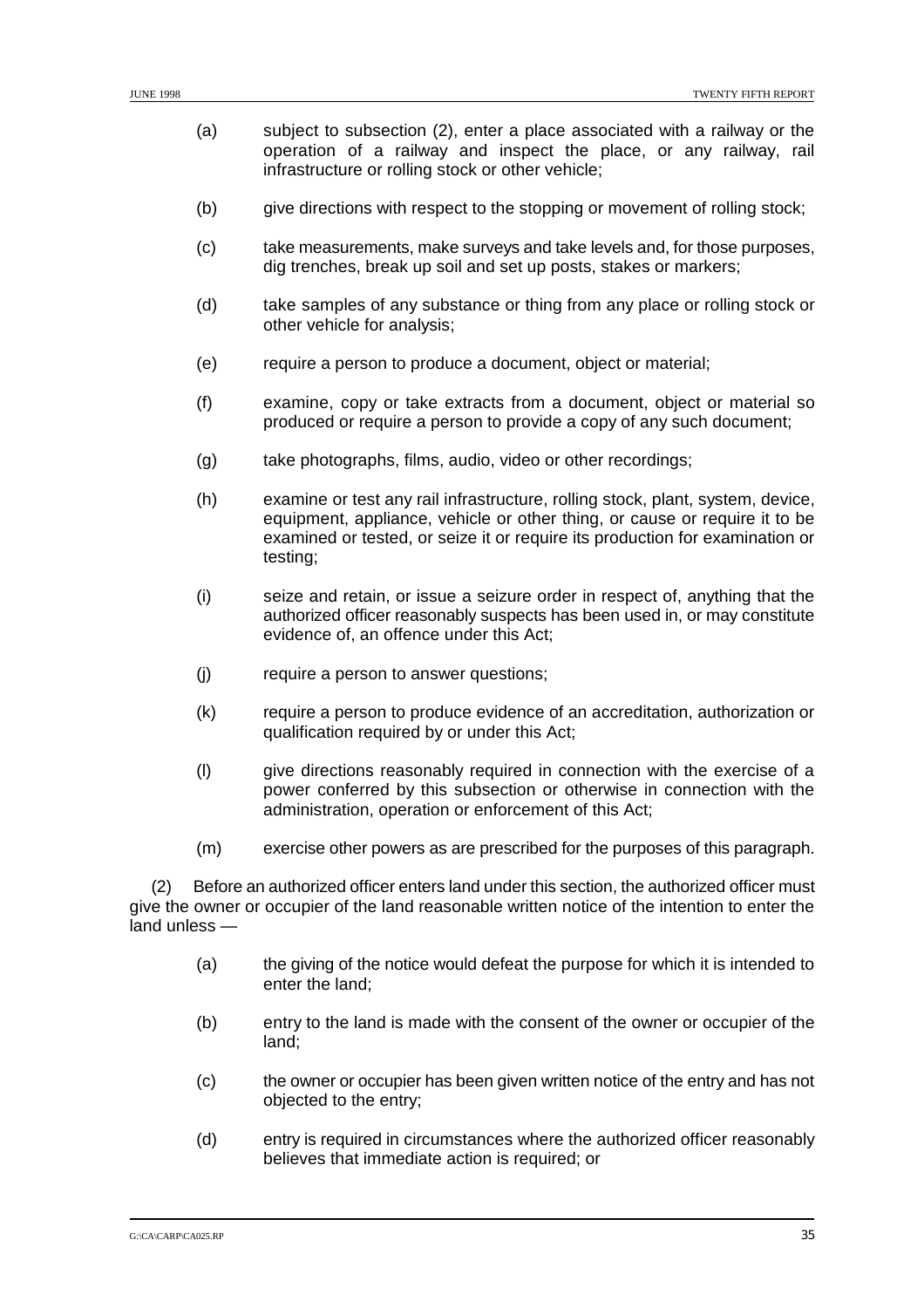(e) the entry is authorized by a warrant issued under section 47.

(3) An authorized officer may with the authority of a warrant issued under section 47, or without warrant in circumstances in which the authorized officer reasonably believes that immediate action is required, enter a place the authorized officer is authorized to enter under this section using such force as is necessary.

(4) In the exercise of power under this section, an authorized officer may be assisted by such persons as he or she considers necessary in the circumstances.

(5) An authorized officer may require the occupier of a place, or a person apparently in charge of any rail infrastructure, rolling stock, plant, equipment, vehicle or other thing, to give to the authorized officer or a person assisting the authorized officer such assistance as is reasonably required by the authorized officer for the effective exercise of powers conferred by this Act.

(6) In the exercise of powers under this section, an authorized officer, and a person assisting an authorized officer, must do as little damage as possible.

**Comment:** This clause empowers an authorised officer to -

- enter onto railway property;
- where necessary obtain a warrant to enter a property by force;
- direct the movement of rolling stock;
- take physical evidence;
- require the production of documentation and take copies of that documentation;
- take photographic evidence;
- & examine and test rolling stock and infrastructure;
- & seize and retain items used or which constitute evidence of an offence under the  $Act$
- require persons to provide information;
- & require persons to produce copies of accreditation and qualifications;

The clause requires authorised officers to either negotiate entry onto premises or give notice of their intention to enter, unless the giving of a notice could compromise their inquiry, and in those circumstances, they must obtain a warrant from a Justice of the Peace.

## **Recommendation 46: the clause be passed**

#### **Entry under warrant**

**47.** (1) In the circumstances described in subsection (2), a justice may issue a warrant authorizing an authorized person to enter a place associated with a railway or the operation of a railway and inspect the place, or any railway, rail infrastructure or rolling stock or other vehicle using such force as is necessary.

(2) A warrant may be granted under subsection (1) where a justice is satisfied that the entry and inspection is reasonably required by an authorized person in connection with the administration, operation or enforcement of this Act, but —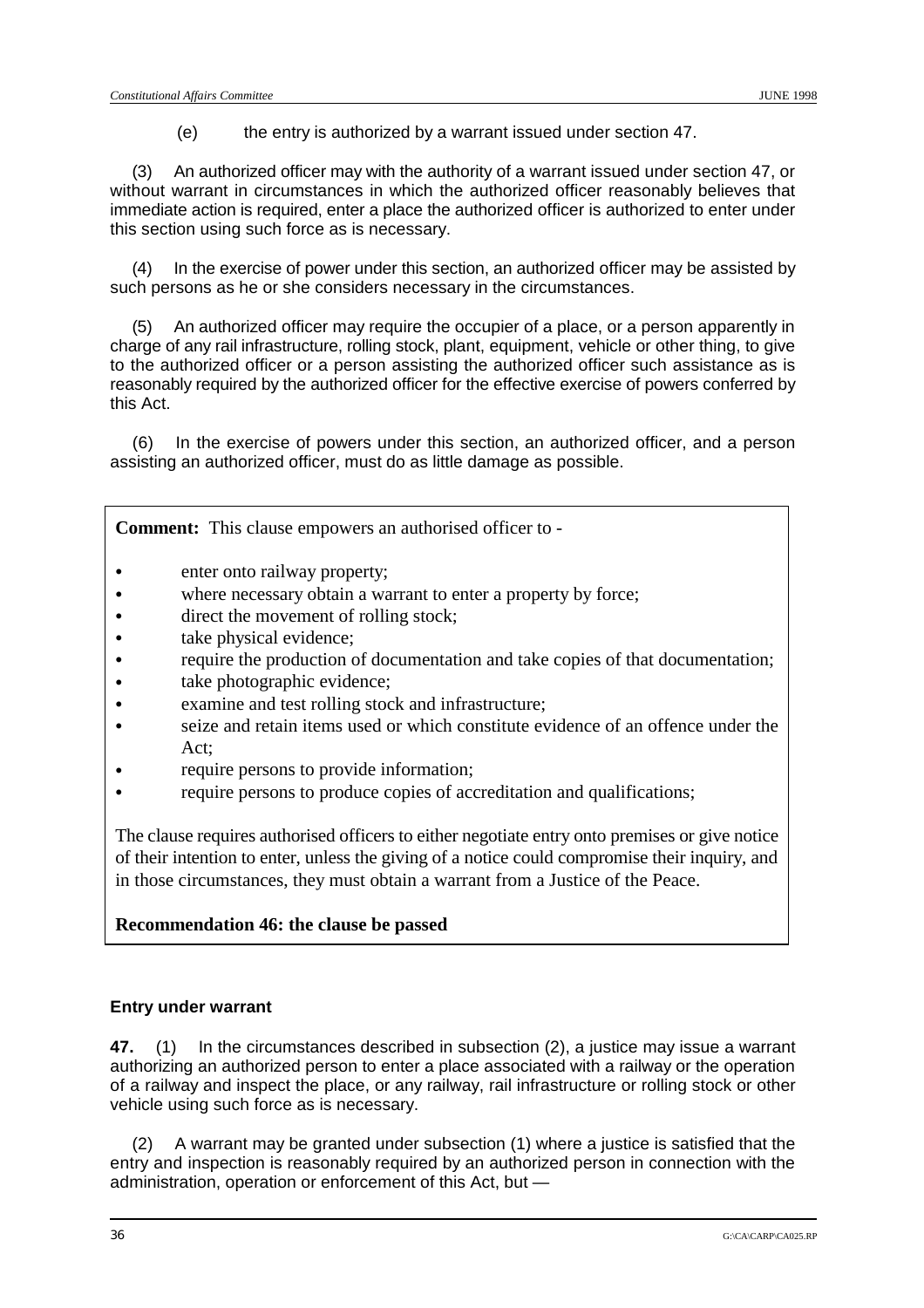- (a) entry has been refused or is opposed or prevented;
- (b) entry cannot be obtained; or
- (c) notice of the required entry under section 46 (2) cannot be given without unreasonable difficulty, unreasonably delaying entry or defeating the purpose for which it is intended to enter the land.
- (3) A warrant granted under subsection (1)
	- (a) is to be in the form prescribed:
	- (b) is to specify the purpose for which the entry may be made; and
	- (c) continues to have effect until
		- (i) the purpose for which it was granted has been satisfied;
		- (ii) the end of the period of one month after its issue; or
		- (iii) it is withdrawn by the justice who issued it,

whichever occurs first.

**Comment:** This clause will enable a Justice of the Peace to issue a warrant to an authorized person to enter places associated with a railway or operation of a railway provided that the entry and inspection is reasonable, and in the connection with the administration, operation or enforcement of the Act. The warrant will specify the reasons for entry, and will be valid for one month or until it is withdrawn by the Justice, whichever occurs first.

## **Recommendation 47: the clause be passed**

#### **Provisions relating to seizure**

**48.** (1) A seizure order issued by an authorized officer under this Division —

- (a) is to be in the form of a written notice served on the owner or person in control of the thing to which the order relates; and
- (b) may be varied or revoked by further such written notice.

(2) If a seizure order is issued, a person must not remove or interfere with the thing to which the order relates without the approval of the Director General before an order is made under subsection (3) (b) in respect of the thing or the seizure order is discharged under subsection (3) (c).

Penalty: \$10 000.

(3) If a thing has been seized or made subject to a seizure order the following provisions apply —

(a) the thing must, if it has been seized, be held pending proceedings for an offence against this Act related to the thing seized, unless the Director General, on application, authorizes its release to the person from whom it was seized, or to a person who had legal title to it at the time of its seizure,

 $G:\overline{C}:\overline{C} \times \overline{C} \times \overline{C} \times \overline{C} \times \overline{C} \times \overline{C}$  37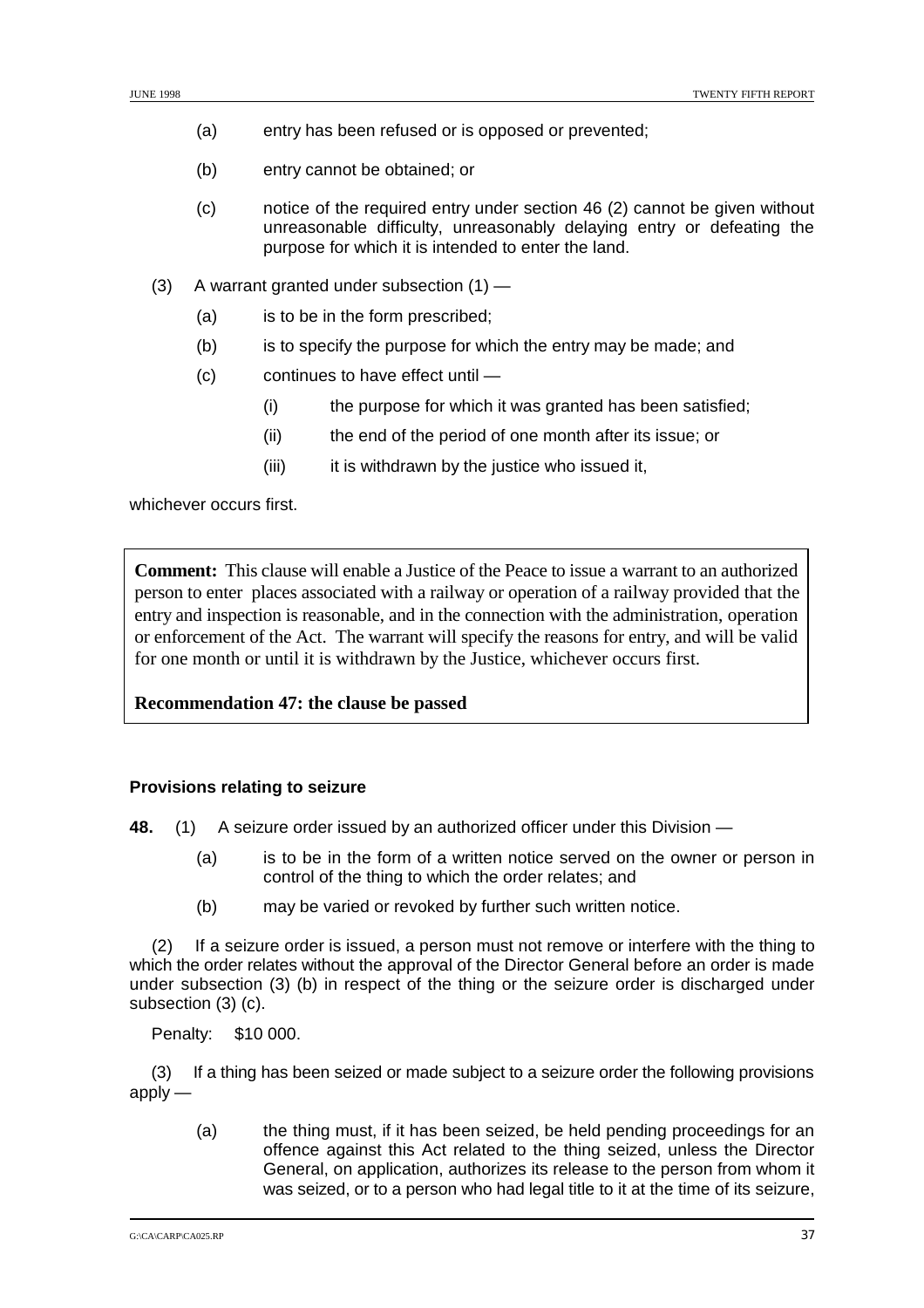subject to such conditions as the Director General considers appropriate (including conditions as to the giving of security for satisfaction of an order under paragraph (b) (ii));

- (b) if proceedings for an offence against this Act relating to the thing are instituted within the prescribed period after its seizure or the issuing of the seizure order and the defendant is convicted of the offence, the court  $m$ av —
	- (i) order that it be forfeited to the Director General; or
	- (ii) if it has been released pursuant to paragraph (a) or is the subject of a seizure order, order that it be forfeited to the Director General or that the person to whom it was released, or the defendant, pay to the Director General an amount equal to its market value at the time of seizure, or the issuing of the seizure order, as the court considers appropriate;
- $\left( c\right)$  if
	- (i) proceedings are not instituted for an offence under this Act relating to the thing within the prescribed period after its seizure or the issuing of the seizure order; or
	- (ii) proceedings have been so instituted and the case is heard and determined but no order for forfeiture is made under paragraph (b) then —
		- (I) in the case of a thing seized, the person from whom the thing was seized, or a person with legal title to it, is entitled to recover from the Director General (if necessary, by action in a court of competent jurisdiction) the thing, or if it has been damaged or destroyed, compensation of an amount equal to its market value at the time of seizure; or
		- (II) in the case of a thing subject to a seizure order, the order is discharged.
- $(4)$  In subsection  $(3)$  —

**``the prescribed period''** means 6 months or such longer period as a magistrate, on application by the Director General, allows.

**Recommendation 48: the clause be passed**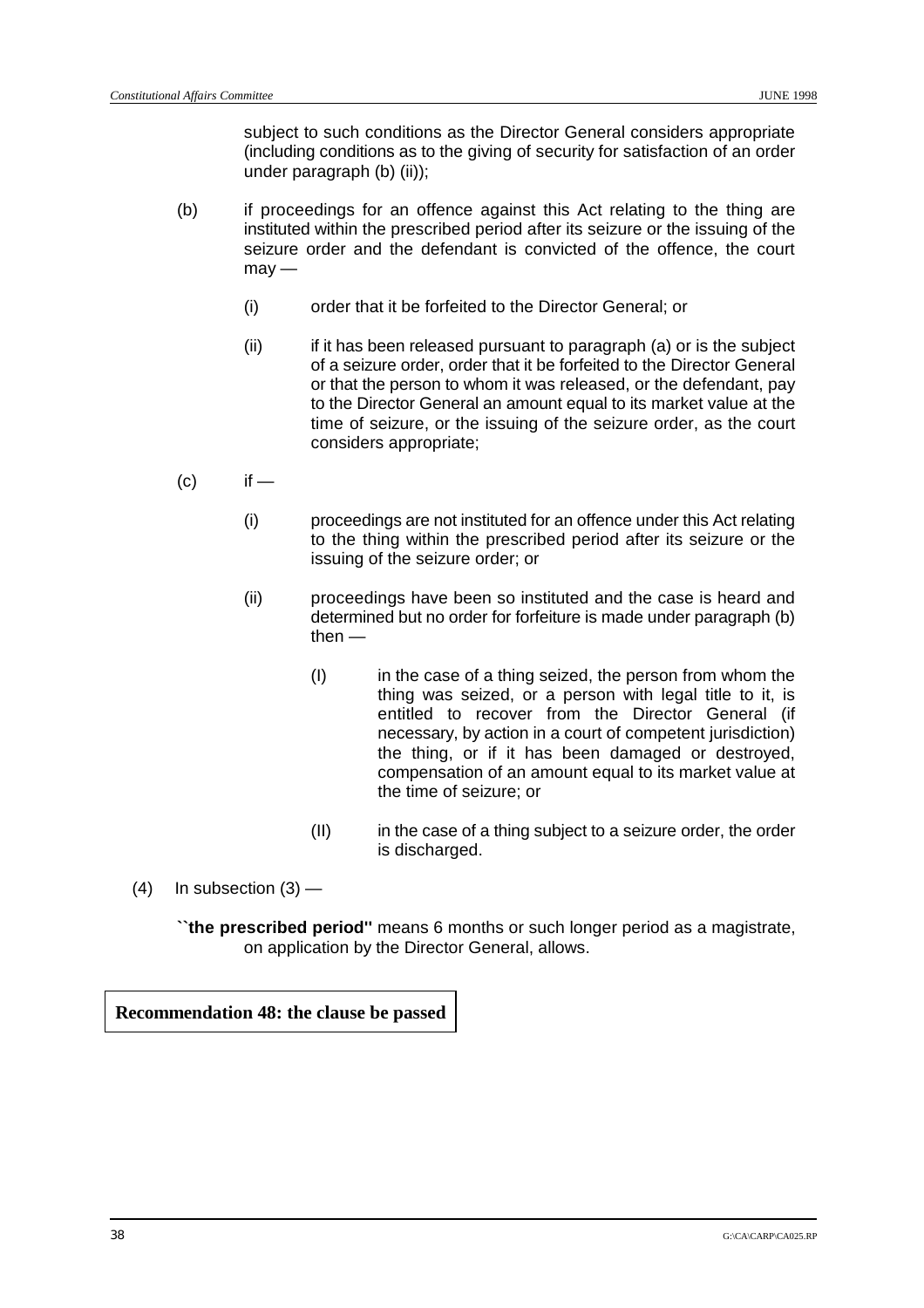## **Division 3 — Provisions relating to inquiries and inspections**

## **Offence to hinder persons appointed under this Part**

- **49.** A person must not
	- (a) wilfully hinder, obstruct or interfere with an authorized officer, an investigator, or a person assisting such a person, in the exercise of a power conferred under this Act;
	- (b) use abusive, threatening or insulting language to an authorized officer, an investigator, or a person assisting such a person;
	- (c) without reasonable excuse, refuse or fail to comply with a requirement or direction of an authorized officer or investigator under this Act;
	- (d) fail, without reasonable excuse, to answer a relevant question put under the authority of this Part or give an answer that the person knows is false or misleading in a material particular; or
	- (e) falsely represent, by words or conduct, that he or she is an authorized officer or an investigator.

Penalty: \$10 000.

**Recommendation 49: the clause be passed**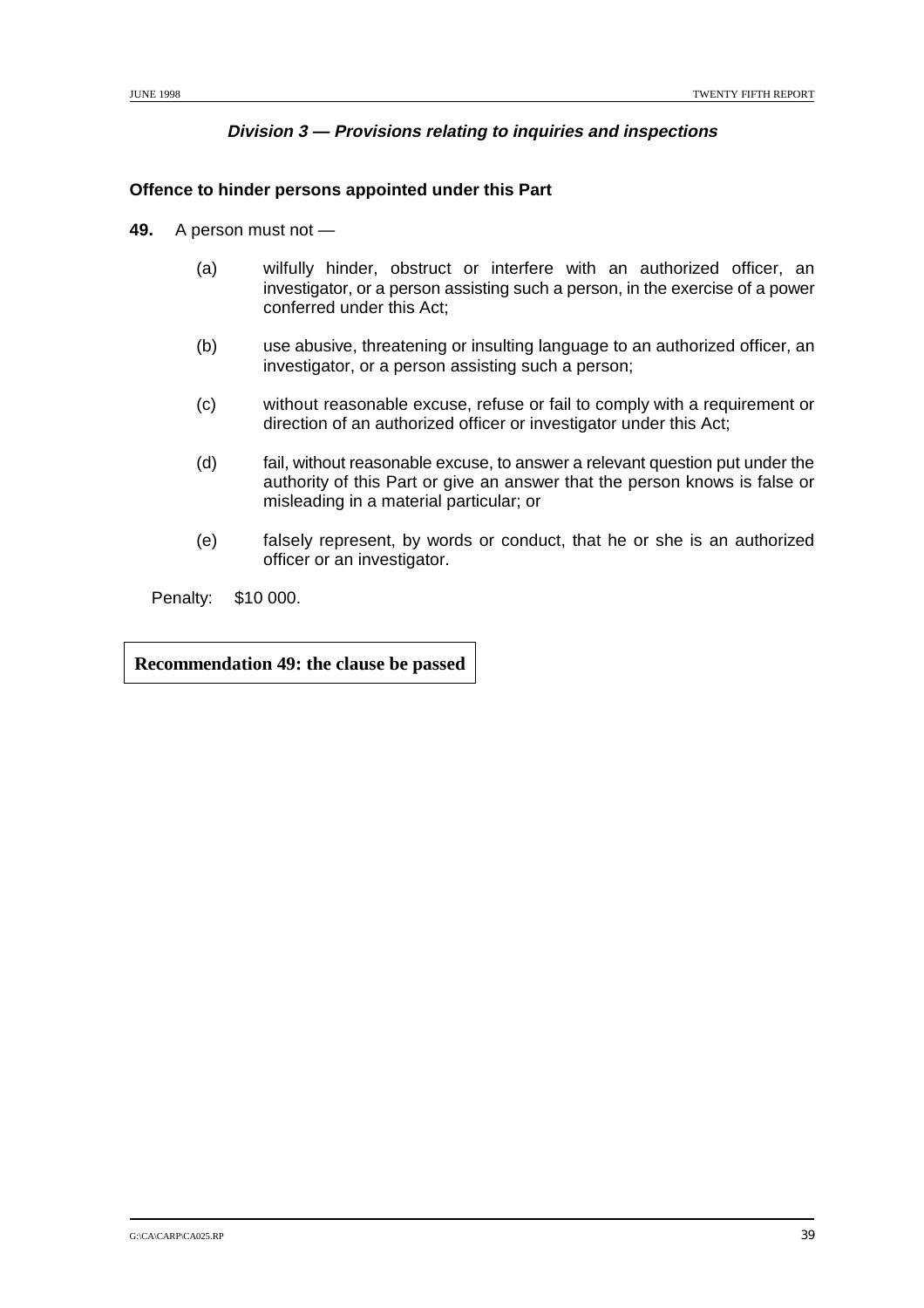## **Self-incrimination**

**50.** (1) It is not a reasonable excuse for the purposes of section 42 (3) or 49 to fail to answer any relevant question or produce a document, object or material when required to do so under this Part on the ground that the answer, or the production of the document, object or material might incriminate the person or make the person liable to a penalty, but the answer given and evidence of the answering of the question or the production of the document, object, or material is not admissible in evidence against the person in any civil or criminal proceedings, other than proceedings arising out of the false or misleading nature of the answer or production.

- (2) The protection afforded by subsection (1) applies only if
	- (a) the person objected before the answer was given or the document, object or material produced on the ground that the answer or production might tend to incriminate him or her; or
	- (b) although the person did not object as described in paragraph (a), the person's attention was not drawn to the right to object in sufficient time to enable the right to be exercised.

(3) Nothing in subsection (1) prevents a person from refusing to answer a question or produce a document, object or material because the answer, document, object or material would relate to, or contain, information in respect of which the person claims legal professional privilege.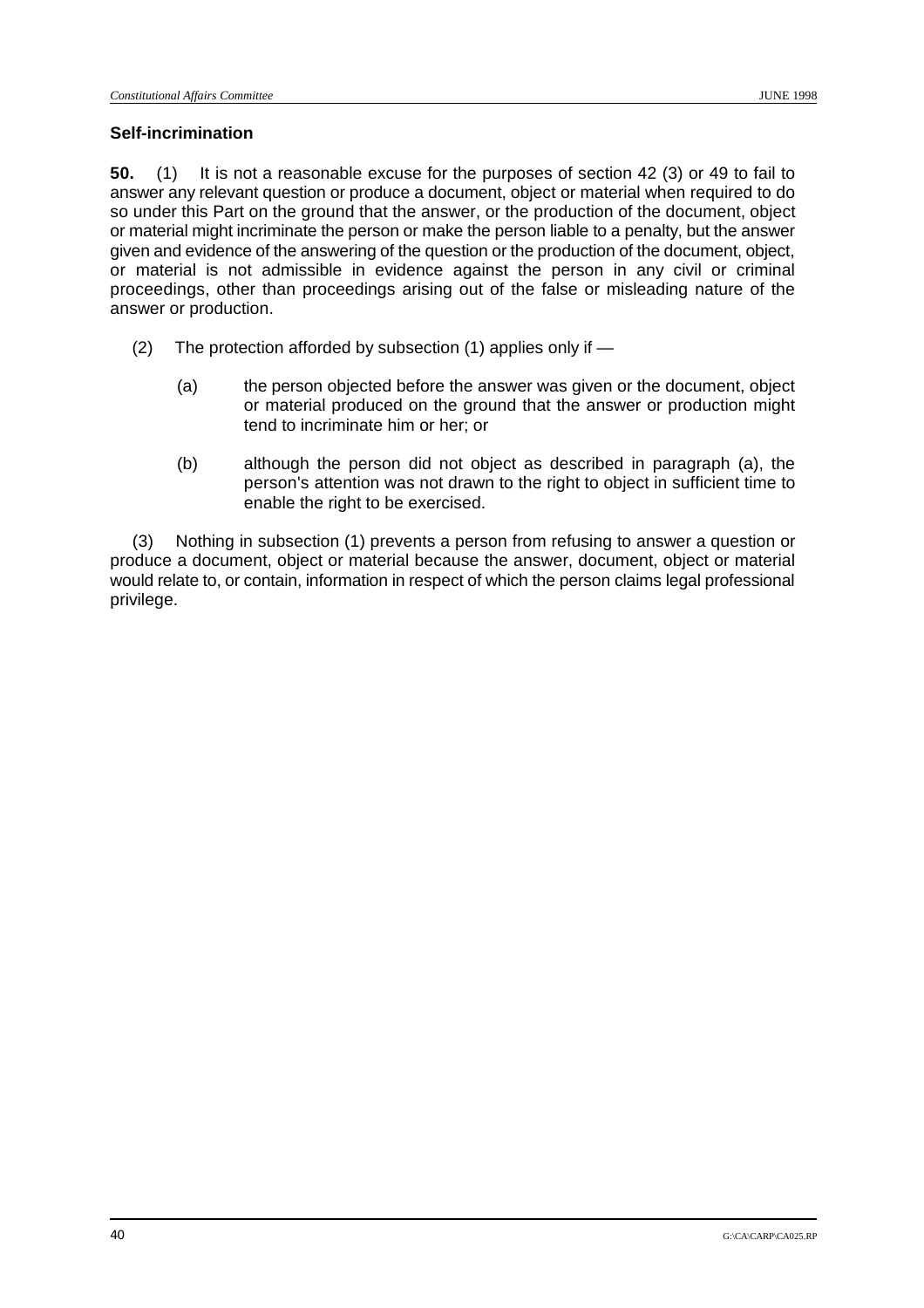**Comment:** Clause 50(1) provides that it will not be a defence for a person to refuse to answer questions on the grounds of self incrimination. However, the person's answers will not be admissible in any criminal prosecution unless the proceedings arose out of the false or misleading nature of the answer or production.

By virtue of clause  $50(2)$ , the protection afforded by clause  $50(1)$  applies only if -

- (a) the person objected before the answer was given or the document, object or material produced on the ground that the answer or production might tend to incriminate him or her; or
- (b) although the person did not object as described in paragraph (a), the person's attention was not drawn to the right to object in sufficient time to enable the right to be exercised.

It has been argued that clause 50 should be amended by deleting subclause (2) which would reflect the position in Tasmania and South Australia. This would mean that, other than proceedings arising out of the false or misleading nature of the answer or production, any information provided by the person during the course of the inquiry cannot be used in any civil or criminal proceedings. It is arguable that this would be consistent with the overall aim of the Bill to promote railway safety rather than make a determination of liability or apportionment of blame. Furthermore, the deletion of clause 50(2) may have the effect of encouraging the person to be open and honest with the inquirer without fear of further civil or criminal prosecution.

As a separate argument, it has been said that clause 50 should be amended by inserting a subclause (3) which would provide that -

*For the purpose of the paragraph 2(b), "sufficient time" includes adequate time to seek legal advice.*

It could be said that this argument is based on the premise that many railway employees may have little knowledge of civil or criminal law and may not appreciate the implications of providing a statement to the inquirer. Accordingly, it is argued that an employee should be provided with the opportunity to obtain legal advice to enable them to make an informed decision about their legal rights.

The argument for clause 50, as the Bill currently stands, is that it achieves a fair balance between the rights of individuals and the interests of the public in compliance with statutory requirements. The balance is achieved by ensuring that the employee is advised of their rights and that, if they object, the information cannot be used in any civil or criminal proceedings. The clause provides further protection by ensuring that the person's attention be drawn to his or her entitlement to object. In this regard, it has been said that the insertion of a subclause (3) would be impractical and in some cases delay the investigation for some months.

**Recommendation 50: the clause be fully debated in the House**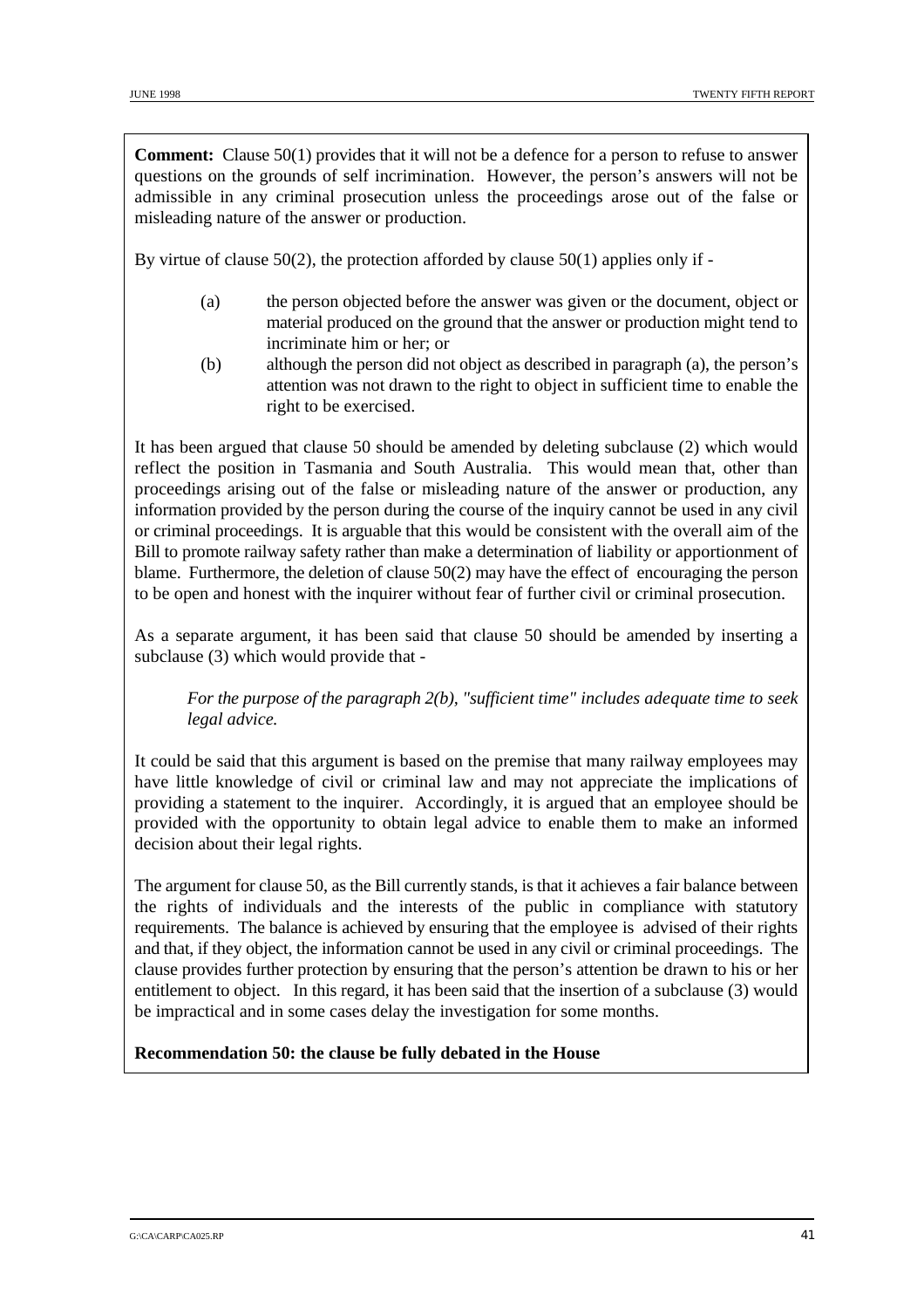## **PART 6 — MISCELLANEOUS**

#### **Division 1 — General offences and proceedings**

#### **False information**

- **51.** (1) A person must not
	- (a) by a false statement or misrepresentation, obtain or attempt to obtain an accreditation;
	- (b) forge, or fraudulently alter or use, an accreditation; or
	- (c) fraudulently allow an accreditation to be used by another person.

Penalty: \$20 000.

(2) A person must not, in furnishing information or a report under this Act, knowingly make a statement that is false or misleading in a material particular.

Penalty: \$20 000.

**Recommendation 51: the clause be passed**

#### **Tampering with railway equipment**

**52.** (1) A person must not tamper with or disable —

- (a) the safety equipment of a railway or rolling stock;
- (b) the interlocking system of a railway; or
- (c) any other safeworking system associated with a railway.

Penalty: \$40 000.

(2) In this section —

**``interlocking system''** means any lever or collection of levers, or electrical and mechanical devices, or electrical devices, that operate or control points and signals, or signals, at locations where trains can be directed from one track to another and that are interlocked to prevent conflicting movements of trains.

**Recommendation 52: the clause be passed**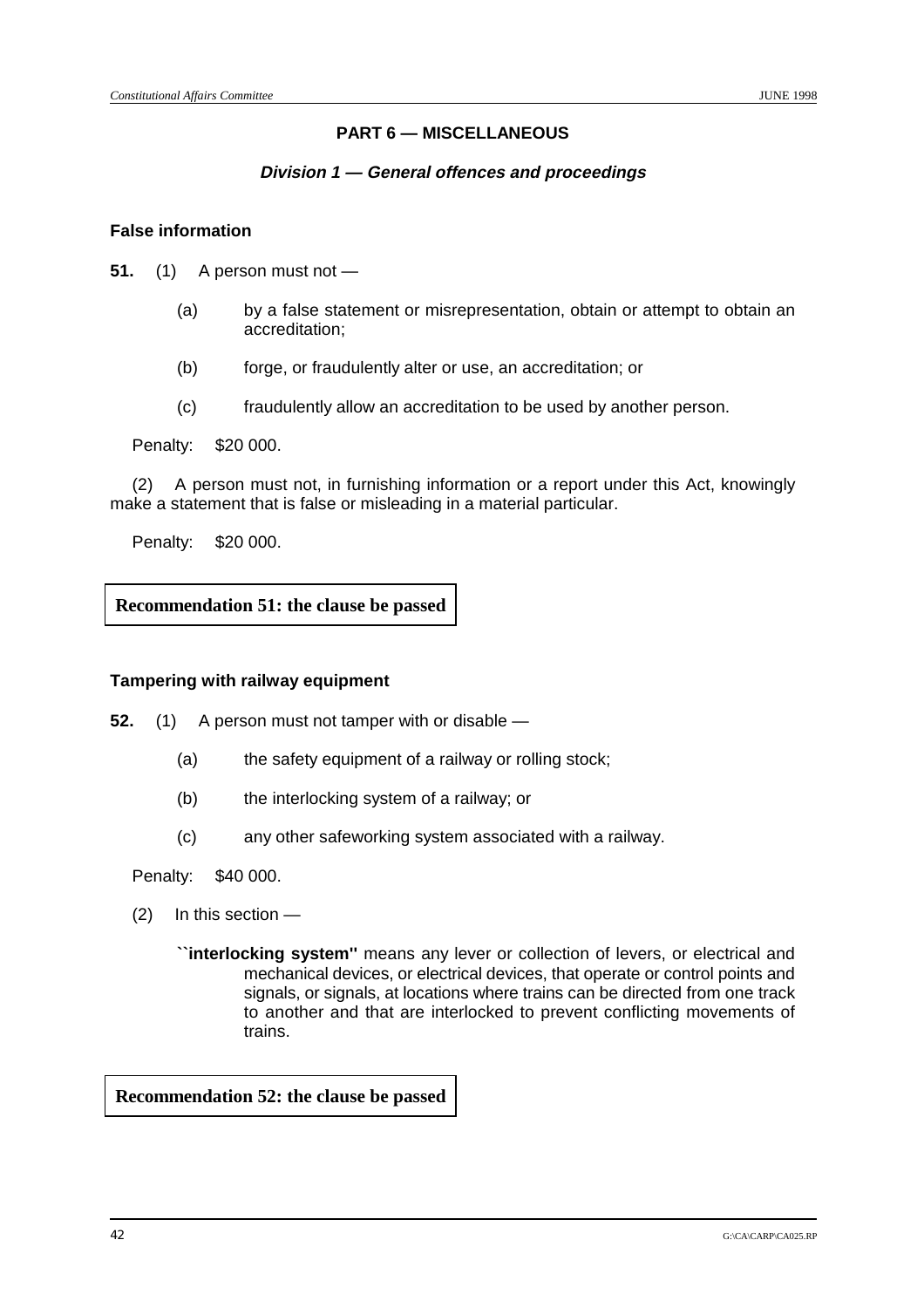#### **Offender to state name and address**

**53.** (1) A person reasonably suspected by a police officer or an authorized officer to be committing or to have committed an offence against this Act may be required to state his or her full name and usual place of residence, and to produce evidence of his or her identity.

- (2) A person must not
	- (a) contravene a requirement made by a police officer or an authorized officer under this section; or
	- (b) in purported compliance with such a requirement, state a name that is not his or her name or an address that is not his or her usual place of residence.

Penalty: \$5 000.

(3) A person is not guilty of an offence under this section unless it is established that the police officer or authorized officer —

- (a) warned the person that a failure or refusal to comply with the requirement is an offence; and
- (b) produced an official identity card for inspection by the person.

**Recommendation 53: the clause be passed**

## **Daily penalty for continuing offences**

**54.** (1) Without limiting section 71 of the Interpretation Act 1984, where an offence is committed by a person by reason of a contravention of a provision of this Act under which the person is required or directed to do any act or thing, or to refrain from doing any act or thing, that offence is taken to continue so long as the act or thing so required or directed remains undone, or continues to be done, as the case may be.

(2) A person convicted of such an offence is liable, in addition to the penalty otherwise prescribed for the offence, to a daily penalty not exceeding one fifth of the maximum penalty prescribed for the offence for each day or part of a day during which the offence continues after written notice of the offence has been given to the offender by the Director General, whether before or after conviction.

**Comment:** The clause provides for a daily penalty not exceeding 20% of the maximum penalty for continuing offences. A continuing offence is one where a person fails to adhere to certain obligations such as failing to submit a report or take remedial action to rectify a safety issue.

**Recommendation 54: the clause be passed**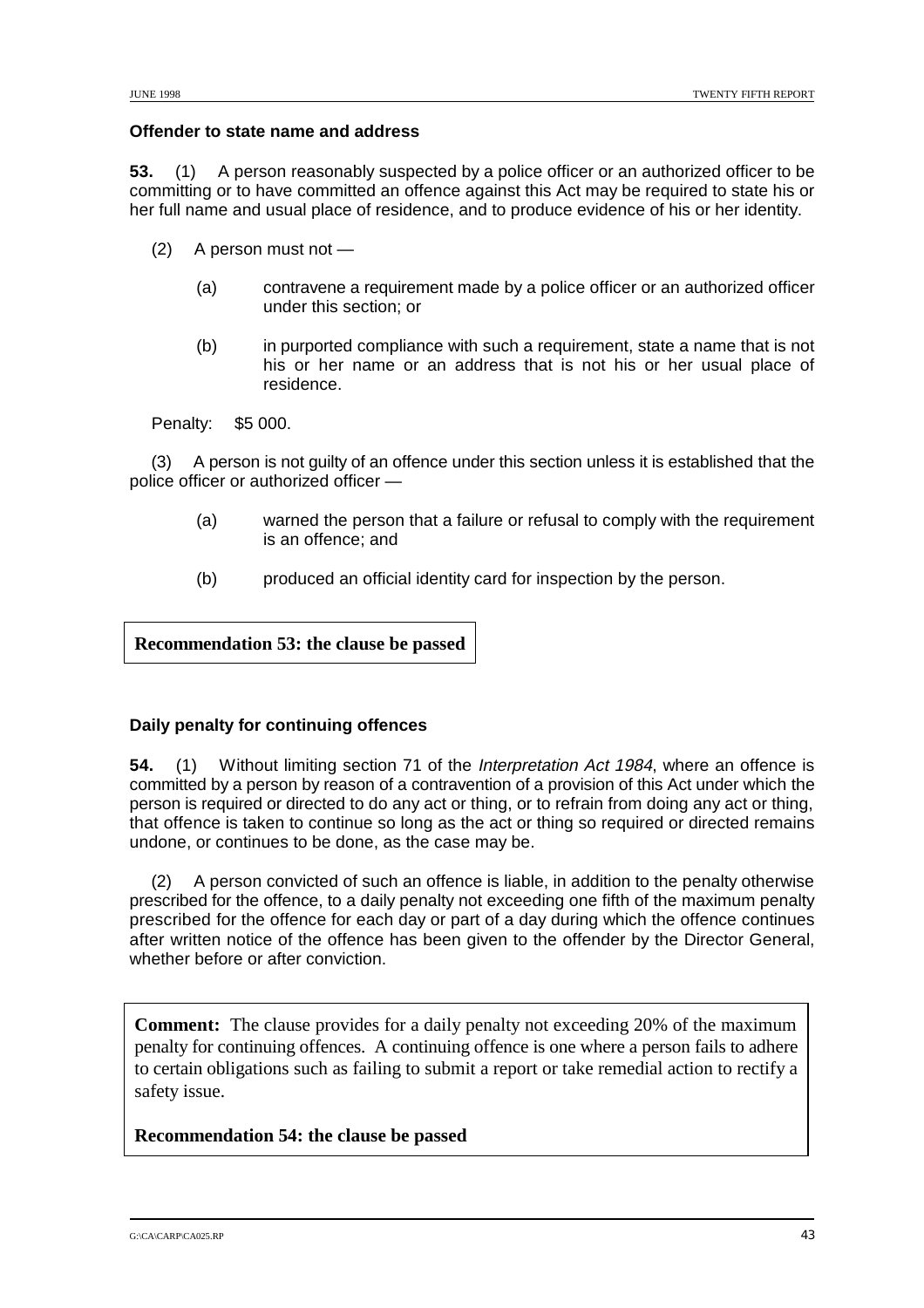#### **Provision relating to offence by body corporate**

**55.** (1) If a body corporate commits an offence against this Act and it is proved that —

- (a) the offence was committed with the consent or connivance of an officer of the body corporate; or
- (b) the officer failed to exercise such due diligence to prevent the commission of the offence as ought to have been exercised having regard to the nature of the officer's functions and to all the circumstances,

the officer commits the same offence.

(2) If the affairs of a body corporate are managed by its members, subsection (1) applies in relation to the act and defaults of a member in connection with the member's functions of management as if the member were an officer of the body corporate.

(3) An officer or a member may be proceeded against and convicted of an offence against this Act under subsection (1) or (2) whether or not the body corporate has been proceeded against and convicted of the offence.

If, in a proceeding for an offence against this Act, it is necessary to establish the state of mind of a body corporate in relation to particular conduct, it is sufficient to show that —

- (a) the conduct was engaged in by an officer, employee or agent of the body corporate within the scope of his or her actual or apparent authority; and
- (b) the officer, employee or agent had that state of mind.

(5) If an officer, employee or agent of a body corporate engages in conduct on behalf of the body corporate within the scope of his or her actual or apparent authority, the body corporate must be taken, for the purposes of a prosecution under this Act, also to have engaged in the conduct unless the body corporate establishes that it took reasonable precautions and exercised due diligence to avoid the conduct.

- (6) In this section
	- **``officer''** has the same meaning as in the Corporations Law but does not include an employee of the body corporate unless he or she was concerned in the management of the body corporate.

**Comment:** This clause provides that officers of body corporations may be criminally responsible for offences committed by the corporation if it is proven that the offence was committed with their consent, or the officer failed to exercise due diligence to prevent the commission of the offence.

**Recommendation 55: the clause be passed**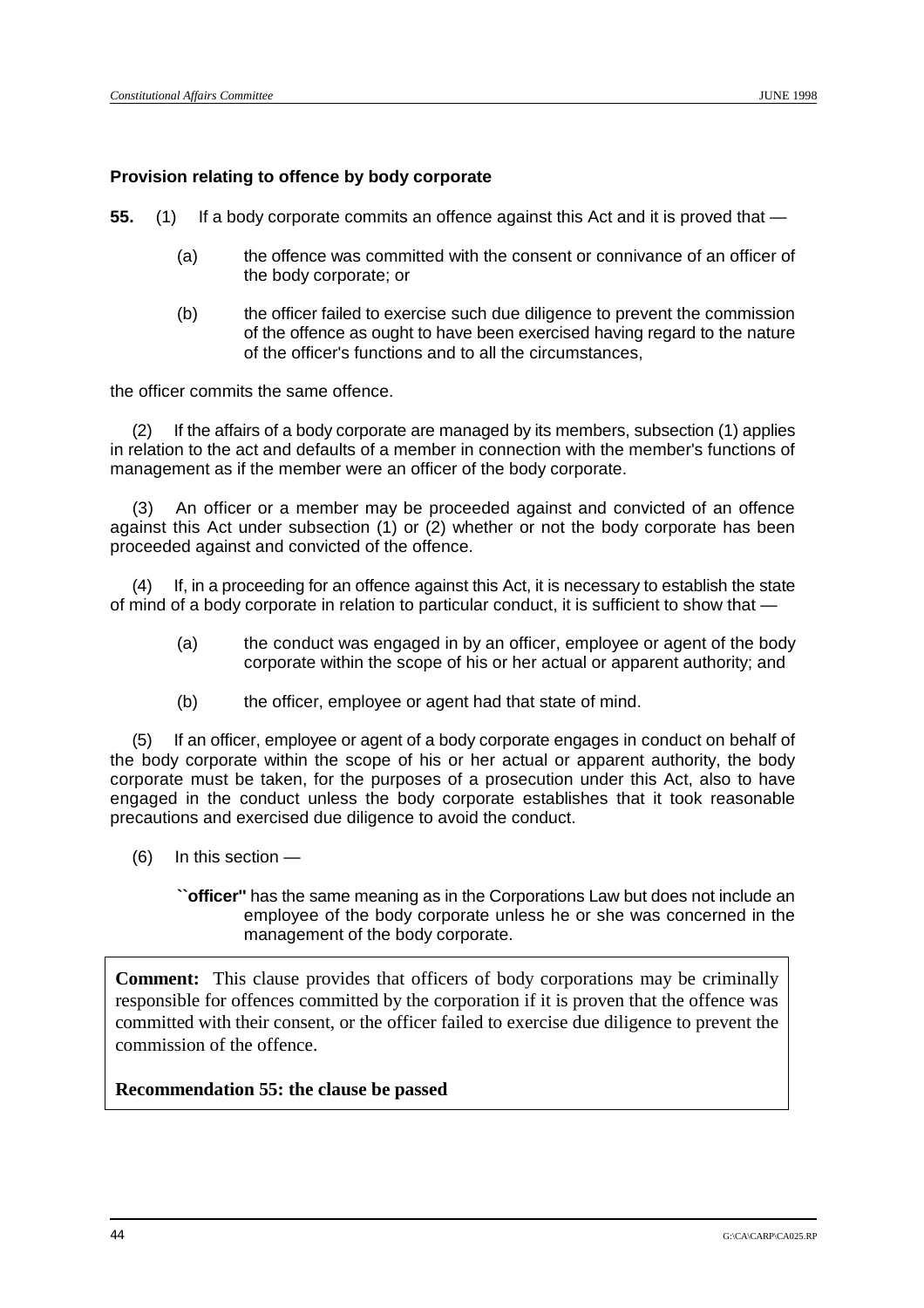## **Proceedings**

**56.** (1) Despite section 51 of the Justices Act 1902, a complaint of an offence against this Act may be made within 2 years from the time when the matter of complaint arose or, with the written authority of the Attorney General, at a later time within 3 years from the time when the matter of complaint arose.

(2) An apparently genuine document purporting to be signed by the Attorney General and to authorize the commencement of a complaint of an offence against this Act will be accepted in any legal proceedings, in the absence of proof to the contrary, as proof of the authorization.

**Comment:** This clause extends the time constraints contained in the Justices Act, and allows prosecutions to be commenced within 2 years of the date of the commission of the alleged offence. However, with the consent of the Attorney General, this may be extended to 3 years. These times are considered appropriate having regard to the complexity of enquiries which may follow a serious railway accident.

## **Recommendation 56: the clause be passed**

## **Evidentiary provision**

**57.** In any proceedings, a certificate purporting to be executed by the Director General certifying as to a matter relating to —

- (a) an authority under this Act;
- (b) an accreditation, or lack of an accreditation;
- (c) a notice, requirement or direction of the Director General under this Act; or
- (d) the receipt or non-receipt by the Director General of a notification, record or information required to be given, furnished or provided under this Act,

constitutes proof, in the absence of proof to the contrary, of the matter so certified.

## **Recommendation 57: the clause be passed**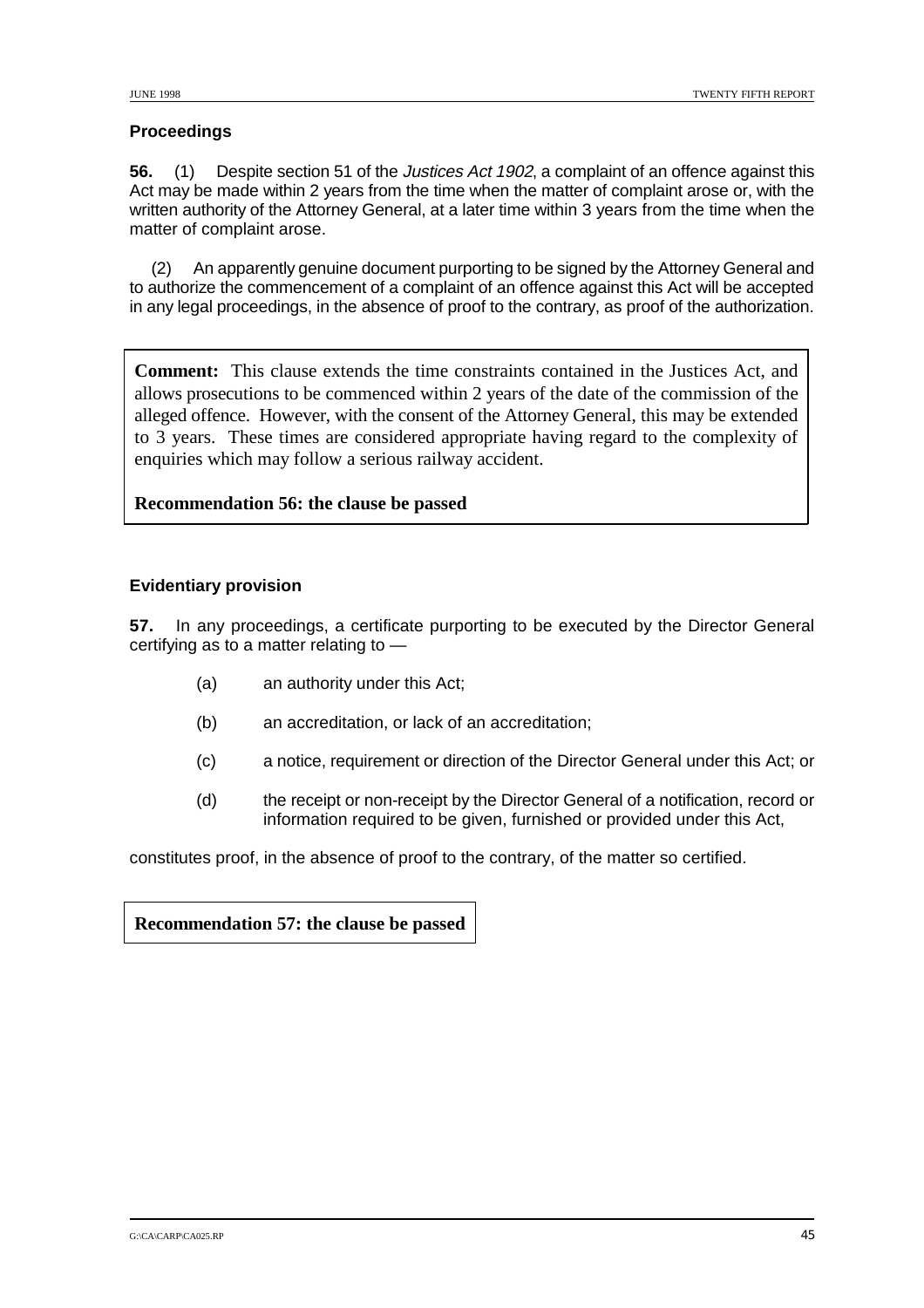## **Division 2 — Other matters**

## **Recovery of cost of entry and inspection**

**58.** The Director General may recover as a debt from an accredited person the reasonable costs of the entry and inspection of a railway or rolling stock in respect of which the person is accredited, other than the costs of a routine safety compliance inspection under section 32.

## **Recommendation 58: the clause be passed**

## **Protection from liability for wrongdoing**

**59.** (1) An action in tort does not lie against a person for anything that the person has, in good faith, done in the performance or purported performance of a function under this Act.

(2) If this section provides that an action does not lie against a person for doing anything, the Crown is also relieved of any liability it might otherwise have had for the doing of the thing by the person.

(3) The protection given by this section applies even if the thing done in the performance or purported performance of a function under this Act may have been capable of being done whether or not this Act had been enacted.

(4) In this section a reference to the doing of anything includes a reference to the omission to do anything.

**Recommendation 59: the clause be passed**

#### **Vicarious liability of accredited person for acts or omissions of employees or agents**

**60.** For the purposes of this Act, an act or omission of an employee or person acting on behalf of an accredited person will be taken to be an act or omission of the accredited person unless the accredited person proves that the employee or person was not acting within the scope of his or her actual or apparent authority.

**Recommendation 60: the clause be passed**

#### **Regulations**

**61.** (1) The Governor may make regulations prescribing all matters that are required or permitted by this Act to be prescribed, or are necessary or convenient to be prescribed for giving effect to the purposes of this Act.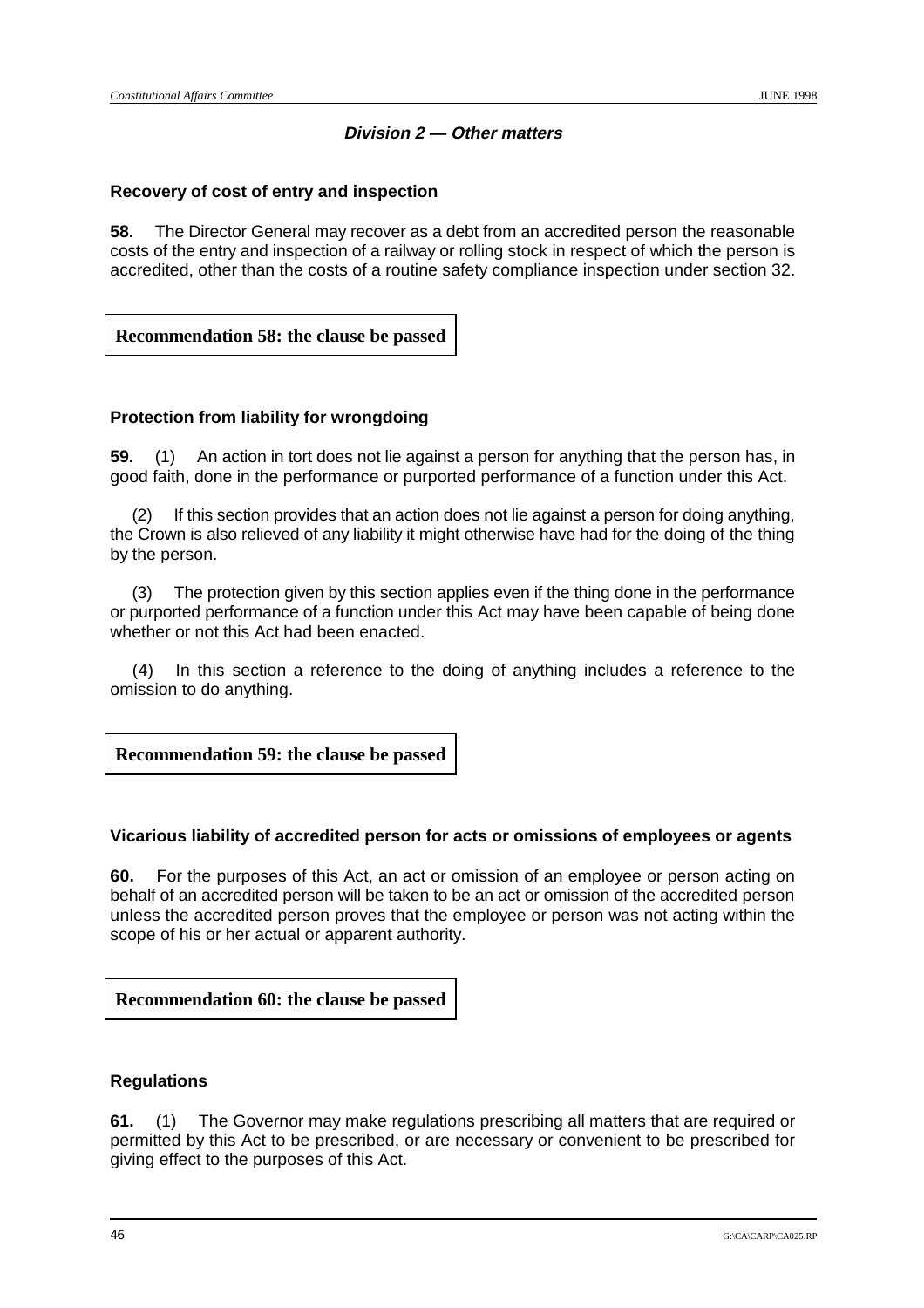(2) Without affecting the generality of subsection (1), regulations may be made with respect to any of the matters specified in Schedule 1.

(3) A regulation made under this Act may create an offence punishable by a penalty not exceeding \$5 000 and, if the offence is a continuing one, a further penalty not exceeding \$200 for each day or part of a day during which the offence continues after written notice of the offence has been given to the offender by the Director General, whether before or after conviction.

**Recommendation 61: the clause be passed**

## **Adoption of code etc. in regulations**

**62.** (1) The regulations may adopt, either wholly or in part, with or without modification and either specifically or by reference, any code, standard or other document prepared or published by a prescribed body —

- (a) either as at the time the regulations are made, or at any time before then; or
- (b) as amended from time to time.

(2) Where the regulations adopt a code, standard or other document prepared or published by a prescribed body —

- (a) the Director General is to ensure that a copy of the code, standard or other document (as amended, if applicable) is available for public inspection, without charge, during normal office hours, at a prescribed place; and
- (b) in any legal proceedings under this Act, production of a copy of a code, standard or other document adopted under this section purporting to be certified by the Director General to be a true copy as at any date or during any period is, without proof of the signature of the Director General, sufficient evidence of the contents of the code, standard or other document as at that date or during that period.

**Recommendation 62: the clause be passed**

#### **Review of Act**

**63.** (1) The Minister is to carry out a review of the operation and effectiveness of this Act not later than 6 months after the expiration of 5 years after its commencement and in the course of that review the Minister is to consider and have regard to —

- (a) the effectiveness of this Act in promoting and encouraging rail safety and inquiring into rail accidents and incidents;
- (b) the administration of this Act; and
- (c) such other matters as appear to be relevant to the operation of this Act.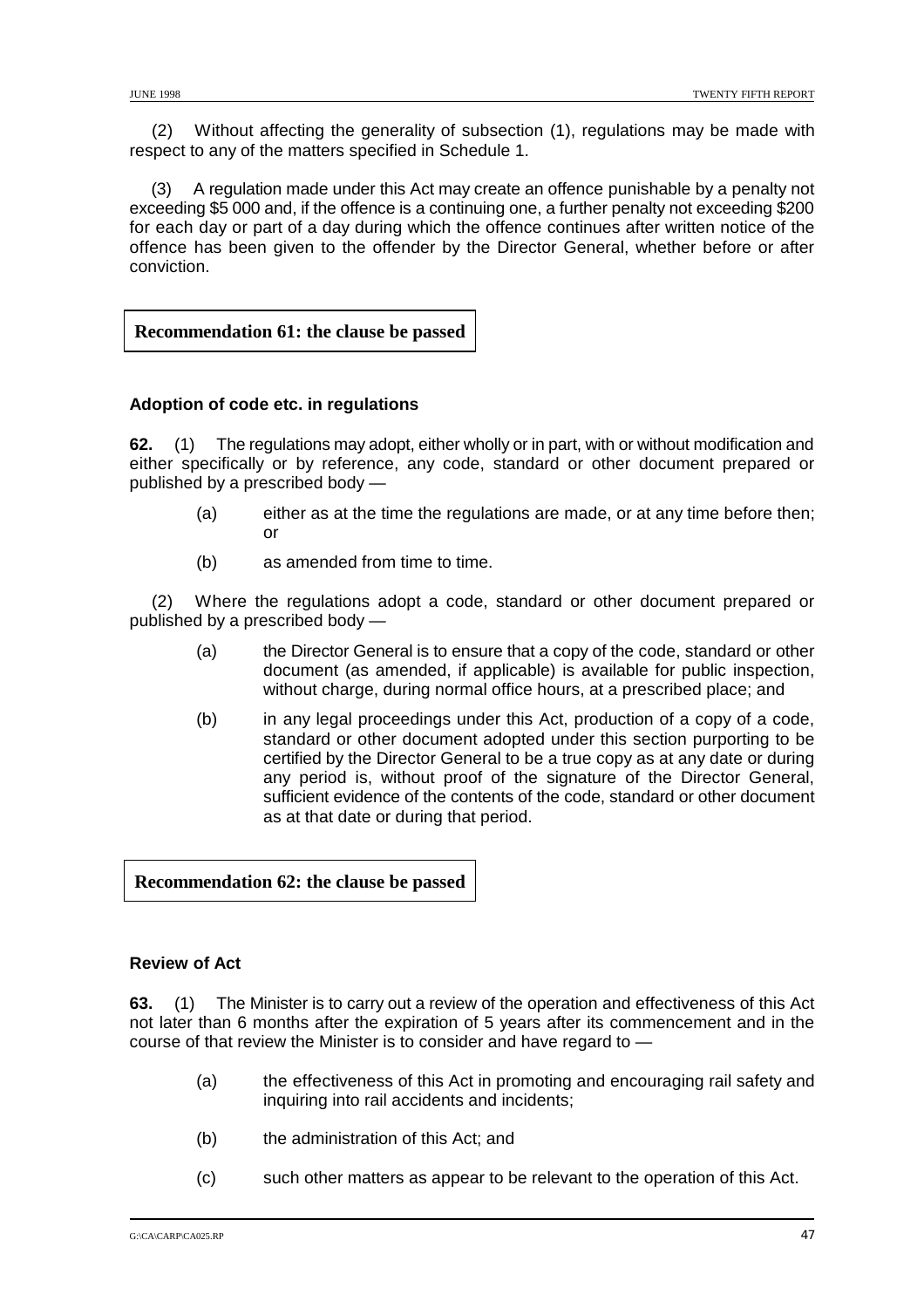(2) The Minister is to prepare a report based on the review under subsection (1) and, as soon as is practicable after the report is prepared, cause it to be laid before each House of Parliament.

**Recommendation 63: the clause be passed**

#### **Consequential amendments and transitional provisions**

- **64.** (1) The transitional provisions set out in Schedule 2 have effect.
	- (2) The Acts specified in Schedule 3 are amended as set out in that Schedule.

**Comment:** This clause gives affect to transitional provisions in Schedule 2. These provide that existing owners and operators of railways and private sidings are taken to be accredited or registered for a prescribed period after the Act is proclaimed. This prescribed period will give the existing owners and operators time to get safety management plans approved and continue to operate at the same time.

This clause also causes consequential amendments to be made to other legislation to allow the *Rail Safety Act* to operate. In particular, the *Government Railways Act 1904* is amended to delete safety powers that are covered in the *Rail Safety Act*.

**Recommendation 64: the clause be passed**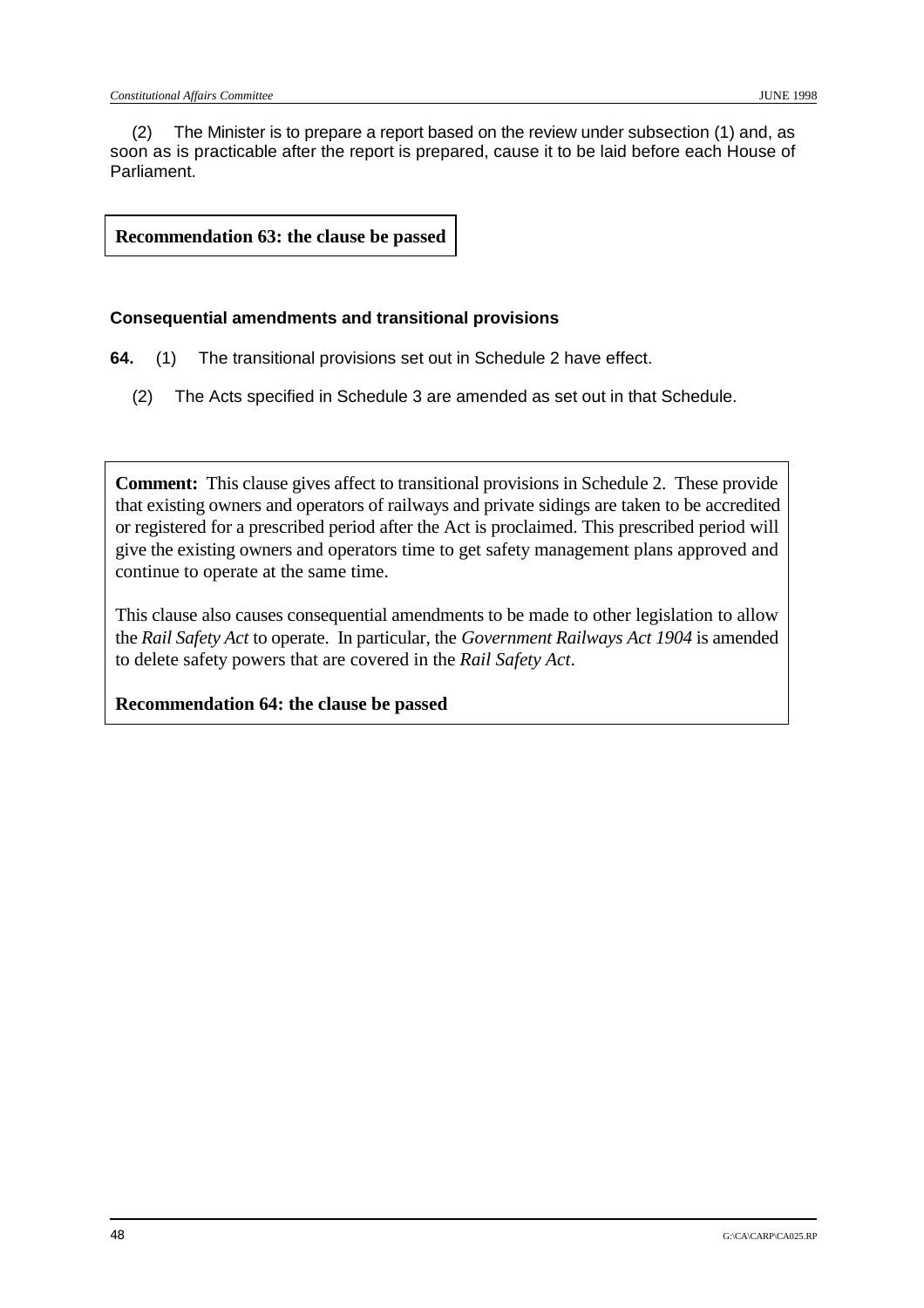#### **SCHEDULE 1 — SUBJECT MATTER FOR REGULATIONS**

[Section 61 (2)]

- 1. Accreditations under this Act, including
	- (a) requirements, standards, qualifications or conditions that are to be satisfied;
	- (b) requirements as to any conditions or particulars applying; and
	- (c) other matters relating to their award, refusal, variation, suspension, cancellation or surrender.

2. A scheme for certificates of competency (and, if required, provisional certificates of competency) for persons employed or engaged in railway safety work, and for the duration, variation, suspension or<br>cancellation of those certificates.

The prohibition of the carrying on of railway safety work or other prescribed activity except by or under the supervision of a person —

- (a) who holds an appropriate certificate of competency; or
- (b) who has prescribed qualifications, training or experience.
- 4. Safety standards or other requirements that must be complied with
	- (a) in connection with the construction, maintenance or operation of a railway;
	- (b) in connection with the performance of any work or activity;
	- (c) in relation to any rail infrastructure, rolling stock, trains, system, devices, appliance or equipment; or
	- (d) in relation to sidings.

5. The safeguarding, siting, installing, testing, altering, maintaining or removal of any rail infrastructure, rolling stock, system, device, appliance or equipment.

6. The records and documents to be kept by any person, the manner of keeping those records and documents, and their inspection.

- 7. Notifiable occurrences.
- 8. The furnishing of returns and other information, verified as prescribed.
- 9. The recording, investigation and reporting of accidents and incidents.
- 10. The health, fitness, training and functions of railway employees.

11. Requirements and procedures for testing, by accredited persons or other persons of a prescribed class, for compliance with section 31 (1) (c) and (2) in respect of railway employees who  $-$ 

- (a) have been involved in a notifiable occurrence or an incident which is to be reported under this Act;
- (b) are about to carry out, or are carrying out, railway safety work,

including procedures for breath, urine and blood testing, the requirement for railway employees to submit to testing, and procedures and penalties if an employee does not so submit, the analysis of test<br>results, the provision and keeping of samples, the approval of equipment or any apparatus for the results, the provision and keeping of samples, the approval of equipment or any apparatus for the purposes of testing or analysis, and evidence in any proceedings for an offence against the relevant regulations.

12. The conduct of passengers and other persons on railways, or on land or premises adjacent to, or associated with, a railway.

13. The safety of railways and their operational integrity.

14. Trespass on, or entry to, railways, or on land, premises, infrastructure or rolling stock associated with a railway.

- 15. The carriage of goods, freight or animals on railways.
- 16. The unauthorized use of railways or rolling stock.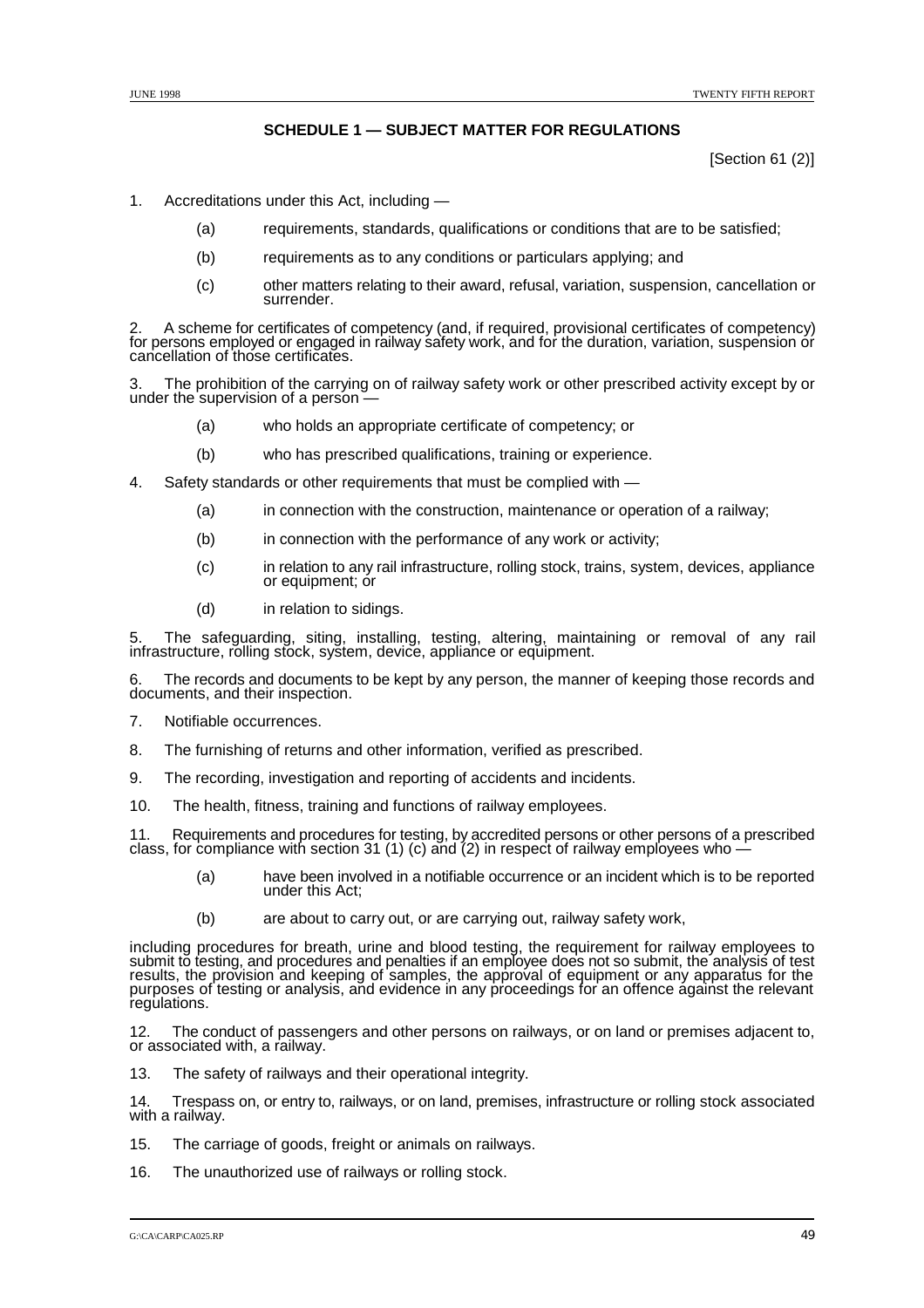17. The display of signs and notices.

- 18. The opening and closing of railway gates.
- 19. Vehicles, animals and pedestrians crossing railways.
- 20. Railway crossings.
- 21. The loading, unloading or transportation of freight.
- 22. The identification of rolling stock, rail infrastructure, devices, appliances, equipment or freight.

23. Causing damage to, or interfering with or removing, rolling stock, rail infrastructure, devices, appliances, equipment or freight.

24. Procedures associated with inspections, examinations or tests.

25. The form and service of notices and other documents, and the effect of failure to comply with a notice or document.

26. Empowering the Director General to require a person to attend before an appointed person and to provide documents or information or to answer questions.

27. Empowering the Director General to prohibit a person from acting (or from continuing to act) as a railway employee for a particular period, or until further order of the Director General.

28. Fixing fees and charges for the purposes of this Act or in respect of any matter arising under this Act, including any additional fee that is to be paid by way of penalty for late payment of a fee.

29. Generally, evidence in proceedings for an offence against the regulations.

**Recommendation 65: the clause be passed**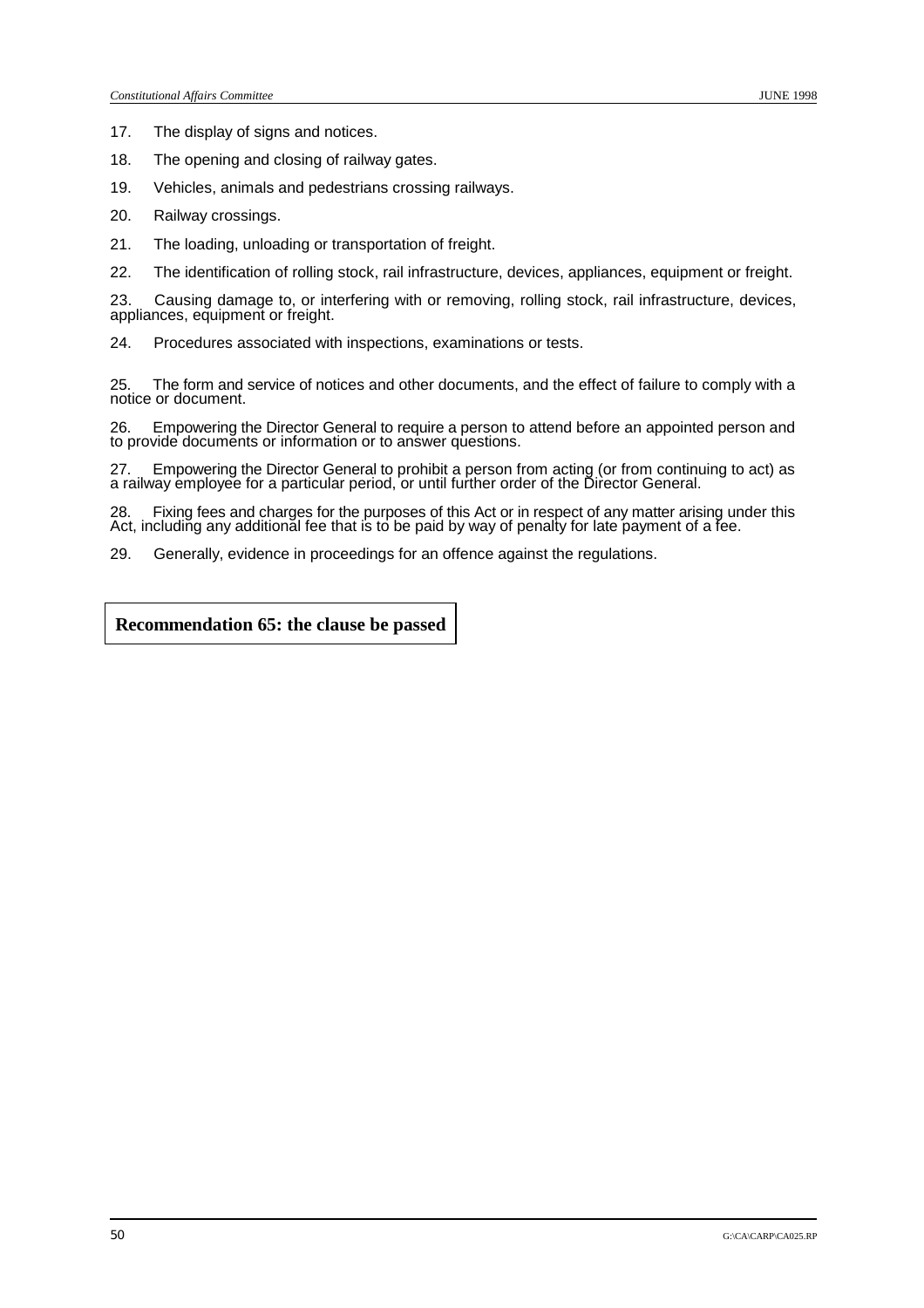#### **SCHEDULE 2 — TRANSITIONAL PROVISIONS**

[Section 64 (1)]

#### **Persons who owned or operated a railway before commencement**

**1.** (1) An owner or operator of a railway (other than a private siding) who, immediately before the commencement of this clause, owns or operates a railway to which this Act applies is, from that commencement, to be taken to hold an accreditation appropriate to the owner's or operator's circumstances until such time as is prescribed.

(2) If an owner or operator applies to the Director General for accreditation or interim accreditation under Part 2 during the period that the owner or operator holds an accreditation under subclause (1), and the applicati

(3) A private siding in existence immediately before the commencement of this clause is, from that commencement, to be taken to be registered under this Act until such time as is prescribed.

(4) If the owner of the private siding applies to the Director General for registration of the siding under Part 2 during the period that the private siding is registered under subclause (3), and the application is not det continue to be taken to be registered until the application is determined.

#### **Transitional regulations**

2. (1) If there is not sufficient provision in this Schedule for dealing with a matter that needs to be dealt with for the purpose of the transition to this Act, regulations may prescribe all matters that are required or n

(2) Regulations made under this clause may have effect before the day on which they are published in the Gazette.

(3) To the extent that a regulation under this clause has effect before the day of its publication in the *Gazette*, it does not —

- (a) affect, in a manner prejudicial to any person (other than the State), the rights of that person existing before the day of its publication; or
- (b) impose liabilities on any person (other than the State) in respect of anything done or omitted to be done before the day of its publication.

**Recommendation 66: the clause be passed**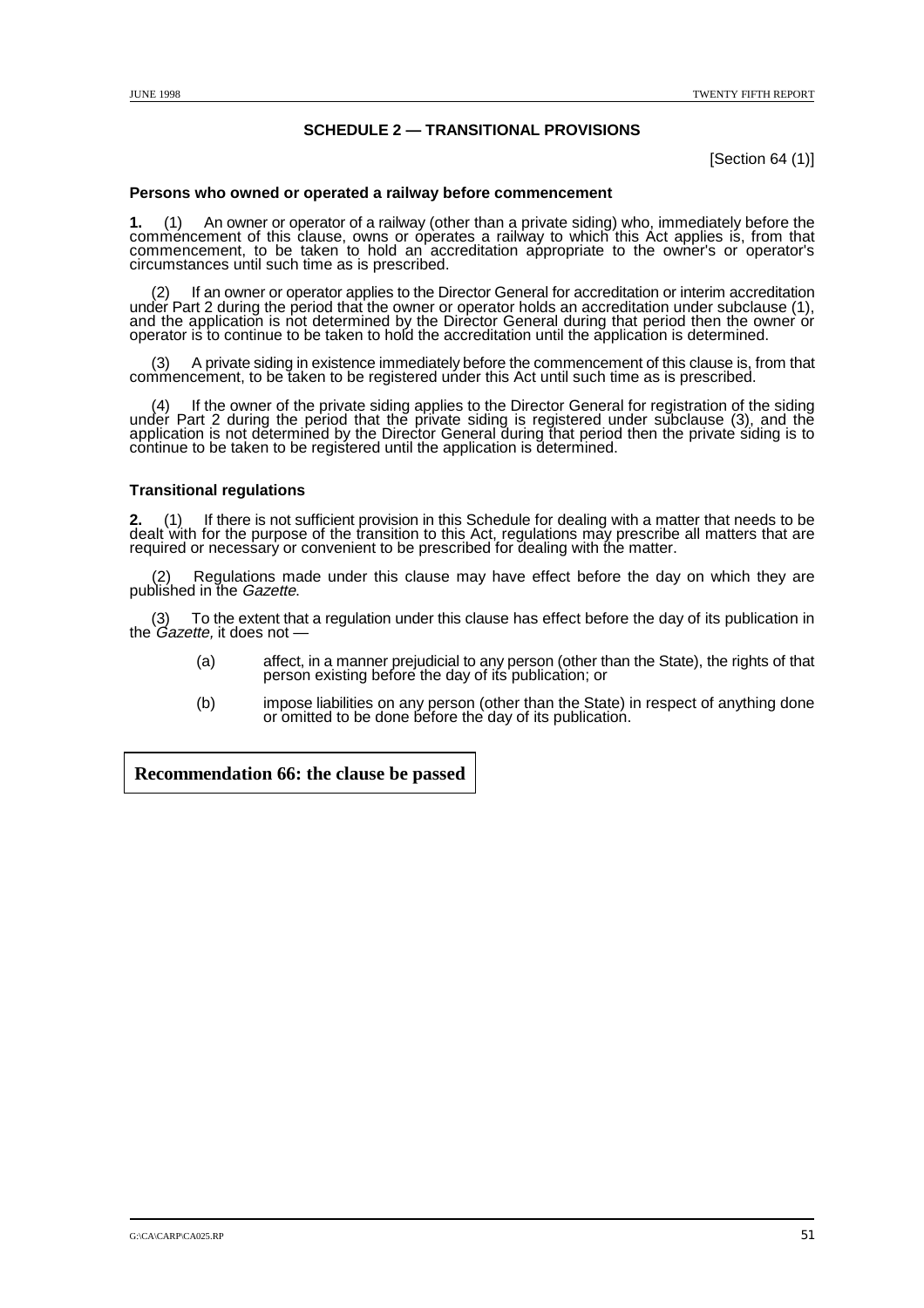## **SCHEDULE 3 — CONSEQUENTIAL AMENDMENTS TO OTHER ACTS**

[Section 64 (2)]

#### **Government Railways Act 1904**

**1**. (1) After section 2 insert the following section —

#### $\ddot{\phantom{0}}$ **Relationship to Rail Safety Act 1998**

**2A.** If there is a conflict or inconsistency between a provision of this Act, or subsidiary legislation<br>made under this Act, and a provision of the *Rail Safety Act 1998* or subsidiary legislation made under<br>that Act, the inconsistency. The construction of the construction of the construction of the construction of the construction<br>The construction of the construction of the construction of the construction of the construction of the constr

- (2) Sections 6, 17, 19, 20, 41, 42, 66A (2) and (3), 66B, 68 (3), 70 and 85 (1) to (10) are repealed.
- (3) Section 13 (1) is amended by inserting after ``this Act'' the following —
- , the Rail Safety Act 1998 ".
	- (4) Section 61 (5) is amended by inserting after ``enactment'' the following —
- other than the Rail Safety Act 1998 ".
	- (5) Section 62 (4) is amended by inserting after ``subject to'' the following —
- the Rail Safety Act 1998. ".
	- (6) Section 66A (1) is amended by inserting after `` , and'' the following —
- , subject to the Rail Safety Act 1998, ".

(7) Section 66A (3) continues to apply in respect of any certificate given under section 66A (2) before the repeal of those provisions.

#### **Recommendation 67: the Act be amended**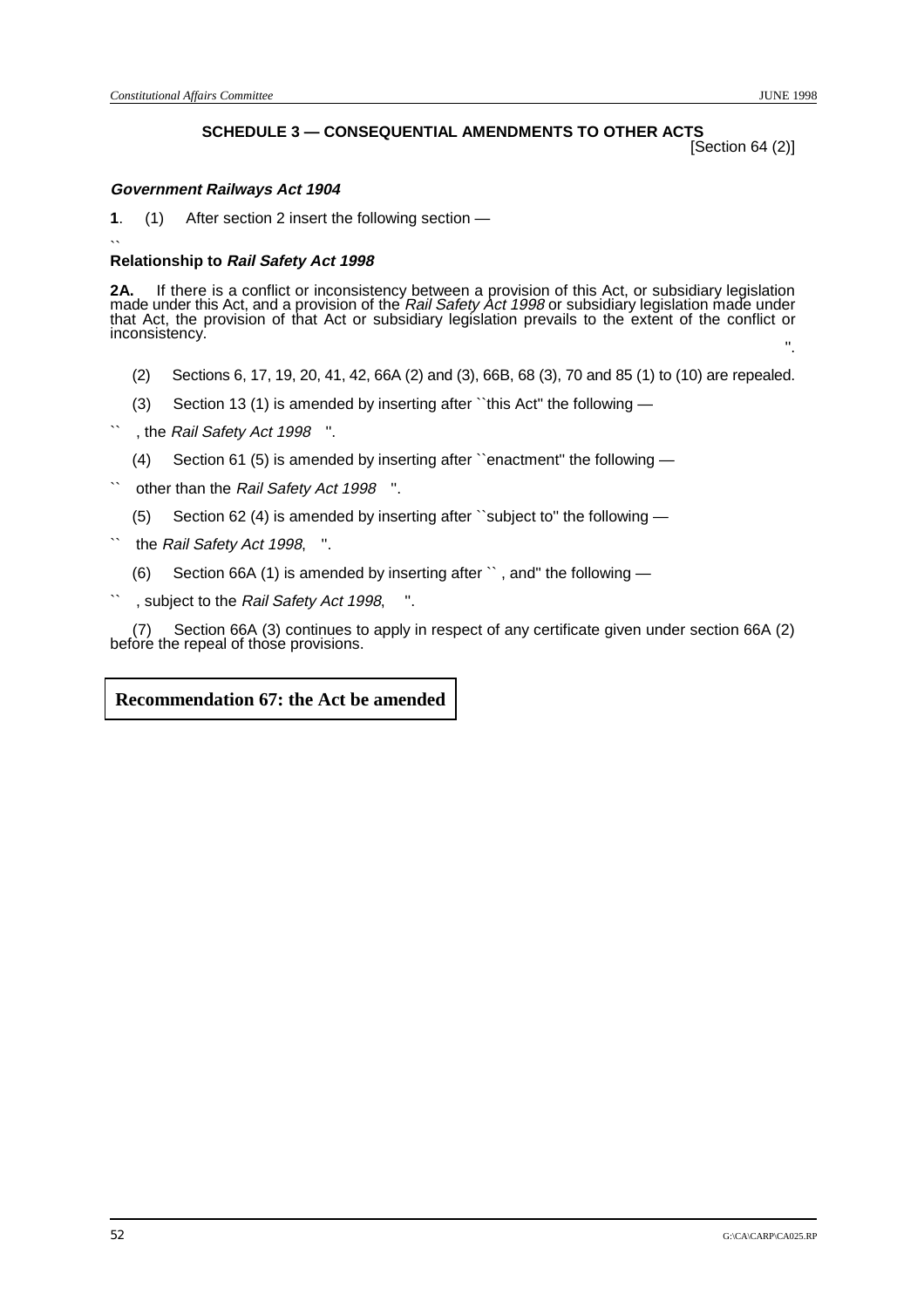#### **Mines Safety and Inspection Act 1994**

**2.** In section 7 insert before ``If " the subsection designation ``(1)" and insert after subsection (1) as so designated the following subsection —

(2) This Act does not apply to or in relation to a railway to which the Rail Safety Act 1998 applies or to the ownership or operation of such a railway.

#### **Recommendation 68: the Act be amended**

#### **Transport Co-ordination Act 1966**

**3.** (1) In section 8 (1) insert after ``this Act'' the following —

 $\ddot{\phantom{0}}$ or enabling the functions of the Director General under this or any other Act to be performed

(2) In section 8 (2) insert after ``this Act'' the following —

 $\ddot{\phantom{0}}$ 

or assisting in enabling the functions of the Director General under this or any other Act to be performed<br>.''

(3) Section 8 (3) is repealed and the following subsections are substituted —

(3) The Minister may engage persons, otherwise than under the *Public Sector Management Act 1994*, to provide such professional, technical or other assistance as the Minister considers necessary to enable the Minister to functions of the Director General under this or any other Act to be performed.

(3a) Nothing in subsection (3) affects the operation of the Workplace Agreements Act 1993.

(3b) Subsection (3) does not affect the operation of section 100 of the *Public Sector Management* Act 1994.

(4) In section 15A (1) delete ``powers and functions under this Act'' and substitute the following —

`` functions under this Act or enabling the functions of the Director General under this or any other Act to be performed

(5) In section 15A (6) delete ``the purposes of carrying this Act into effect'' and substitute the following —

a purpose referred to in subsection (1) ".

(6) In section 15C (1) delete ``and'' after paragraph (c) and insert the following —

(The Standing Committee on Constitutional Affairs and Statutes Revision) the Rail Safety Act 1998; and

(7) After section 17 the following section is inserted —

 $\ddot{\phantom{0}}$ 

## **Recommendation 69: the Act be amended**

#### **Delegation**

**18.** (1) The Director General may, and shall at the request of the Minister to the extent specified in the request, either generally or in relation to any particular matter, by instrument, delegate to any